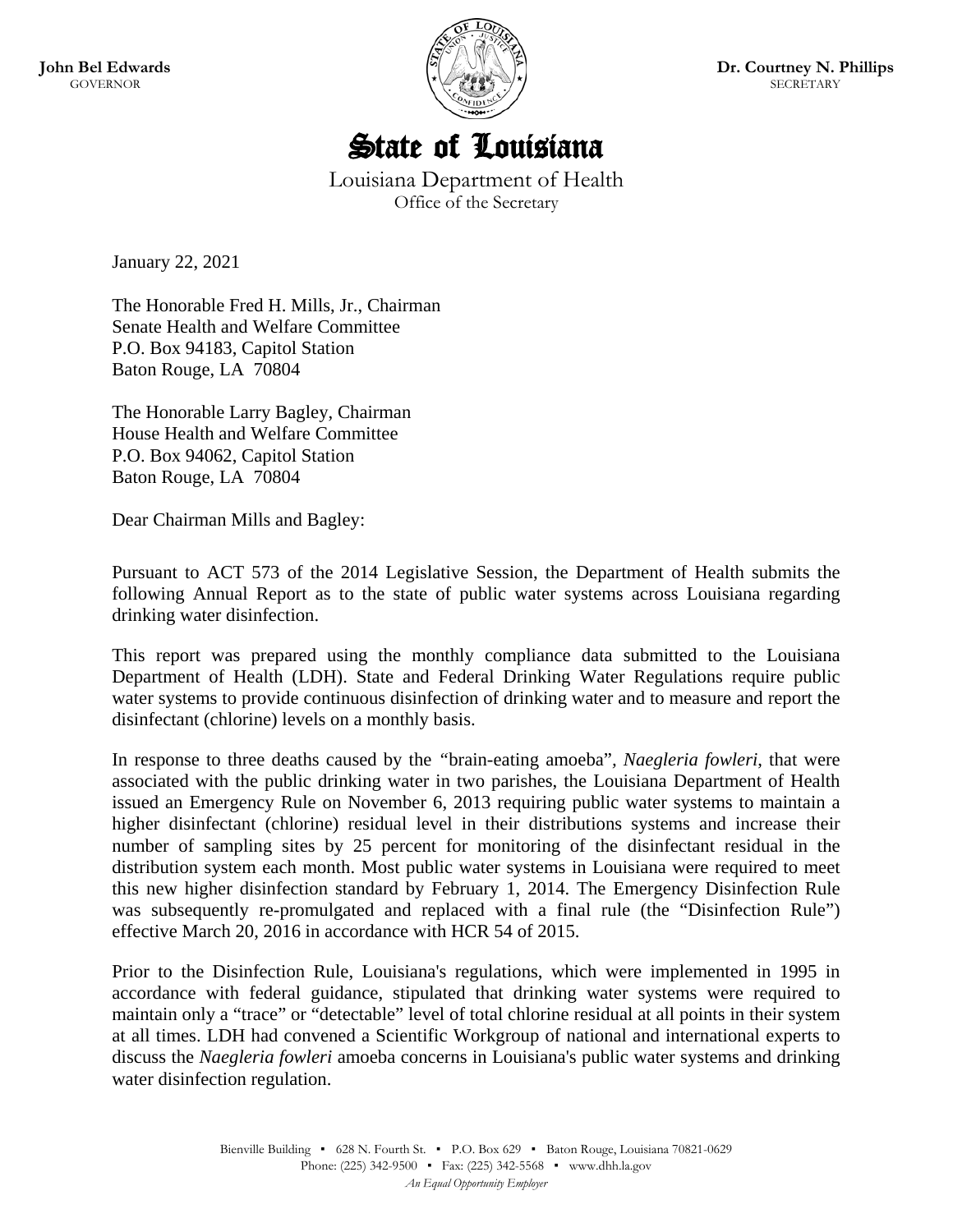The Disinfection Rule is based on scientific data, response protocols from Western Australia, and recommendations from the federal Centers for Disease Control and Prevention (CDC) relative to the control of the *Naegleria fowleri* amoeba. Under the Disinfection Rule, public water systems must maintain a minimum disinfectant residual level of 0.5 milligrams per liter (mg/l) at all points in their distribution system and finished water storage facilities at all times. This 0.5 mg/l level is known to control the *Naegleria fowleri* amoeba.

There are currently 1,286 public drinking water systems (PWS) in the state of Louisiana. Public water systems with at least one chlorine residual level below 0.5 mg/L in a one-month period were cited a monthly chlorine residual violation for non-compliance with the Disinfection Rule. Also, public water systems were cited with a monthly monitoring/reporting violation for failing to monitor and/or report the chlorine residual level in their drinking water. Below are some statistics on the public water system compliance with the Disinfection Rule for the period of January 1, 2020 through December 31, 2020:

- 705 public water systems (55%) were compliant with the minimum chlorine level for the entire year.
- 573 public water systems (45%) were non-compliant by failing to meet the minimum chlorine level of 0.5 mg/L for at least one month during the year.
	- o Of the 573, 251 public water systems failed to meet the minimum chlorine level for only 1 month in the year.
- 0 public water systems were non-compliant by failing to monitor/report the chlorine level in the drinking water for at least one month for the entire year. Starting in 2017, LDH reinstated sample collection for public water systems, thereby significantly reducing the number of monitoring violations by water systems. LDH is currently collecting samples for approximately 99 percent of the water systems.
- Eight (8) public water systems that have potable water distribution piping comingled with onsite industrial processes retained their disinfection waiver and notify water system users of the risk of microbial contamination in lieu of implementing disinfection.

The attached table provides the number of monthly chlorine residual (CR) violations and the number of monthly chlorine monitoring/reporting (MR) violations for the compliance period of January 1, 2020 through December 31, 2020 for each Louisiana public water systems. Should you have any questions regarding the information contained in this correspondence, please do not hesitate to contact me or Caryn Benjamin, Deputy Chief Engineer, Bureau of Engineering Services, at 225-342-7499.

Sincerely,

Smanda Ams

Amanda Ames, P.E. LDH/OPH Chief Engineer

cc: Joseph Kanter, M.D., State Health Officer

Attachment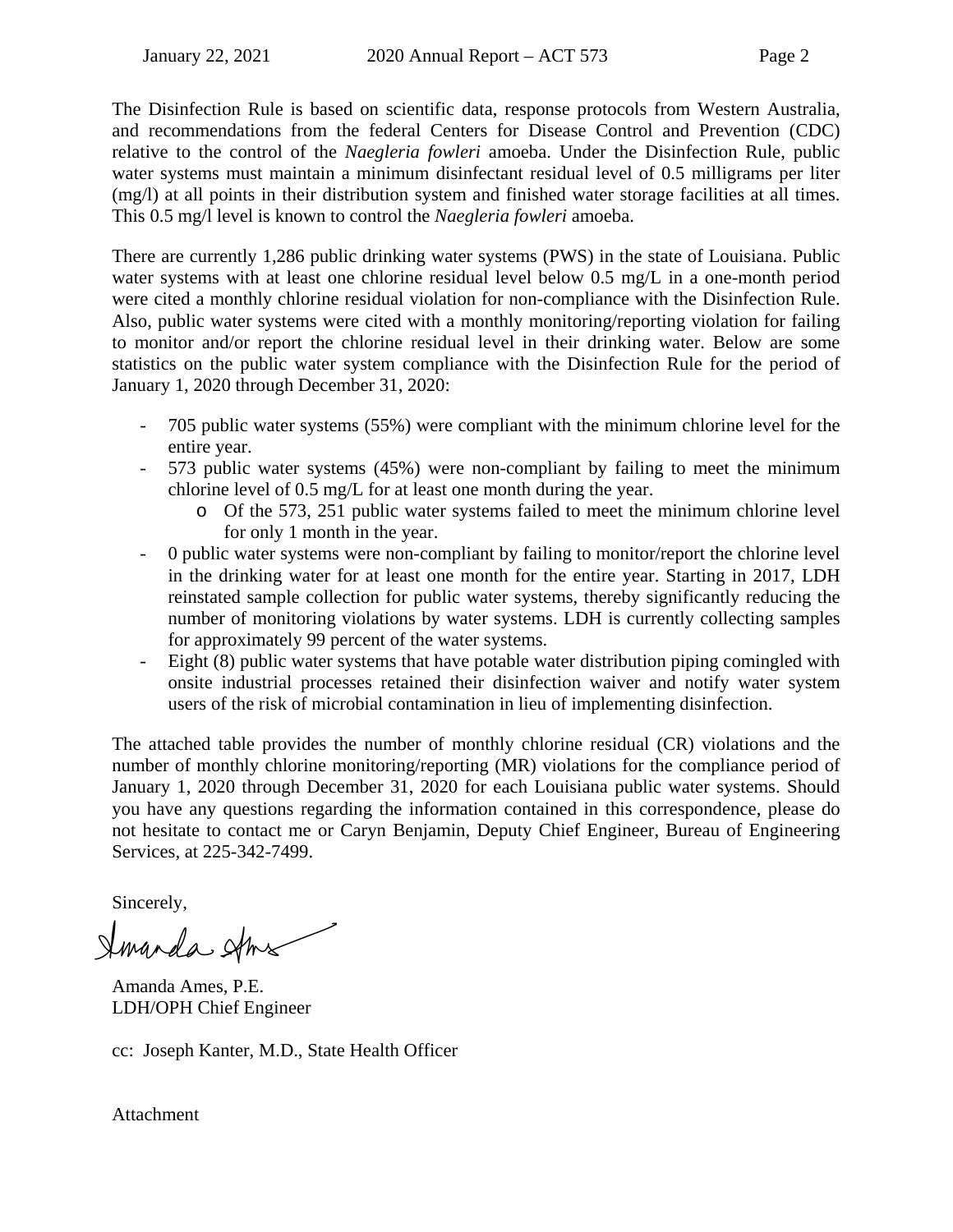

**Act 573 of 2014 Regular Session**

#### **Louisiana Public Water Systems Compliance History with the Final Rule on Drinking Water Disinfection January 1, 2020 through December 31, 2020**

| <b>PARISH</b>    | <b>PUBLIC WATER SYSTEM</b>                | <b>PWS ID#</b> | NUMBER OF CR <sup>1</sup><br><b>VIOLATIONS*</b> | NUMBER OF MR <sup>2</sup><br><b>VIOLATIONS*</b> |
|------------------|-------------------------------------------|----------------|-------------------------------------------------|-------------------------------------------------|
| <b>ACADIA</b>    | ACADIA PARISH INDUSTRIAL PARK WS          | LA1001027      | 0                                               | 0                                               |
| <b>ACADIA</b>    | CITY OF RAYNE WATER SYSTEM                | LA1001007      | 4                                               | 0                                               |
| <b>ACADIA</b>    | CROWLEY WATER SYSTEM (LAWCO)              | LA1001002      | 0                                               | 0                                               |
| <b>ACADIA</b>    | <b>EGAN WATER CORPORATION</b>             | LA1001025      | $\overline{2}$                                  | 0                                               |
| <b>ACADIA</b>    | EGAN WATER CORPORATION NO 2               | LA1001026      | $\mathbf{1}$                                    | 0                                               |
| ACADIA           | MIRE BRANCH WATER CORPORATION             | LA1001024      | 0                                               | 0                                               |
| <b>ACADIA</b>    | NORTH OF CROWLEY WATER CORPORATION        | LA1001023      | 0                                               | 0                                               |
| <b>ACADIA</b>    | SOUTH RAYNE WATER CORPORATION             | LA1001022      | 1                                               | 0                                               |
| <b>ACADIA</b>    | TOWN OF CHURCH POINT WATER SYSTEM         | LA1001001      | 0                                               | 0                                               |
| <b>ACADIA</b>    | TOWN OF IOTA WATER SYSTEM                 | LA1001004      | 0                                               | 0                                               |
| <b>ACADIA</b>    | VILLAGE OF ESTHERWOOD WATER SYSTEM        | LA1001003      | 0                                               | 0                                               |
| <b>ACADIA</b>    | VILLAGE OF MERMENTAU WATER SYSTEM         | LA1001005      | 0                                               | 0                                               |
| <b>ACADIA</b>    | VILLAGE OF MORSE WATER SYSTEM             | LA1001006      | 3                                               | 0                                               |
| ALLEN            | ALLEN PARISH WW DISTRICT NO 1             | LA1003001      | 0                                               | 0                                               |
| ALLEN            | CITY OF OAKDALE WATER SYSTEM              | LA1003006      | 0                                               | 0                                               |
| ALLEN            | EAST ALLEN PARISH WATER WORKS             | LA1003011      | 0                                               | 0                                               |
| ALLEN            | NORTHWEST ALLEN WWD WATER SYSTEM          | LA1003003      | 1                                               | 0                                               |
| ALLEN            | SOUTH OAKDALE WATER SYSTEM                | LA1003008      | 1                                               | 0                                               |
| ALLEN            | SOUTHWEST ALLEN WW DISTRICT NO 2          | LA1003009      | 1                                               | 0                                               |
| ALLEN            | TOWN OF ELIZABETH WATER SYSTEM            | LA1003002      | 0                                               | 0                                               |
| ALLEN            | TOWN OF KINDER WATER SYSTEM               | LA1003005      | 0                                               | 0                                               |
| ALLEN            | TOWN OF OBERLIN WATER SYSTEM              | LA1003007      | 0                                               | 0                                               |
| ALLEN            | WEST ALLEN PARISH WATER SYSTEM            | LA1003010      | 0                                               | 0                                               |
| ASCENSION        | AIR LIQUIDE GEISMAR UTILITY SERVICES      | LA2005256      | 0                                               | 0                                               |
| ASCENSION        | ASCENSION CHRISTIAN SCHOOL                | LA2005231      | 0                                               | 0                                               |
| ASCENSION        | ASCENSION CONSOLIDATED UTILITY DIST 1     | LA1005045      | 0                                               | 0                                               |
| ASCENSION        | ASCENSION PARISH WATER WORKS DISTRICT 2   | LA1005001      | 0                                               | 0                                               |
| ASCENSION        | <b>BASF CORPORATION</b>                   | LA2005003      | 0                                               | 0                                               |
| <b>ASCENSION</b> | <b>BELLE RINA</b>                         | LA1005006      | 0                                               | 0                                               |
| ASCENSION        | <b>BEST STOP #5</b>                       | LA2005123      | 0                                               | 0                                               |
| <b>ASCENSION</b> | <b>BON TERRE CORPORATION WATER SYSTEM</b> | LA1005004      | 0                                               | 0                                               |
| <b>ASCENSION</b> | CITY OF GONZALES WATER SYSTEM             | LA1005030      | 0                                               | 0                                               |
| ASCENSION        | <b>COUNTRYSIDE MOBILE HOME COURT</b>      | LA1005119      | 0                                               | 0                                               |
| ASCENSION        | COUNTRYVIEW MOBILE HOME COURT             | LA1005202      | $\pmb{0}$                                       | 0                                               |
| ASCENSION        | DIVERSION WATER - BAYOU ESTATES           | LA1005005      | 0                                               | 0                                               |
| ASCENSION        | DIVERSION WATER - CYPRESS LAKES           | LA1005208      | 0                                               | 0                                               |
| <b>ASCENSION</b> | DIVERSION WATER - RIVER RUN ESTATES       | LA1005206      | 0                                               | 0                                               |
| <b>ASCENSION</b> | DOLLAR GENERAL #17790                     | LA2005278      | 0                                               | 0                                               |
| ASCENSION        | <b>FAMILY COURT MOBILE HOME PARK</b>      | LA1005118      | 0                                               | 0                                               |
| ASCENSION        | <b>FISHERMANS ONE STOP</b>                | LA2005253      | 11                                              | 0                                               |
| <b>ASCENSION</b> | JIMMY BABIN APARTMENTS                    | LA1005046      | 0                                               | 0                                               |
| <b>ASCENSION</b> | KNIGHTS OF COLUMBUS 6389                  | LA2005271      | 6                                               | 0                                               |
| <b>ASCENSION</b> | LA PETIT                                  | LA2005191      | 0                                               | 0                                               |
| <b>ASCENSION</b> | MARANATHA ACRES SUBDIVISION               | LA1005153      | 0                                               | 0                                               |
| <b>ASCENSION</b> | MCGAHA APARTMENTS                         | LA1005085      | 3                                               | 0                                               |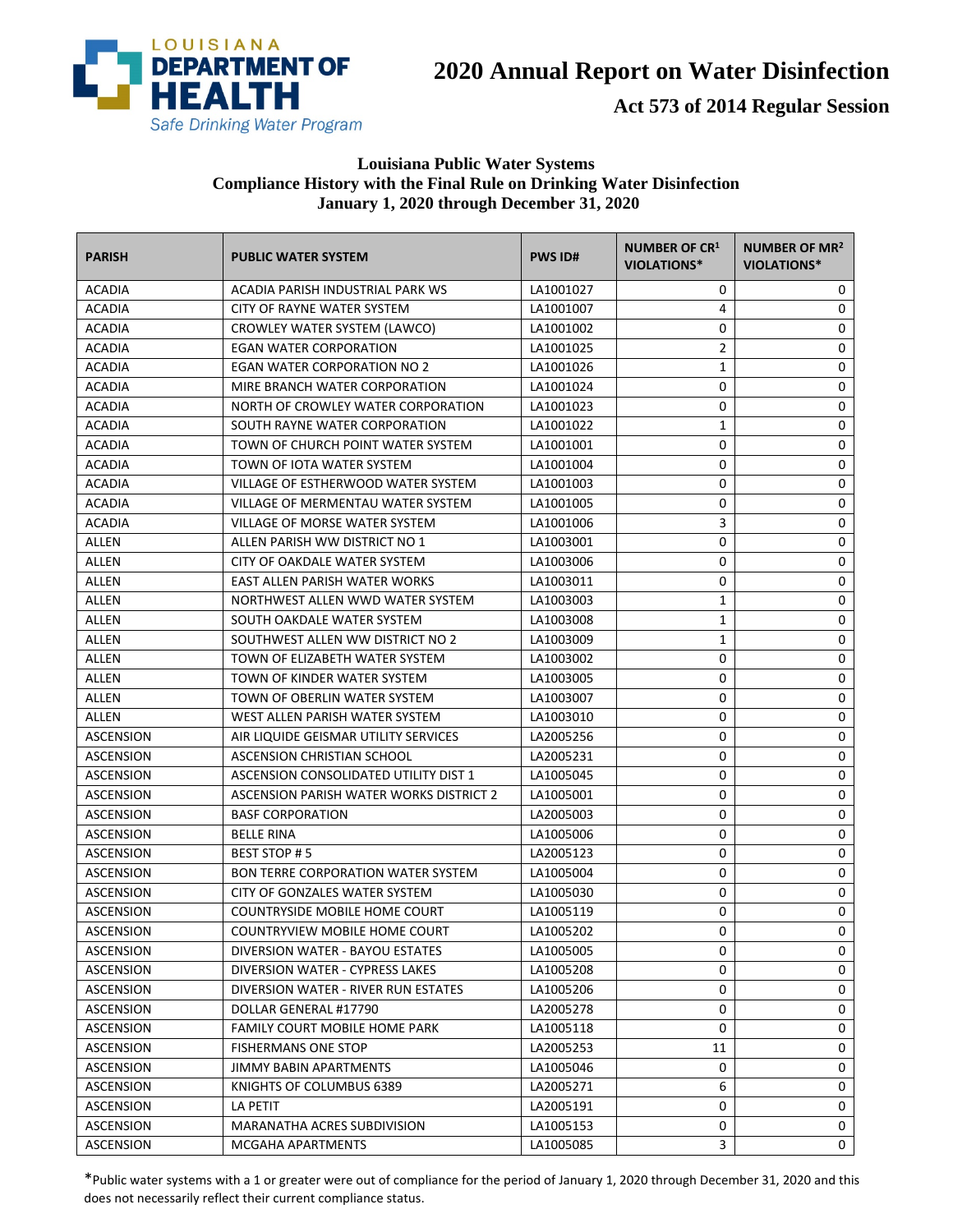| <b>PARISH</b>     | <b>PUBLIC WATER SYSTEM</b>                         | <b>PWS ID#</b> | <b>NUMBER OF CR1</b><br>VIOLATIONS* | <b>NUMBER OF MR<sup>2</sup></b><br>VIOLATIONS* |
|-------------------|----------------------------------------------------|----------------|-------------------------------------|------------------------------------------------|
| ASCENSION         | OAK VILLAGE MOBILE HOME PARK WS                    | LA1005171      | 0                                   | 0                                              |
| ASCENSION         | OCCIDENTAL CHEMICAL CORPORATION                    | LA2005042      | 0                                   | 0                                              |
| ASCENSION         | ORLEANS ROOM                                       | LA2005232      | 2                                   | 0                                              |
| ASCENSION         | PARISH UTILITIES OF ASCENSION                      | LA1005035      | 0                                   | 0                                              |
| ASCENSION         | PINE TRAILER PARK                                  | LA1005152      | 2                                   | 0                                              |
| ASCENSION         | PLANTATION MOBILE HOME VILLAGE                     | LA1005148      | 3                                   | 0                                              |
| <b>ASCENSION</b>  | RODDY ROAD VILLAGE ASCENSION, LLC                  | LA1005112      | 6                                   | 0                                              |
| ASCENSION         | RYANS FAMILY GROCERY                               | LA2005026      | 4                                   | 0                                              |
| <b>ASCENSION</b>  | <b>SAFE HARBOR</b>                                 | LA2005265      | 1                                   | 0                                              |
| ASCENSION         | SHADY OAKS MOBILE HOME PARK WATER<br><b>SYSTEM</b> | LA1005114      | 4                                   | 0                                              |
| <b>ASCENSION</b>  | SHELL CHEMICAL COMPANY                             | LA2005034      | 0                                   | 0                                              |
| ASCENSION         | SPROUT LEARNING CENTER LLC                         | LA2005266      | 0                                   | 0                                              |
| ASCENSION         | ST AMANT TRAILER PARK                              | LA1005210      | 1                                   | 0                                              |
| <b>ASCENSION</b>  | TREYVILLE COURTS TRAILER PARK                      | LA1005175      | $\overline{2}$                      | 0                                              |
| ASCENSION         | WHITE ROAD MOBILE HOME PARK                        | LA1005147      | 0                                   | 0                                              |
| <b>ASSUMPTION</b> | <b>ASSUMPTION PARISH WW DISTRICT 1</b>             | LA1007001      | 0                                   | 0                                              |
| AVOYELLES         | <b>AVOYELLES PARISH WATERWORKS DISTRICT 1</b>      | LA1009002      | 0                                   | 0                                              |
| AVOYELLES         | AVOYELLES WARD 3 WATERWORKS DISTRICT               | LA1009017      | 0                                   | 0                                              |
| AVOYELLES         | AVOYELLES WARD ONE WATER SYSTEM INC                | LA1009016      | 0                                   | 0                                              |
| <b>AVOYELLES</b>  | AVOYELLES WATER COMMISSION                         | LA1009021      | 0                                   | 0                                              |
| AVOYELLES         | <b>BROUILLETTE WATER SYSTEM INC</b>                | LA1009003      | 0                                   | 0                                              |
| AVOYELLES         | CITY OF MARKSVILLE WATER SYSTEM                    | LA1009011      | 0                                   | 0                                              |
| <b>AVOYELLES</b>  | FIFTH WARD WATER SYSTEM                            | LA1009007      | 0                                   | 0                                              |
| AVOYELLES         | LAWCO MANSURA                                      | LA1009010      | 0                                   | 0                                              |
| <b>AVOYELLES</b>  | SOUTHWEST AVOYELLES WATER DISTRICT                 | LA1009015      | 10                                  | 0                                              |
| <b>AVOYELLES</b>  | SPRING BAYOU WATER WORKS DISTRICT                  | LA1009020      | 0                                   | 0                                              |
| AVOYELLES         | TOWN OF BUNKIE WATER SYSTEM                        | LA1009004      | 0                                   | 0                                              |
| AVOYELLES         | TOWN OF COTTONPORT WATER SYSTEM                    | LA1009005      | 3                                   | 0                                              |
| AVOYELLES         | TOWN OF EVERGREEN WATER SYSTEM                     | LA1009006      | 3                                   | 0                                              |
| AVOYELLES         | TOWN OF PLAUCHEVILLE WATER SYSTM                   | LA1009013      | 0                                   | 0                                              |
| AVOYELLES         | TOWN OF SIMMESPORT WATER SYSTEM                    | LA1009014      | 5                                   | 0                                              |
| <b>AVOYELLES</b>  | VILLAGE OF HESSMER WATER SYSTEM                    | LA1009008      | 0                                   | 0                                              |
| AVOYELLES         | VILLAGE OF MOREAUVILLE WATER SYSTEM                | LA1009012      | 0                                   | $\Omega$                                       |
| BEAUREGARD        | BEAUREGARD DISTRICT NO 2 WARD NO 5                 | LA1011012      | 3                                   | 0                                              |
| BEAUREGARD        | BEAUREGARD WATER DISTRICT #5                       | LA1011009      | 0                                   | 0                                              |
| BEAUREGARD        | BEAUREGARD WATER WORKS DIST #3                     | LA1011008      | 0                                   | 0                                              |
| BEAUREGARD        | CITY OF DERIDDER WATER SYSTEM                      | LA1011001      | 1                                   | 0                                              |
| BEAUREGARD        | <b>GREEN ACRES SUBDIVISION WATER SYSTEM</b>        | LA1011004      | 0                                   | 0                                              |
| BEAUREGARD        | INGEVITY SOUTH CAROLINA - DERIDDER WS              | LA2011029      | 0                                   | 0                                              |
| BEAUREGARD        | PACKAGING CORP OF AMERICA - DERIDDER               | LA2011002      | 0                                   | 0                                              |
| BEAUREGARD        | TOWN OF MERRYVILLE WATER SYSTEM                    | LA1011007      | 0                                   | 0                                              |
| <b>BIENVILLE</b>  | ALABAMA WATER SYSTEM                               | LA1013001      | 1                                   | 0                                              |
| <b>BIENVILLE</b>  | ALBERTA WATER SYSTEM                               | LA1013002      | 4                                   | 0                                              |
| <b>BIENVILLE</b>  | ARCADIA WATER SYSTEM                               | LA1013003      | 0                                   | 0                                              |
| <b>BIENVILLE</b>  | <b>BIENVILLE WATER SYSTEM</b>                      | LA1013004      | 0                                   | 0                                              |
| <b>BIENVILLE</b>  | BRYCELAND WATER SYSTEM                             | LA1013005      | 0                                   | 0                                              |
| <b>BIENVILLE</b>  | <b>CASTOR WATER SYSTEM</b>                         | LA1013006      | 1                                   | 0                                              |
| <b>BIENVILLE</b>  | <b>CYPRESS WATER SYSTEM</b>                        | LA1013019      | 1                                   | 0                                              |
| <b>BIENVILLE</b>  | EDWARDS MILLCREEK WATER SYSTEM                     | LA1013010      | 1                                   | 0                                              |
| <b>BIENVILLE</b>  | FOSTER POULTRY FARMS (ARCADIA FEEDMILL)            | LA2013012      | 0                                   | 0                                              |
| <b>BIENVILLE</b>  | FRIENDSHIP WATER SYSTEM                            | LA1013007      | 1                                   | 0                                              |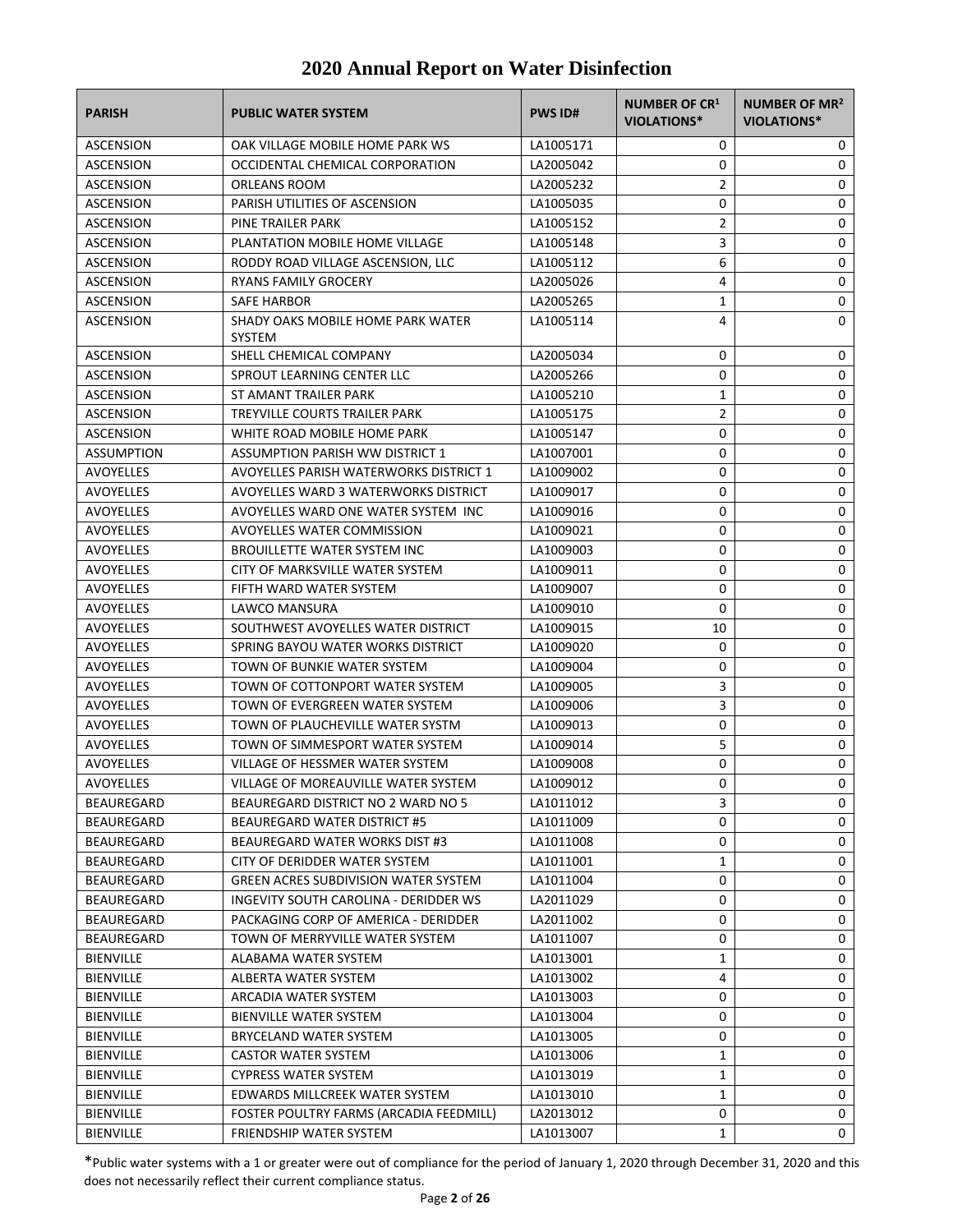| <b>PARISH</b>    | <b>PUBLIC WATER SYSTEM</b>              | <b>PWS ID#</b> | NUMBER OF CR1<br>VIOLATIONS* | <b>NUMBER OF MR<sup>2</sup></b><br>VIOLATIONS* |
|------------------|-----------------------------------------|----------------|------------------------------|------------------------------------------------|
| <b>BIENVILLE</b> | <b>GIBSLAND WATER SYSTEM</b>            | LA1013008      | 0                            | 0                                              |
| <b>BIENVILLE</b> | <b>HOUSE OF RAEFORD</b>                 | LA2013015      | 3                            | 0                                              |
| <b>BIENVILLE</b> | JAMESTOWN FRYEBURG WATER SYSTEM         | LA1013022      | 0                            | 0                                              |
| <b>BIENVILLE</b> | LUCKY WATERWORKS                        | LA1013009      | 0                            | 0                                              |
| <b>BIENVILLE</b> | MILLCREEK WATER SYSTEM                  | LA1013021      | 3                            | 0                                              |
| <b>BIENVILLE</b> | <b>MOUNT CALM WATER SYSTEM</b>          | LA1013018      | 1                            | 0                                              |
| <b>BIENVILLE</b> | MT LEBANON WATER SYSTEM                 | LA1013011      | 0                            | 0                                              |
| <b>BIENVILLE</b> | MT OLIVE WATER SYSTEM                   | LA1013012      | 4                            | 0                                              |
| <b>BIENVILLE</b> | OLD SALINE COMMUNITY WATER SYSTEM       | LA1013020      | 0                            | 0                                              |
| <b>BIENVILLE</b> | RINGGOLD WATER SYSTEM                   | LA1013013      | 1                            | 0                                              |
| <b>BIENVILLE</b> | SALINE WATER SYSTEM                     | LA1013014      | $\mathbf{1}$                 | 0                                              |
| <b>BIENVILLE</b> | SHILOH WATERWORKS DISTRICT              | LA1013016      | 0                            | 0                                              |
| <b>BIENVILLE</b> | SOUTHEAST BIENVILLE WATER SYSTEM        | LA1013017      | 1                            | 0                                              |
| <b>BIENVILLE</b> | SPRINGHILL COMMUNITY WATER SYSTEM       | LA1013023      | 5                            | 0                                              |
| <b>BIENVILLE</b> | <b>TAYLOR WATER SYSTEM</b>              | LA1013015      | 0                            | 0                                              |
| <b>BOSSIER</b>   | BARKSDALE AFB WATER SYSTEM              | LA1015022      | 1                            | 0                                              |
| <b>BOSSIER</b>   | <b>BELLEVUE WATER SYSTEM</b>            | LA1015041      | 0                            | 0                                              |
| <b>BOSSIER</b>   | <b>BODCAU WATER WORKS</b>               | LA1015021      | 1                            | 0                                              |
| <b>BOSSIER</b>   | CAMP JOY MARINA WATER SYSTEM            | LA2015020      | 3                            | 0                                              |
| <b>BOSSIER</b>   | <b>CASH POINT LANDING</b>               | LA2015021      | $\overline{2}$               | 0                                              |
| <b>BOSSIER</b>   | CITY OF BOSSIER CITY WATER SYSTEM       | LA1015004      | 0                            | 0                                              |
| <b>BOSSIER</b>   | CONSOLIDATED WWKS DISTRICT 1 OF BOSSIER | LA1015026      | 0                            | 0                                              |
| <b>BOSSIER</b>   | <b>COUNTRY PLACE SUBD WATER SYSTEM</b>  | LA1015005      | 1                            | 0                                              |
| <b>BOSSIER</b>   | CYPRESS BLACK BAYOU WATER SYSTEM        | LA1015040      | 2                            | 0                                              |
| <b>BOSSIER</b>   | EAST CENTRAL BOSSIER WATER SYSTEM       |                | 0                            | 0                                              |
|                  |                                         | LA1015039      |                              |                                                |
| <b>BOSSIER</b>   | EVANGELINE OAKS WATER SYSTEM            | LA1015009      | 3                            | 0                                              |
| <b>BOSSIER</b>   | <b>GREEN PARK CAMP WATER SYSTEM</b>     | LA2015004      | 6                            | 0                                              |
| <b>BOSSIER</b>   | <b>HIGHLAND WATER WORKS</b>             | LA1015047      | 0                            | 0                                              |
| <b>BOSSIER</b>   | HILLCREST MHP WATER SYSTEM              | LA1015012      | 0                            | 0                                              |
| <b>BOSSIER</b>   | OUR PLACE BAR & GRILL WS                | LA2015027      | 5                            | 0                                              |
| <b>BOSSIER</b>   | PEACEFUL PINES MHP WATER SYSTEM         | LA1015036      | 0                            | 0                                              |
| <b>BOSSIER</b>   | PLANTATION TRACE MOBILE HOME PARK       | LA1015006      | 2                            | 0                                              |
| <b>BOSSIER</b>   | RIVER POINT WATER SYSTEM                | LA1015030      | 10                           | 0                                              |
| <b>BOSSIER</b>   | <b>RODGERS MARINA</b>                   | LA2015025      | 6                            | $\Omega$                                       |
| <b>BOSSIER</b>   | SLIGO WATER SYSTEM INCORPORATED         | LA1015044      | 0                            | 0                                              |
| <b>BOSSIER</b>   | SOUTH BOSSIER WATER SYSTEM              | LA1015029      | 4                            | 0                                              |
| <b>BOSSIER</b>   | SOUTHGATE MHP WATER SYSTEM              | LA1015024      | 3                            | 0                                              |
| <b>BOSSIER</b>   | ST MARYS WATER SYSTEM                   | LA1015023      | 1                            | 0                                              |
| <b>BOSSIER</b>   | TOWN OF BENTON WATER SYSTEM             | LA1015002      | 0                            | 0                                              |
| <b>BOSSIER</b>   | TOWN OF HAUGHTON WATER SYSTEM           | LA1015011      | 0                            | 0                                              |
| <b>BOSSIER</b>   | TOWN OF PLAIN DEALING WATER SYSTEM      | LA1015016      | 6                            | 0                                              |
| <b>BOSSIER</b>   | VILLAGE WATER SYSTEM                    | LA1015018      | 3                            | 0                                              |
| <b>BOSSIER</b>   | WEST CENTRAL BOSSIER WATER SYSTEM       | LA1015048      | 0                            | 0                                              |
| <b>BOSSIER</b>   | WILSON'S STEAK AND SEAFOOD              | LA2015009      | 11                           | 0                                              |
| CADDO            | AUTUMN ACRES MHP WATER SYSTEM           | LA1017002      | 3                            | 0                                              |
| CADDO            | BARRON RIDGE SUBDIVISION WATER SYSTEM   | LA1017072      | 2                            | 0                                              |
| CADDO            | <b>BEL-DI-GIL WATER SYSTEM</b>          | LA1017004      | 2                            | 0                                              |
| CADDO            | BELLA VISTA MHP WATER SYSTEM            | LA1017005      | 1                            | 0                                              |
| CADDO            | <b>BIG OAKS WATER SYSTEM</b>            | LA1017081      | 0                            | 0                                              |
| CADDO            | <b>BLANCHARD WATER SYSTEM</b>           | LA1017006      | 0                            | 0                                              |
| <b>CADDO</b>     | BRADY MOBILE HOME PARK                  | LA1017090      | 0                            | 0                                              |
| CADDO            | CAMP BETHANY WATER SYSTEM               | LA2017028      | 1                            | 0                                              |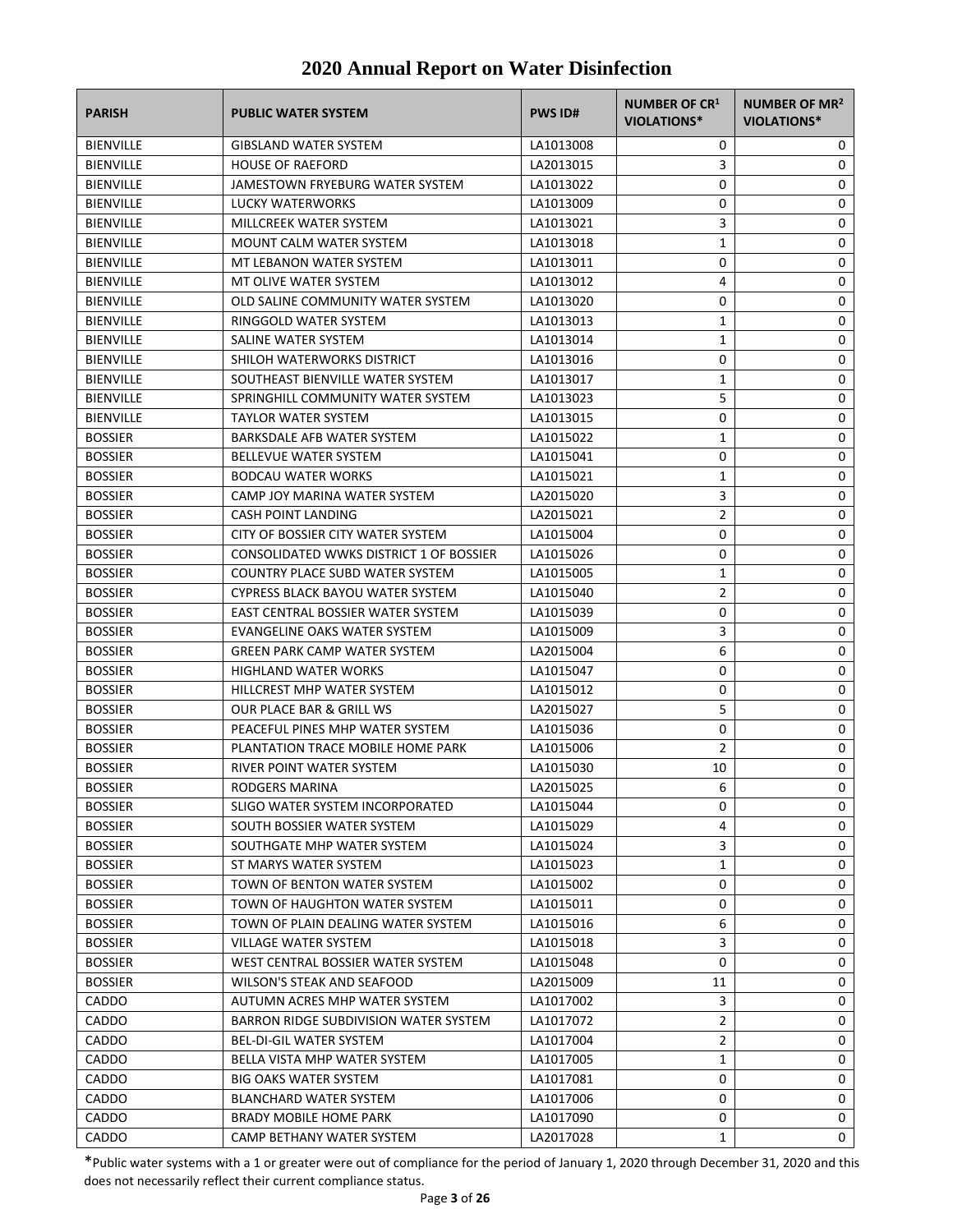| <b>PARISH</b> | <b>PUBLIC WATER SYSTEM</b>                         | <b>PWS ID#</b> | NUMBER OF CR1<br><b>VIOLATIONS*</b> | <b>NUMBER OF MR<sup>2</sup></b><br>VIOLATIONS* |
|---------------|----------------------------------------------------|----------------|-------------------------------------|------------------------------------------------|
| <b>CADDO</b>  | <b>COLWORTH PLACE WATER SUPPLY</b>                 | LA1017073      | 1                                   | 0                                              |
| CADDO         | <b>COUNTRY LIVING ESTATES WATER SYSTEM</b>         | LA1017076      | $\mathbf{1}$                        | 0                                              |
| <b>CADDO</b>  | CRAWDADDYS TRUCK STOP WATER SYSTEM                 | LA2017027      | 0                                   | 0                                              |
| CADDO         | DEEPWOODS UTILITIES INC                            | LA1017058      | 2                                   | 0                                              |
| CADDO         | DENNY DRIVE WATER SYSTEM                           | LA1017009      | 0                                   | 0                                              |
| CADDO         | DIXIE GARDEN - KINGS HWY WATER SYSTEM              | LA1017087      | 0                                   | 0                                              |
| CADDO         | DIXIE GARDEN WATER SUPPLY                          | LA1017075      | 0                                   | 0                                              |
| CADDO         | <b>EAGLE WATER SYSTEM</b>                          | LA1017012      | 0                                   | 0                                              |
| CADDO         | EL PATIO RESTAURANT WATER SYSTEM                   | LA2017032      | $\overline{2}$                      | 0                                              |
| CADDO         | EVERGREEN ESTATES WATER SYSTEM                     | LA1017051      | 0                                   | 0                                              |
| CADDO         | <b>FOUR FORKS WATER SYSTEM</b>                     | LA1017062      | $\overline{2}$                      | 0                                              |
| CADDO         | <b>GLEN LEAF MOBILE HOME COMMUNITY</b>             | LA1017089      | 0                                   | 0                                              |
| CADDO         | HILLSIDE MOBILE HOME PARK                          | LA1017015      | 0                                   | 0                                              |
| CADDO         | <b>HOSSTON MIRA WATER SYSTEM</b>                   | LA1017016      | $\mathbf{1}$                        | 0                                              |
| CADDO         | HUNTINGTON MOBILE HOME PARK WATER<br><b>SYSTEM</b> | LA1017084      | 0                                   | $\Omega$                                       |
| <b>CADDO</b>  | <b>IDA WATER SYSTEM</b>                            | LA1017017      | 1                                   | 0                                              |
| CADDO         | JONES ROLLING RIDGE WATER COMPANY                  | LA1017029      | 2                                   | 0                                              |
| CADDO         | KEITHVILLE ELEMENTARY AND MIDDLE SCHOOL            | LA2017018      | 1                                   | 0                                              |
| CADDO         | KEITHVILLE MOBILE VILLA                            | LA1017001      | 4                                   | 0                                              |
| CADDO         | LAKE SHREVE ESTATES WATER SYSTEM                   | LA1017083      | 2                                   | 0                                              |
| CADDO         | LAKEVIEW WATER SYSTEM                              | LA1017019      | 0                                   | 0                                              |
| CADDO         | LINDA LANE WATER SYSTEM                            | LA1017018      | 0                                   | 0                                              |
| CADDO         | LOUISIANA CLARKLIFT                                | LA2017020      | 0                                   | 0                                              |
| CADDO         | MEADOWWOOD ESTATES WATER SYSTEM                    | LA1017063      | 0                                   | 0                                              |
| CADDO         | <b>MOORINGSPORT WATER SYSTEM</b>                   | LA1017023      | 0                                   | 0                                              |
| CADDO         | OIL CITY WATER WORKS                               | LA1017026      | 0                                   | 0                                              |
| CADDO         | PINECREST MOBILE HOME VILLAGE                      | LA1017092      | 0                                   | 0                                              |
| CADDO         | PINEHILL WATERWORKS DISTRICT                       | LA1017027      | 3                                   | 0                                              |
| CADDO         | <b>RELAY STATION</b>                               | LA2017026      | 3                                   | 0                                              |
| CADDO         | RODESSA WATER SYSTEM                               | LA1017028      | $\mathbf{1}$                        | 0                                              |
| <b>CADDO</b>  | SHADOW LAKE MHP WATER SYSTEM                       | LA1017082      | 1                                   | 0                                              |
| CADDO         | SHERWOOD APARTMENTS WATER SYSTEM                   | LA1017066      | 2                                   | 0                                              |
| CADDO         | SHREVEPORT WATER SYSTEM                            | LA1017031      | 0                                   | $\Omega$                                       |
| CADDO         | SIMPSON ACRES WATER SYSTEM                         | LA1017086      | 0                                   | 0                                              |
| CADDO         | SOUTH SHREVEPORT MOBILE VILLA                      | LA1017080      | 1                                   | 0                                              |
| CADDO         | SPRINGLAKE MHP WATER SYSTEM                        | LA1017033      | $\mathbf{1}$                        | 0                                              |
| CADDO         | STONEGATE MANUFACTURED HOME<br><b>COMMUNITY</b>    | LA1017091      | 0                                   | $\Omega$                                       |
| CADDO         | STONEWALL BEVERAGE COMPANY                         | LA2017033      | 0                                   | 0                                              |
| CADDO         | TOWN OF GREENWOOD WATER SYSTEM                     | LA1017014      | 0                                   | 0                                              |
| CADDO         | <b>VIVIAN WATER SYSTEM</b>                         | LA1017037      | 0                                   | 0                                              |
| CADDO         | <b>WATERWORKS DISTRICT 7</b>                       | LA1017052      | 1                                   | 0                                              |
| CADDO         | WILDWOOD FOREST SUBDIVISION WATER<br>SYSTEM        | LA1017061      | 0                                   | 0                                              |
| CADDO         | WILDWOOD SOUTH WATER SYSTEM                        | LA1017042      | 0                                   | 0                                              |
| CALCASIEU     | <b>BIG LAKE FUEL MART</b>                          | LA2019144      | 2                                   | 0                                              |
| CALCASIEU     | BIG LAKE RV PARK WATER SYSTEM                      | LA2019146      | 1                                   | 0                                              |
| CALCASIEU     | <b>BIOLAB, INC</b>                                 | LA2019053      | 1                                   | 0                                              |
| CALCASIEU     | BORDER TOWN TRAVEL PLAZA                           | LA2019131      | 6                                   | 0                                              |
| CALCASIEU     | BRIGAS ESTATES WATER SYSTEM                        | LA1019001      | 2                                   | 0                                              |
| CALCASIEU     | C K B TRAILER PARK WATER SYSTEM                    | LA1019059      | 0                                   | 0                                              |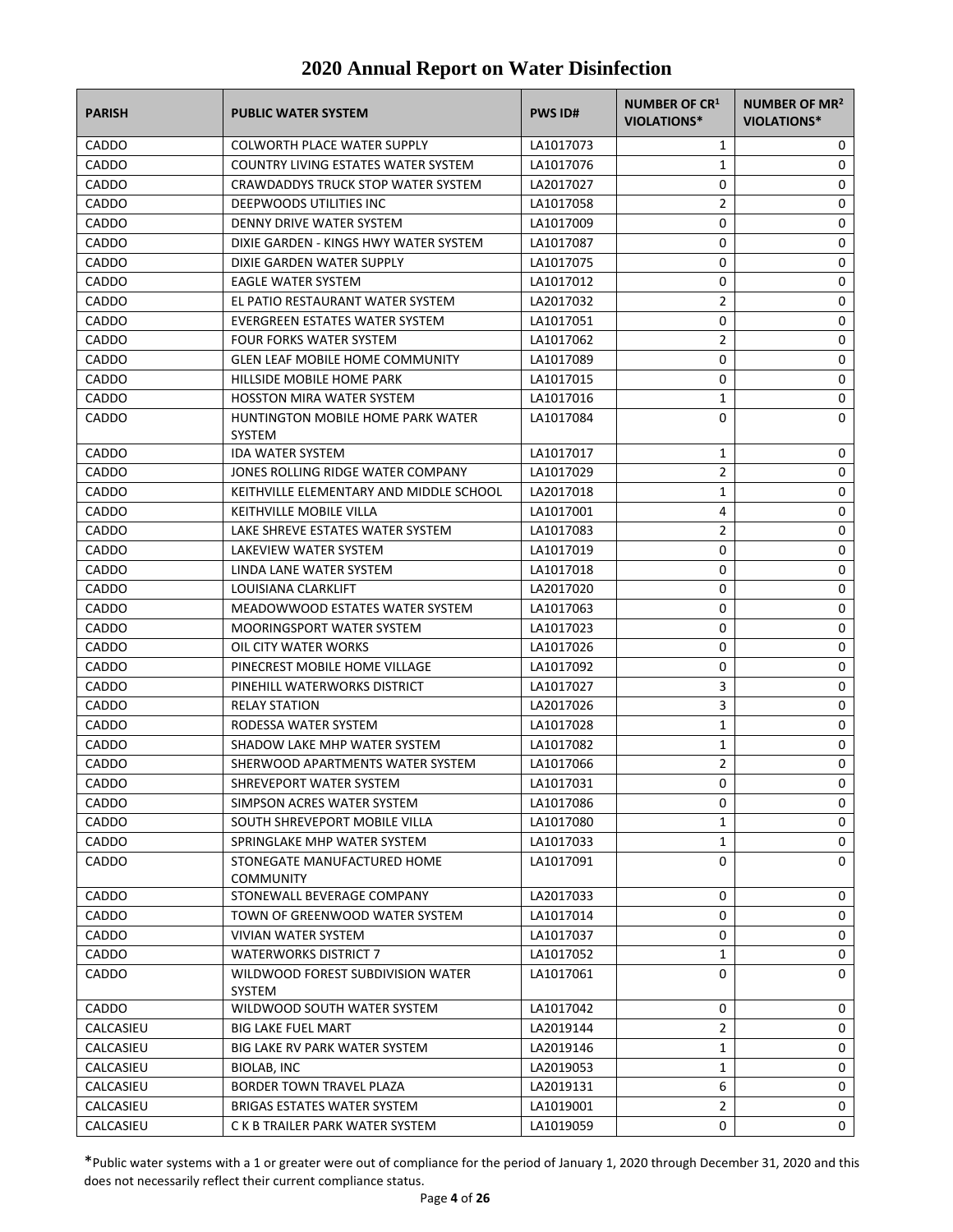| <b>PARISH</b> | <b>PUBLIC WATER SYSTEM</b>                  | <b>PWS ID#</b> | <b>NUMBER OF CR1</b><br>VIOLATIONS* | <b>NUMBER OF MR<sup>2</sup></b><br><b>VIOLATIONS*</b> |
|---------------|---------------------------------------------|----------------|-------------------------------------|-------------------------------------------------------|
| CALCASIEU     | CAJUN OASIS WATER SYSTEM                    | LA2019173      | 1                                   | 0                                                     |
| CALCASIEU     | CALCASIEU PARISH WW 12 WARD 3               | LA1019126      | 0                                   | 0                                                     |
| CALCASIEU     | CALCASIEU PARISH WW DIST 9 CARLYSS          | LA1019116      | 0                                   | 0                                                     |
| CALCASIEU     | CALCASIEU PARISH WW DISTRICT 7              | LA1019114      | 0                                   | 0                                                     |
| CALCASIEU     | CALCASIEU PARISH WW DISTRICT 8              | LA1019118      | 3                                   | 0                                                     |
| CALCASIEU     | CALCASIEU PARISH WW DISTRICT NO 1           | LA1019051      | 0                                   | 0                                                     |
| CALCASIEU     | CALCASIEU PARISH WW DISTRICT NO 4           | LA1019053      | 1                                   | 0                                                     |
| CALCASIEU     | CALCASIEU PARISH WW DISTRICT NO 5           | LA1019084      | 0                                   | 0                                                     |
| CALCASIEU     | CALCASIEU WW #14 WARD 5                     | LA1019042      | 0                                   | 0                                                     |
| CALCASIEU     | CASH MAGIC-VINTON WATER SYSTEM              | LA2019129      | 2                                   | 0                                                     |
| CALCASIEU     | CITGO PETROLEUM - CONTRACTOR COMP W S       | LA2019138      | 1                                   | 0                                                     |
| CALCASIEU     | CITGO PETROLEUM REFINERY WATER SYSTEM       | LA2019015      | 4                                   | 0                                                     |
| CALCASIEU     | CITY OF LAKE CHARLES WATER SYSTEM           | LA1019029      | 0                                   | 0                                                     |
| CALCASIEU     | <b>CLEARVIEW MOBILE HOME PARK</b>           | LA1019122      | 0                                   | 0                                                     |
| CALCASIEU     | CORBINA TRAILER PARK WATER SYSTEM           | LA1019124      | 0                                   | 0                                                     |
| CALCASIEU     | COUNTRY LIVING TRAILER PARK WATER SYSTEM    | LA1019102      | 1                                   | 0                                                     |
| CALCASIEU     | COUNTRY PINES NORTH SUBDIVISION WS          | LA1019083      | 1                                   | 0                                                     |
| CALCASIEU     | <b>COUNTRY PINES SOUTH SUBDIVISION WS</b>   | LA1019129      | 0                                   | 0                                                     |
| CALCASIEU     | DELTA DOWNS INC WATER SYSTEM                | LA2019021      | 1                                   | 0                                                     |
| CALCASIEU     | DELTA FOOD & FUEL WATER SYSTEM              | LA2019147      | 1                                   | 0                                                     |
| CALCASIEU     | DEQUINCY WATER SYSTEM (LAWCO)               | LA1019008      | 0                                   | 0                                                     |
| CALCASIEU     | DUNHAM PRICE GROUP WATER SYSTEM             | LA2019134      | 1                                   | 0                                                     |
| CALCASIEU     | EAGLE US 2 LLC FAMILY CENTER W S            | LA2019121      | $\overline{2}$                      | 0                                                     |
| CALCASIEU     | EAGLE US 2 LLC S COMPLEX WATER SYSTEM       | LA2019016      | 0                                   | 0                                                     |
| CALCASIEU     | EAST PARK SUBDIVISION WATER SYSTEM          | LA1019079      | 2                                   | 0                                                     |
| CALCASIEU     | <b>ENOS DERBONNE PARK WATER SYSTEM</b>      | LA2019169      | 0                                   | 0                                                     |
| CALCASIEU     | <b>ENTERGY GULF STATES LOUISIANA LLC</b>    | LA2019103      | 0                                   | 0                                                     |
| CALCASIEU     | <b>FAIRVIEW MOBILE ESTATES NORTH WS</b>     | LA1019080      | 0                                   | 0                                                     |
| CALCASIEU     | <b>FAIRVIEW MOBILE ESTATES SOUTH WS</b>     | LA1019096      | 4                                   | 0                                                     |
| CALCASIEU     | <b>FOUR CORNERS WATER SYSTEM</b>            | LA2019136      | 2                                   | 0                                                     |
| CALCASIEU     | <b>GARDEN HEIGHTS WATER SYSTEM</b>          | LA1019018      | 0                                   | 0                                                     |
| CALCASIEU     | <b>GIFFORD MOBILE HOME PARK I</b>           | LA1019101      | 0                                   | 0                                                     |
| CALCASIEU     | <b>GIFFORD MOBILE HOME PARK II</b>          | LA1019115      | 3                                   | 0                                                     |
| CALCASIEU     | GRAB N GEAUX #4 WATER SYSTEM                | LA2019171      | $\mathbf{1}$                        | 0                                                     |
| CALCASIEU     | <b>GULF STREAM MANOR WATER SYSTEM</b>       | LA1019123      | 3                                   | 0                                                     |
| CALCASIEU     | <b>HOUSTON RIVER WATERWORKS DISTRICT 11</b> | LA1019119      | 0                                   | 0                                                     |
| CALCASIEU     | INSANE SAUSAGES WATER SYSTEM                | LA2019133      | 0                                   | 0                                                     |
| CALCASIEU     | JESSE DUB JAMES T P WATER SYSTEM            | LA1019028      | 1                                   | 0                                                     |
| CALCASIEU     | K & P MH & RV PARK WATER SYSTEM             | LA1019127      | 1                                   | 0                                                     |
| CALCASIEU     | LACC WATER SYSTEM                           | LA2019170      | 0                                   | 0                                                     |
| CALCASIEU     | LAKE CHARLES CARBON CO-REYNOLDS METALS      | LA2019018      | NA - DI Waiver <sup>3</sup>         | NA - DI Waiver <sup>3</sup>                           |
| CALCASIEU     | LAKE CHARLES HARBOR & TERMINAL COKE PLNT    | LA2019087      | 1                                   | 0                                                     |
| CALCASIEU     | LAKE CHARLES HARBOR TERMINAL DISTRICT WS    | LA2019165      | 1                                   | 0                                                     |
| CALCASIEU     | LAKE CHARLES LNG CO WATER SYSTEM            | LA2019098      | 0                                   | 0                                                     |
| CALCASIEU     | MAPLEWOOD PLACE PARK WATER SYSTEM           | LA2019167      | 3                                   | 0                                                     |
| CALCASIEU     | MOSSVILLE WW DISTRICT NO 2                  | LA1019052      | 0                                   | 0                                                     |
| CALCASIEU     | NIBBLETTS BLUFF PARK WATER SYSTEM           | LA2019125      | 1                                   | 0                                                     |
| CALCASIEU     | OAK MEADOWS SUBDIVISION WATER SYSTEM        | LA1019076      | 3                                   | 0                                                     |
| CALCASIEU     | OAK PINE MOBILE HOME PARK WATER SYSTEM      | LA1019112      | 1                                   | 0                                                     |
| CALCASIEU     | OSPREY LAKES RV PARK WATER SYSTEM           | LA2019166      | 0                                   | 0                                                     |
| CALCASIEU     | PHILLIPS 66 LAKE CHARLES REFINERY           | LA2019017      | 0                                   | 0                                                     |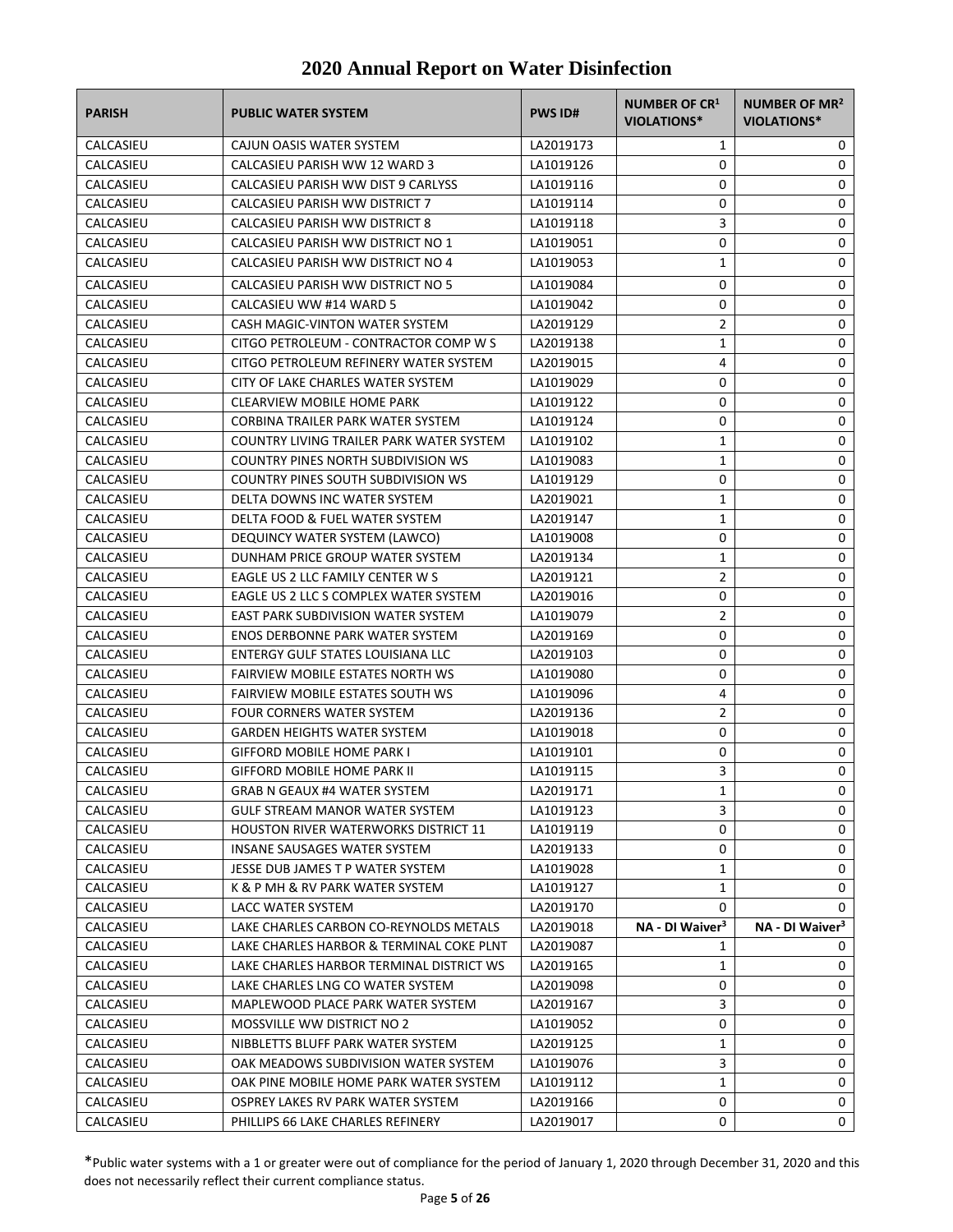| <b>PARISH</b>    | <b>PUBLIC WATER SYSTEM</b>                 | <b>PWS ID#</b> | NUMBER OF CR1<br><b>VIOLATIONS*</b> | NUMBER OF MR <sup>2</sup><br><b>VIOLATIONS*</b> |
|------------------|--------------------------------------------|----------------|-------------------------------------|-------------------------------------------------|
| CALCASIEU        | PINE RIDGE RV PARK WATER SYSTEM            | LA2019168      | 1                                   | 0                                               |
| CALCASIEU        | QUAIL RIDGE ESTATES WATER SYSTEM           | LA1019105      | 0                                   | 0                                               |
| CALCASIEU        | RIVER CHURCH WATER SYSTEM                  | LA2019162      | 0                                   | 0                                               |
| CALCASIEU        | SMITH MOBILE HOME VILLAGE WATER SYSTEM     | LA1019085      | 2                                   | 0                                               |
| CALCASIEU        | SMOKERS PARADISE #3 WATER SYSTEM           | LA2019161      | 1                                   | 0                                               |
| CALCASIEU        | SMOKERS PARADISE WATER SYSTEM              | LA2019128      | 0                                   | 0                                               |
| CALCASIEU        | SOUTH CALCASIEU ESTATES SUBDIVISION W S    | LA1019098      | 0                                   | 0                                               |
| CALCASIEU        | SOUTHTOWNER MOBILE ESTATES WATER<br>SYSTEM | LA1019039      | 0                                   | 0                                               |
| CALCASIEU        | SULPHUR CITY OF WATER SYSTEM               | LA1019044      | 0                                   | 0                                               |
| CALCASIEU        | <b>TESI LAKE STREET</b>                    | LA1019091      | 3                                   | 0                                               |
| CALCASIEU        | TEXAS PELICAN COMPLEX                      | LA2019070      | 3                                   | 0                                               |
| CALCASIEU        | THE LONGHORN TRUCK STOP AND RESTAURANT     | LA2019126      | 1                                   | 0                                               |
| CALCASIEU        | TOWN OF IOWA WATER SYSTEM                  | LA1019026      | 0                                   | 0                                               |
| CALCASIEU        | TOWN OF VINTON WATER SYSTEM                | LA1019048      | 1                                   | 0                                               |
| CALCASIEU        | UTILITY SERVICE OF LAKE CHARLES W S        | LA1019024      | 3                                   | 0                                               |
| CALCASIEU        | WESTLAKE CITY OF WATER SYSTEM              | LA1019054      | 0                                   | 0                                               |
| CALDWELL         | <b>CLARKS WATER SYSTEM</b>                 | LA1021001      | $\overline{2}$                      | 0                                               |
| CALDWELL         | COLUMBIA HEIGHTS WATER DISTRICT            | LA1021003      | 0                                   | 0                                               |
| CALDWELL         | COLUMBIA WATER SYSTEM                      | LA1021002      | 0                                   | 0                                               |
| CALDWELL         | <b>COTTON PLANT WATER SYSTEM</b>           | LA1021009      | 0                                   | 0                                               |
| CALDWELL         | EAST COLUMBIA WATER SYSTEM                 | LA1021004      | 1                                   | 0                                               |
| CALDWELL         | <b>GRAYSON WATER SYSTEM</b>                | LA1021005      | 0                                   | 0                                               |
| CALDWELL         | <b>HEBERT WATER SYSTEM</b>                 | LA1021006      | 0                                   | 0                                               |
| CALDWELL         | <b>HOLUM WATER SYSTEM</b>                  | LA1021007      | 6                                   | 0                                               |
| CALDWELL         | KELLY WATER DISTRICT                       | LA1021008      | 0                                   | 0                                               |
| CALDWELL         | <b>VIXEN WATER SYSTEM</b>                  | LA1021011      | 2                                   | 0                                               |
| CALDWELL         | WARDS 4 & 5 WATER SYSTEM                   | LA1021010      | 0                                   | 0                                               |
| CAMERON          | CAMERON PARISH WATER AND WW DISTRICT 1     | LA1023001      | 4                                   | 0                                               |
| CAMERON          | CAMERON PARISH WW DISTRICT 10              | LA1023005      | 0                                   | 0                                               |
| CAMERON          | CAMERON PARISH WW DISTRICT 11 - BIG LAKE   | LA1023013      | 0                                   | 0                                               |
| CAMERON          | CAMERON PARISH WW DISTRICT 11-SWEET LAKE   | LA1023011      | 0                                   | 0                                               |
| CAMERON          | <b>CAMERON PARISH WW DISTRICT 2</b>        | LA1023002      | 0                                   | 0                                               |
| CAMERON          | CAMERON PARISH WW DISTRICT 7               | LA1023003      | 5                                   | 0                                               |
| CAMERON          | CAMERON PARISH WW DISTRICT 9               | LA1023012      | 0                                   | 0                                               |
| CATAHOULA        | BLACK RIVER WATER SYSTEM                   | LA1025002      | 0                                   | 0                                               |
| CATAHOULA        | ENTERPRISE WATER SYSTEM                    | LA1025003      | 2                                   | 0                                               |
| CATAHOULA        | LELAND WATER SYSTEM INC                    | LA1025007      | 1                                   | 0                                               |
| CATAHOULA        | <b>MAITLAND WATER WORKS DISTRICT</b>       | LA1025011      | 1                                   | 0                                               |
| CATAHOULA        | SANDY LAKE WATER SUPPLY                    | LA1025008      | 0                                   | 0                                               |
| CATAHOULA        | TOWN OF JONESVILLE WATER SYSTEM            | LA1025006      | 1                                   | 0                                               |
| <b>CATAHOULA</b> | VILLAGE OF HARRISONBURG WATER SYSTEM       | LA1025004      | 0                                   | 0                                               |
| <b>CATAHOULA</b> | VILLAGE OF SICILY ISLAND WATER SYSTEM      | LA1025009      | 0                                   | 0                                               |
| CLAIBORNE        | ATHENS WATER SYSTEM                        | LA1027001      | 2                                   | 0                                               |
| <b>CLAIBORNE</b> | CENTRAL CLAIBORNE WATER SYSTEM             | LA1027009      | 0                                   | 0                                               |
| <b>CLAIBORNE</b> | DAVID WADE CORRECTIONAL CENTER WS          | LA1027008      | 0                                   | 0                                               |
| <b>CLAIBORNE</b> | HAYNESVILLE WATER SYSTEM                   | LA1027002      | 1                                   | 0                                               |
| <b>CLAIBORNE</b> | <b>HOMER WATER SYSTEM</b>                  | LA1027003      | 2                                   | 0                                               |
| <b>CLAIBORNE</b> | LAKE CLAIBORNE STATE PARK                  | LA2027003      | 5                                   | 0                                               |
| <b>CLAIBORNE</b> | LEATHERMAN CREEK WATER SYSTEM              | LA1027014      | 0                                   | 0                                               |
| <b>CLAIBORNE</b> | LISBON WATER SYSTEM                        | LA1027005      | 0                                   | 0                                               |
| <b>CLAIBORNE</b> | MIDDLE FORK WATER SYSTEM                   | LA1027012      | 2                                   | 0                                               |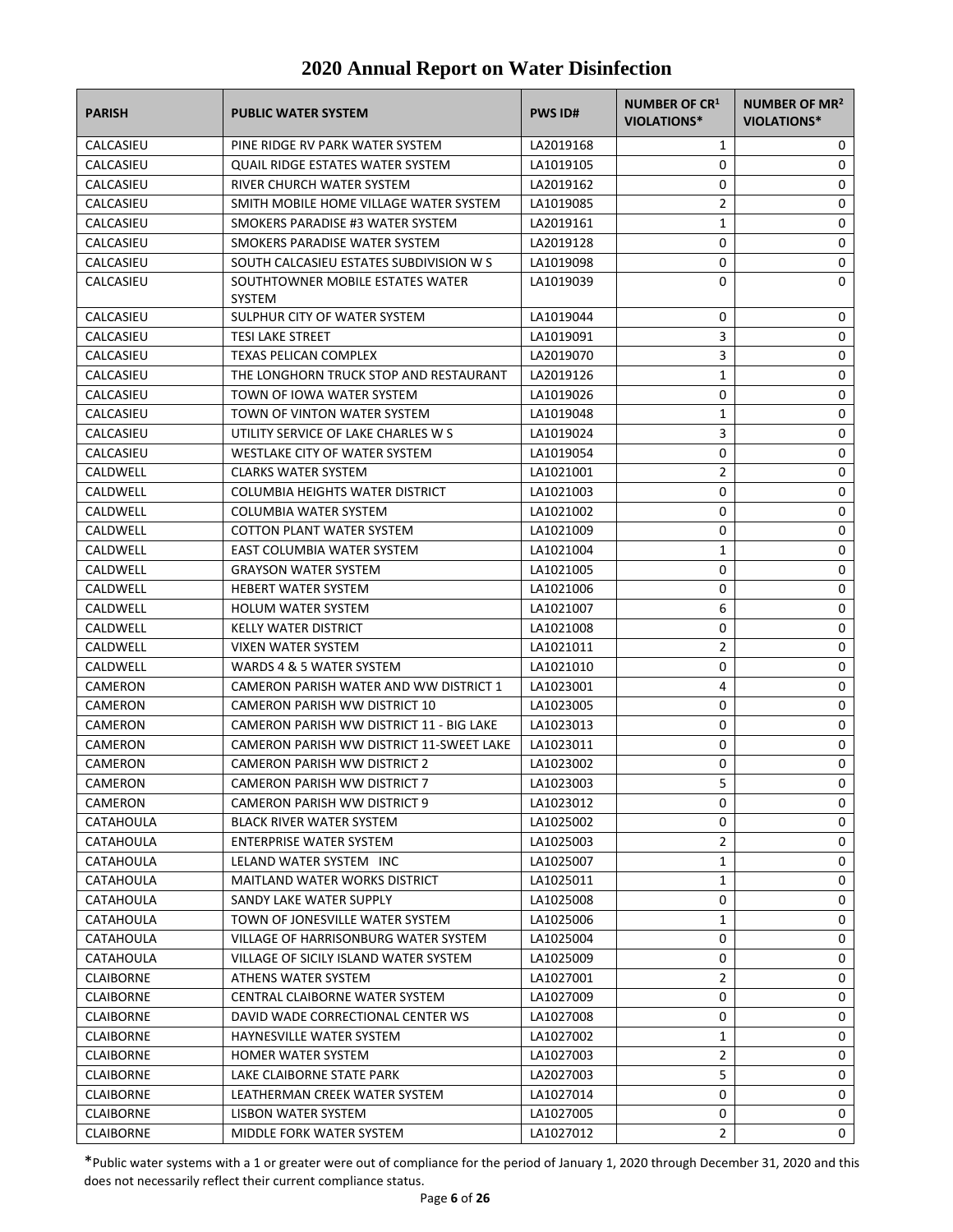| <b>PARISH</b>           | <b>PUBLIC WATER SYSTEM</b>                         | <b>PWS ID#</b> | NUMBER OF CR1<br><b>VIOLATIONS*</b> | NUMBER OF MR <sup>2</sup><br><b>VIOLATIONS*</b> |
|-------------------------|----------------------------------------------------|----------------|-------------------------------------|-------------------------------------------------|
| <b>CLAIBORNE</b>        | <b>NORTON SHOP WATER SYSTEM</b>                    | LA1027010      | 0                                   | 0                                               |
| <b>CLAIBORNE</b>        | PINE HILL WATER SYSTEM                             | LA1027007      | 0                                   | 0                                               |
| <b>CLAIBORNE</b>        | SOUTH CLAIBORNE WATER SYSTEM                       | LA1027006      | $\mathbf{1}$                        | 0                                               |
| <b>CLAIBORNE</b>        | SUMMERFIELD WATER SYSTEM                           | LA1027011      | 0                                   | 0                                               |
| <b>CLAIBORNE</b>        | WARD NINE WATER SYSTEM                             | LA1027013      | 0                                   | 0                                               |
| CONCORDIA               | CITY OF VIDALIA WATER SYSTEM                       | LA1029011      | $\mathbf{1}$                        | 0                                               |
| <b>CONCORDIA</b>        | CONCORDIA WATERWORKS DISTRICT 1                    | LA1029003      | 0                                   | 0                                               |
| <b>CONCORDIA</b>        | LA HYDROELECTRIC LIMITED PARTNERSHIP               | LA2029001      | 1                                   | 0                                               |
| <b>CONCORDIA</b>        | LAKE ST JOHN WATERWORKS DISTRICT 1                 | LA1029006      | 0                                   | 0                                               |
| <b>CONCORDIA</b>        | MONTEREY RURAL WATER SYSTEM INC                    | LA1029007      | 4                                   | 0                                               |
| <b>CONCORDIA</b>        | NORTH LAKE ST JOHN WATER SYSTEM                    | LA1029014      | 0                                   | 0                                               |
| <b>CONCORDIA</b>        | TOWN OF CLAYTON WATER SYSTEM                       | LA1029002      | 0                                   | 0                                               |
| <b>CONCORDIA</b>        | TOWN OF FERRIDAY WATER SYSTEM                      | LA1029005      | 3                                   | 0                                               |
| <b>CONCORDIA</b>        | TOWN OF RIDGECREST WATER SUPPLY                    | LA1029009      | $\overline{2}$                      | 0                                               |
| DE SOTO                 | DESOTO PARISH WATER WORKS DISTRICT 1               | LA1031030      | $\mathbf{1}$                        | 0                                               |
| DE SOTO                 | EAST DESOTO WATER SYSTEM                           | LA1031005      | $\mathbf{1}$                        | 0                                               |
| DE SOTO                 | <b>GRAND CANE WATER SYSTEM</b>                     | LA1031006      | 0                                   | 0                                               |
| DE SOTO                 | <b>HIGHWAY 513 WATER SUPPLY</b>                    | LA1031028      | 0                                   | 0                                               |
| DE SOTO                 | INTERNATIONAL PAPER (MANSFIELD)                    | LA2031009      | 1                                   | 0                                               |
| DE SOTO                 | <b>KEATCHIE WATER SYSTEM</b>                       | LA1031007      | $\mathbf{1}$                        | 0                                               |
| DE SOTO                 | KINSEY SCOUT RESERVATION WATER SYSTEM              | LA2031002      | 0                                   | 0                                               |
| DE SOTO                 | LOGANSPORT WATER SYSTEM                            | LA1031008      | 0                                   | 0                                               |
| DE SOTO                 | <b>MANSFIELD WATER SYSTEM</b>                      | LA1031009      | 3                                   | 0                                               |
| DE SOTO                 | NORTH DESOTO WATER SYSTEM                          | LA1031011      | 0                                   | 0                                               |
| DE SOTO                 | RAMBIN-WALLACE WATER SYSTEM                        | LA1031012      | 0                                   | 0                                               |
| DE SOTO                 | SOUTH DESOTO WATER SYSTEM                          | LA1031029      | $\mathbf{1}$                        | 0                                               |
| DE SOTO                 | SOUTH MANSFIELD WATER SYSTEM                       | LA1031014      | 4                                   | 0                                               |
| <b>EAST BATON ROUGE</b> | AUDUBON PARK APARTMENTS WATER SYSTEM               | LA1033133      | 0                                   | 0                                               |
| <b>EAST BATON ROUGE</b> | <b>BATON ROUGE WATER COMPANY</b>                   | LA1033005      | 0                                   | 0                                               |
| <b>EAST BATON ROUGE</b> | CITY OF BAKER WATER SYSTEM                         | LA1033003      | 0                                   | 0                                               |
| <b>EAST BATON ROUGE</b> | DELTECH CORPORATION                                | LA2033025      | 0                                   | 0                                               |
| <b>EAST BATON ROUGE</b> | ECO-SERVICES OPERATIONS BR PLANT                   | LA2033065      | NA - DI Waiver <sup>3</sup>         | NA - DI Waiver <sup>3</sup>                     |
| <b>EAST BATON ROUGE</b> | EXXON MOBIL BATON ROUGE PLASTICS                   | LA2033022      | NA - DI Waiver <sup>3</sup>         | NA - DI Waiver <sup>3</sup>                     |
| <b>EAST BATON ROUGE</b> | EXXON MOBILE BATON ROUGE CHEMICALS<br><b>NORTH</b> | LA2033014      | NA - DI Waiver <sup>3</sup>         | NA - DI Waiver <sup>3</sup>                     |
| <b>EAST BATON ROUGE</b> | EXXONMOBIL BATON ROUGE CHEMICAL PLANT              | LA2033118      | NA - DI Waiver <sup>3</sup>         | NA - DI Waiver <sup>3</sup>                     |
| <b>EAST BATON ROUGE</b> | EXXONMOBIL BATON ROUGE REFINERY                    | LA2033021      | NA - DI Waiver <sup>3</sup>         | NA - DI Waiver <sup>3</sup>                     |
| <b>EAST BATON ROUGE</b> | EXXONMOBIL CHEMICAL BATON ROUGE<br><b>POLYMER</b>  | LA2033003      | 0                                   | 0                                               |
| <b>EAST BATON ROUGE</b> | EXXONMOBIL CHEMICAL BATON ROUGE RESINS             | LA2033036      | NA - DI Waiver <sup>3</sup>         | NA - DI Waiver <sup>3</sup>                     |
| <b>EAST BATON ROUGE</b> | FORMOSA PLASTICS CORPORATION                       | LA2033102      | 1                                   | 0                                               |
| <b>EAST BATON ROUGE</b> | <b>GEORGIA-PACIFIC CORPORATION</b>                 | LA2033028      | NA - DI Waiver <sup>3</sup>         | NA - DI Waiver <sup>3</sup>                     |
| <b>EAST BATON ROUGE</b> | JESTC                                              | LA1033132      | 0                                   | 0                                               |
| <b>EAST BATON ROUGE</b> | MADE TO GO TRUCKSTOP                               | LA2033135      | 5                                   | 0                                               |
| <b>EAST BATON ROUGE</b> | OXBOW CALCINING, LLC                               | LA2033052      | 0                                   | 0                                               |
| <b>EAST BATON ROUGE</b> | UOP, LLC                                           | LA2033041      | 0                                   | 0                                               |
| <b>EAST BATON ROUGE</b> | ZACHARY WATER SYSTEM                               | LA1033030      | 0                                   | 0                                               |
| <b>EAST CARROLL</b>     | <b>EAST CARROLL WS NORTH</b>                       | LA1035006      | 3                                   | 0                                               |
| <b>EAST CARROLL</b>     | EAST CARROLL WS SOUTH                              | LA1035007      | 0                                   | 0                                               |
| <b>EAST CARROLL</b>     | LAKE PROVIDENCE WATER SYSTEM                       | LA1035002      | $\overline{2}$                      | 0                                               |
| <b>EAST CARROLL</b>     | MONTICELLO WATER SYSTEM                            | LA1035004      | 1                                   | 0                                               |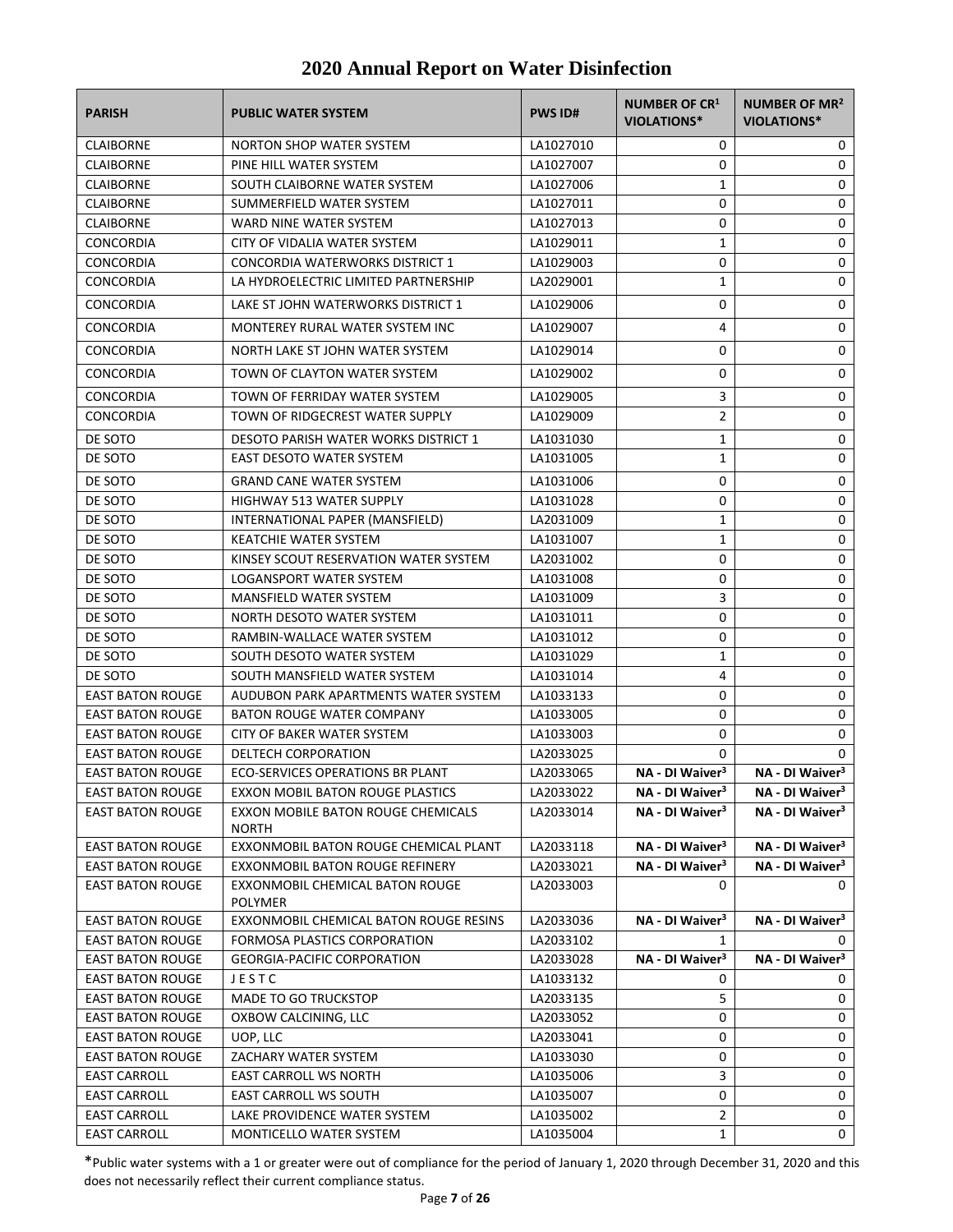| EAST FELICIANA<br>DIXON CORRECTIONAL INSTITUTE<br>LA1037002<br>0<br>0<br>EAST FELICIANA RURAL BLUFF CREEK WS<br>0<br>0<br><b>EAST FELICIANA</b><br>LA1037015<br>0<br>0<br><b>EAST FELICIANA</b><br>EAST FELICIANA RURAL GURLEY RD WS<br>LA1037004<br>EAST FELICIANA RURAL HWY 964 WS<br>0<br>0<br><b>EAST FELICIANA</b><br>LA1037016<br><b>EAST FELICIANA</b><br>EAST FELICIANA RURAL PLANK-GROSS BATTLE<br>0<br>0<br>LA1037017<br>0<br>0<br><b>EAST FELICIANA</b><br>EAST FELICIANA RURAL TURNER RD WS<br>LA1037018<br>0<br>0<br>EAST FELICIANA<br>EAST FELICIANA RURAL-REEVES-MORGAN<br>LA1037011<br><b>EAST FELICIANA WWKS DISTRICT 7</b><br>0<br>0<br><b>EAST FELICIANA</b><br>LA1037014<br>EASTERN LOUISIANA MENTAL HEALTH SYSTEMS<br>0<br>0<br><b>EAST FELICIANA</b><br>LA1037005<br><b>EAST FELICIANA</b><br>LOUISIANA WAR VETERANS<br>LA1037012<br>0<br>0<br><b>TOWN OF CLINTON</b><br>0<br>0<br>EAST FELICIANA<br>LA1037001<br>TOWN OF JACKSON WATER SYSTEM<br>0<br>0<br><b>EAST FELICIANA</b><br>LA1037006<br>0<br>EAST FELICIANA<br>TOWN OF SLAUGHTER WATER SYSTEM<br>LA1037008<br>0<br>VILLA FELICIANA MEDICAL COMPLEX<br>0<br>0<br><b>EAST FELICIANA</b><br>LA1037009<br>0<br>0<br><b>EAST FELICIANA</b><br>VILLAGE OF NORWOOD WATER SYSTEM<br>LA1037007<br>0<br>0<br><b>EAST FELICIANA</b><br>VILLAGE OF WILSON WATER SYSTEM<br>LA1037010<br>0<br>BAYOU DES CANNES WATER SYSTEM<br>0<br>EVANGELINE<br>LA1039016<br>2<br>0<br>EVANGELINE<br>CHATAIGNIER WATER SYSTEM<br>LA1039002<br>$\overline{2}$<br>0<br>EVANGELINE<br>CITY OF VILLE PLATTE WATER SYSTEM<br>LA1039010<br>2<br>0<br>EVANGELINE<br>EAST SIDE WATER SYSTEM<br>LA1039003<br>0<br>1<br>EVANGELINE<br>EVANGELINE PARISH INDUSTRIAL PARK W S<br>LA1039014<br><b>EVANGELINE</b><br>EVANGELINE WW DISTRICT 1 - PINE PRAIRIE<br>LA1039004<br>0<br>0<br>$\overline{2}$<br>0<br>EVANGELINE<br>PINE PRAIRIE CORRECTIONAL FACILITY<br>LA1039018 |
|-------------------------------------------------------------------------------------------------------------------------------------------------------------------------------------------------------------------------------------------------------------------------------------------------------------------------------------------------------------------------------------------------------------------------------------------------------------------------------------------------------------------------------------------------------------------------------------------------------------------------------------------------------------------------------------------------------------------------------------------------------------------------------------------------------------------------------------------------------------------------------------------------------------------------------------------------------------------------------------------------------------------------------------------------------------------------------------------------------------------------------------------------------------------------------------------------------------------------------------------------------------------------------------------------------------------------------------------------------------------------------------------------------------------------------------------------------------------------------------------------------------------------------------------------------------------------------------------------------------------------------------------------------------------------------------------------------------------------------------------------------------------------------------------------------------------------------------------------------------------------------------------------------------------|
|                                                                                                                                                                                                                                                                                                                                                                                                                                                                                                                                                                                                                                                                                                                                                                                                                                                                                                                                                                                                                                                                                                                                                                                                                                                                                                                                                                                                                                                                                                                                                                                                                                                                                                                                                                                                                                                                                                                   |
|                                                                                                                                                                                                                                                                                                                                                                                                                                                                                                                                                                                                                                                                                                                                                                                                                                                                                                                                                                                                                                                                                                                                                                                                                                                                                                                                                                                                                                                                                                                                                                                                                                                                                                                                                                                                                                                                                                                   |
|                                                                                                                                                                                                                                                                                                                                                                                                                                                                                                                                                                                                                                                                                                                                                                                                                                                                                                                                                                                                                                                                                                                                                                                                                                                                                                                                                                                                                                                                                                                                                                                                                                                                                                                                                                                                                                                                                                                   |
|                                                                                                                                                                                                                                                                                                                                                                                                                                                                                                                                                                                                                                                                                                                                                                                                                                                                                                                                                                                                                                                                                                                                                                                                                                                                                                                                                                                                                                                                                                                                                                                                                                                                                                                                                                                                                                                                                                                   |
|                                                                                                                                                                                                                                                                                                                                                                                                                                                                                                                                                                                                                                                                                                                                                                                                                                                                                                                                                                                                                                                                                                                                                                                                                                                                                                                                                                                                                                                                                                                                                                                                                                                                                                                                                                                                                                                                                                                   |
|                                                                                                                                                                                                                                                                                                                                                                                                                                                                                                                                                                                                                                                                                                                                                                                                                                                                                                                                                                                                                                                                                                                                                                                                                                                                                                                                                                                                                                                                                                                                                                                                                                                                                                                                                                                                                                                                                                                   |
|                                                                                                                                                                                                                                                                                                                                                                                                                                                                                                                                                                                                                                                                                                                                                                                                                                                                                                                                                                                                                                                                                                                                                                                                                                                                                                                                                                                                                                                                                                                                                                                                                                                                                                                                                                                                                                                                                                                   |
|                                                                                                                                                                                                                                                                                                                                                                                                                                                                                                                                                                                                                                                                                                                                                                                                                                                                                                                                                                                                                                                                                                                                                                                                                                                                                                                                                                                                                                                                                                                                                                                                                                                                                                                                                                                                                                                                                                                   |
|                                                                                                                                                                                                                                                                                                                                                                                                                                                                                                                                                                                                                                                                                                                                                                                                                                                                                                                                                                                                                                                                                                                                                                                                                                                                                                                                                                                                                                                                                                                                                                                                                                                                                                                                                                                                                                                                                                                   |
|                                                                                                                                                                                                                                                                                                                                                                                                                                                                                                                                                                                                                                                                                                                                                                                                                                                                                                                                                                                                                                                                                                                                                                                                                                                                                                                                                                                                                                                                                                                                                                                                                                                                                                                                                                                                                                                                                                                   |
|                                                                                                                                                                                                                                                                                                                                                                                                                                                                                                                                                                                                                                                                                                                                                                                                                                                                                                                                                                                                                                                                                                                                                                                                                                                                                                                                                                                                                                                                                                                                                                                                                                                                                                                                                                                                                                                                                                                   |
|                                                                                                                                                                                                                                                                                                                                                                                                                                                                                                                                                                                                                                                                                                                                                                                                                                                                                                                                                                                                                                                                                                                                                                                                                                                                                                                                                                                                                                                                                                                                                                                                                                                                                                                                                                                                                                                                                                                   |
|                                                                                                                                                                                                                                                                                                                                                                                                                                                                                                                                                                                                                                                                                                                                                                                                                                                                                                                                                                                                                                                                                                                                                                                                                                                                                                                                                                                                                                                                                                                                                                                                                                                                                                                                                                                                                                                                                                                   |
|                                                                                                                                                                                                                                                                                                                                                                                                                                                                                                                                                                                                                                                                                                                                                                                                                                                                                                                                                                                                                                                                                                                                                                                                                                                                                                                                                                                                                                                                                                                                                                                                                                                                                                                                                                                                                                                                                                                   |
|                                                                                                                                                                                                                                                                                                                                                                                                                                                                                                                                                                                                                                                                                                                                                                                                                                                                                                                                                                                                                                                                                                                                                                                                                                                                                                                                                                                                                                                                                                                                                                                                                                                                                                                                                                                                                                                                                                                   |
|                                                                                                                                                                                                                                                                                                                                                                                                                                                                                                                                                                                                                                                                                                                                                                                                                                                                                                                                                                                                                                                                                                                                                                                                                                                                                                                                                                                                                                                                                                                                                                                                                                                                                                                                                                                                                                                                                                                   |
|                                                                                                                                                                                                                                                                                                                                                                                                                                                                                                                                                                                                                                                                                                                                                                                                                                                                                                                                                                                                                                                                                                                                                                                                                                                                                                                                                                                                                                                                                                                                                                                                                                                                                                                                                                                                                                                                                                                   |
|                                                                                                                                                                                                                                                                                                                                                                                                                                                                                                                                                                                                                                                                                                                                                                                                                                                                                                                                                                                                                                                                                                                                                                                                                                                                                                                                                                                                                                                                                                                                                                                                                                                                                                                                                                                                                                                                                                                   |
|                                                                                                                                                                                                                                                                                                                                                                                                                                                                                                                                                                                                                                                                                                                                                                                                                                                                                                                                                                                                                                                                                                                                                                                                                                                                                                                                                                                                                                                                                                                                                                                                                                                                                                                                                                                                                                                                                                                   |
|                                                                                                                                                                                                                                                                                                                                                                                                                                                                                                                                                                                                                                                                                                                                                                                                                                                                                                                                                                                                                                                                                                                                                                                                                                                                                                                                                                                                                                                                                                                                                                                                                                                                                                                                                                                                                                                                                                                   |
|                                                                                                                                                                                                                                                                                                                                                                                                                                                                                                                                                                                                                                                                                                                                                                                                                                                                                                                                                                                                                                                                                                                                                                                                                                                                                                                                                                                                                                                                                                                                                                                                                                                                                                                                                                                                                                                                                                                   |
|                                                                                                                                                                                                                                                                                                                                                                                                                                                                                                                                                                                                                                                                                                                                                                                                                                                                                                                                                                                                                                                                                                                                                                                                                                                                                                                                                                                                                                                                                                                                                                                                                                                                                                                                                                                                                                                                                                                   |
|                                                                                                                                                                                                                                                                                                                                                                                                                                                                                                                                                                                                                                                                                                                                                                                                                                                                                                                                                                                                                                                                                                                                                                                                                                                                                                                                                                                                                                                                                                                                                                                                                                                                                                                                                                                                                                                                                                                   |
| POINT BLUE WATER SYSTEM INC<br>0<br>EVANGELINE<br>LA1039006<br>1                                                                                                                                                                                                                                                                                                                                                                                                                                                                                                                                                                                                                                                                                                                                                                                                                                                                                                                                                                                                                                                                                                                                                                                                                                                                                                                                                                                                                                                                                                                                                                                                                                                                                                                                                                                                                                                  |
| EVANGELINE<br>REDDELL VIDRINE WATER DISTRICT<br>LA1039007<br>1<br>0                                                                                                                                                                                                                                                                                                                                                                                                                                                                                                                                                                                                                                                                                                                                                                                                                                                                                                                                                                                                                                                                                                                                                                                                                                                                                                                                                                                                                                                                                                                                                                                                                                                                                                                                                                                                                                               |
| 1<br>0<br>EVANGELINE<br>TE MAMOU WATER DISTRICT<br>LA1039009                                                                                                                                                                                                                                                                                                                                                                                                                                                                                                                                                                                                                                                                                                                                                                                                                                                                                                                                                                                                                                                                                                                                                                                                                                                                                                                                                                                                                                                                                                                                                                                                                                                                                                                                                                                                                                                      |
| 0<br>0<br>EVANGELINE<br>TOWN OF BASILE WATER SYSTEM<br>LA1039001                                                                                                                                                                                                                                                                                                                                                                                                                                                                                                                                                                                                                                                                                                                                                                                                                                                                                                                                                                                                                                                                                                                                                                                                                                                                                                                                                                                                                                                                                                                                                                                                                                                                                                                                                                                                                                                  |
| 6<br>0<br>EVANGELINE<br>TOWN OF MAMOU WATER SYSTEM<br>LA1039005                                                                                                                                                                                                                                                                                                                                                                                                                                                                                                                                                                                                                                                                                                                                                                                                                                                                                                                                                                                                                                                                                                                                                                                                                                                                                                                                                                                                                                                                                                                                                                                                                                                                                                                                                                                                                                                   |
| $\overline{2}$<br>VILLAGE OF TURKEY CREEK WATER SYSTEM<br>0<br>EVANGELINE<br>LA1039013                                                                                                                                                                                                                                                                                                                                                                                                                                                                                                                                                                                                                                                                                                                                                                                                                                                                                                                                                                                                                                                                                                                                                                                                                                                                                                                                                                                                                                                                                                                                                                                                                                                                                                                                                                                                                            |
| 0<br>0<br>EVANGELINE<br>WARD 5 WATERWORKS DISTRICT 1 - LONE PINE<br>LA1039017                                                                                                                                                                                                                                                                                                                                                                                                                                                                                                                                                                                                                                                                                                                                                                                                                                                                                                                                                                                                                                                                                                                                                                                                                                                                                                                                                                                                                                                                                                                                                                                                                                                                                                                                                                                                                                     |
| 0<br><b>EVANGELINE</b><br>0<br>WARD IV WATER DISTRICT<br>LA1039015                                                                                                                                                                                                                                                                                                                                                                                                                                                                                                                                                                                                                                                                                                                                                                                                                                                                                                                                                                                                                                                                                                                                                                                                                                                                                                                                                                                                                                                                                                                                                                                                                                                                                                                                                                                                                                                |
| 0<br>0<br><b>FRANKLIN</b><br><b>GILBERT WATER SYSTEM</b><br>LA1041002                                                                                                                                                                                                                                                                                                                                                                                                                                                                                                                                                                                                                                                                                                                                                                                                                                                                                                                                                                                                                                                                                                                                                                                                                                                                                                                                                                                                                                                                                                                                                                                                                                                                                                                                                                                                                                             |
| LIDDIEVILLE WATER SYSTEM<br>0<br>0<br><b>FRANKLIN</b><br>LA1041010                                                                                                                                                                                                                                                                                                                                                                                                                                                                                                                                                                                                                                                                                                                                                                                                                                                                                                                                                                                                                                                                                                                                                                                                                                                                                                                                                                                                                                                                                                                                                                                                                                                                                                                                                                                                                                                |
| 0<br><b>FRANKLIN</b><br>NORTH FRANKLIN WATER WORKS<br>LA1041003<br>$\Omega$                                                                                                                                                                                                                                                                                                                                                                                                                                                                                                                                                                                                                                                                                                                                                                                                                                                                                                                                                                                                                                                                                                                                                                                                                                                                                                                                                                                                                                                                                                                                                                                                                                                                                                                                                                                                                                       |
| 0<br>0<br><b>FRANKLIN</b><br>SOUTH BAYOU MACON WS<br>LA1041008                                                                                                                                                                                                                                                                                                                                                                                                                                                                                                                                                                                                                                                                                                                                                                                                                                                                                                                                                                                                                                                                                                                                                                                                                                                                                                                                                                                                                                                                                                                                                                                                                                                                                                                                                                                                                                                    |
| 0<br>0<br><b>FRANKLIN</b><br>TURKEY CREEK WATER SYSTEM<br>LA1041012                                                                                                                                                                                                                                                                                                                                                                                                                                                                                                                                                                                                                                                                                                                                                                                                                                                                                                                                                                                                                                                                                                                                                                                                                                                                                                                                                                                                                                                                                                                                                                                                                                                                                                                                                                                                                                               |
| 0<br>0<br><b>FRANKLIN</b><br>WEST WINNSBORO WATER SYSTEM<br>LA1041009                                                                                                                                                                                                                                                                                                                                                                                                                                                                                                                                                                                                                                                                                                                                                                                                                                                                                                                                                                                                                                                                                                                                                                                                                                                                                                                                                                                                                                                                                                                                                                                                                                                                                                                                                                                                                                             |
| 1<br>0<br><b>FRANKLIN</b><br>WINNSBORO WATER SYSTEM<br>LA1041006                                                                                                                                                                                                                                                                                                                                                                                                                                                                                                                                                                                                                                                                                                                                                                                                                                                                                                                                                                                                                                                                                                                                                                                                                                                                                                                                                                                                                                                                                                                                                                                                                                                                                                                                                                                                                                                  |
| 0<br>0<br><b>FRANKLIN</b><br>LA1041007<br>WISNER WATER SYSTEM                                                                                                                                                                                                                                                                                                                                                                                                                                                                                                                                                                                                                                                                                                                                                                                                                                                                                                                                                                                                                                                                                                                                                                                                                                                                                                                                                                                                                                                                                                                                                                                                                                                                                                                                                                                                                                                     |
| 0<br>0<br>GRANT<br><b>BOB COMMUNITY WATERWORKS</b><br>LA1043016                                                                                                                                                                                                                                                                                                                                                                                                                                                                                                                                                                                                                                                                                                                                                                                                                                                                                                                                                                                                                                                                                                                                                                                                                                                                                                                                                                                                                                                                                                                                                                                                                                                                                                                                                                                                                                                   |
| 0<br>0<br>GRANT<br>CENTRAL GRANT WATER SYSTEM<br>LA1043013                                                                                                                                                                                                                                                                                                                                                                                                                                                                                                                                                                                                                                                                                                                                                                                                                                                                                                                                                                                                                                                                                                                                                                                                                                                                                                                                                                                                                                                                                                                                                                                                                                                                                                                                                                                                                                                        |
| 0<br>0<br>GRANT<br>POLLOCK AREA WATER SYSTEM INC<br>LA1043017                                                                                                                                                                                                                                                                                                                                                                                                                                                                                                                                                                                                                                                                                                                                                                                                                                                                                                                                                                                                                                                                                                                                                                                                                                                                                                                                                                                                                                                                                                                                                                                                                                                                                                                                                                                                                                                     |
| 1<br>0<br><b>GRANT</b><br>RED HILL WATERWORKS INC<br>LA1043018                                                                                                                                                                                                                                                                                                                                                                                                                                                                                                                                                                                                                                                                                                                                                                                                                                                                                                                                                                                                                                                                                                                                                                                                                                                                                                                                                                                                                                                                                                                                                                                                                                                                                                                                                                                                                                                    |
| 1<br>0<br>GRANT<br>SOUTH GRANT WATER CORPORATION<br>LA1043008                                                                                                                                                                                                                                                                                                                                                                                                                                                                                                                                                                                                                                                                                                                                                                                                                                                                                                                                                                                                                                                                                                                                                                                                                                                                                                                                                                                                                                                                                                                                                                                                                                                                                                                                                                                                                                                     |
| 1<br>0<br>GRANT<br>SOUTHEAST GRANT WATER SYSTEM<br>LA1043015                                                                                                                                                                                                                                                                                                                                                                                                                                                                                                                                                                                                                                                                                                                                                                                                                                                                                                                                                                                                                                                                                                                                                                                                                                                                                                                                                                                                                                                                                                                                                                                                                                                                                                                                                                                                                                                      |
| GRANT<br>TOWN OF COLFAX<br>LA1043002<br>0<br>0                                                                                                                                                                                                                                                                                                                                                                                                                                                                                                                                                                                                                                                                                                                                                                                                                                                                                                                                                                                                                                                                                                                                                                                                                                                                                                                                                                                                                                                                                                                                                                                                                                                                                                                                                                                                                                                                    |
| TOWN OF MONTGOMERY WATER SYSTEM<br>4<br>0<br>GRANT<br>LA1043005                                                                                                                                                                                                                                                                                                                                                                                                                                                                                                                                                                                                                                                                                                                                                                                                                                                                                                                                                                                                                                                                                                                                                                                                                                                                                                                                                                                                                                                                                                                                                                                                                                                                                                                                                                                                                                                   |
| 2<br>0<br>GRANT<br>TOWN OF POLLOCK WATER SYSTEM<br>LA1043007                                                                                                                                                                                                                                                                                                                                                                                                                                                                                                                                                                                                                                                                                                                                                                                                                                                                                                                                                                                                                                                                                                                                                                                                                                                                                                                                                                                                                                                                                                                                                                                                                                                                                                                                                                                                                                                      |
| VILLAGE OF DRY PRONG WATER SYSTEM<br>0<br>0<br>GRANT<br>LA1043003                                                                                                                                                                                                                                                                                                                                                                                                                                                                                                                                                                                                                                                                                                                                                                                                                                                                                                                                                                                                                                                                                                                                                                                                                                                                                                                                                                                                                                                                                                                                                                                                                                                                                                                                                                                                                                                 |
| 3<br>VILLAGE OF GEORGETOWN WATER SUPPLY<br>0<br>GRANT<br>LA1043004                                                                                                                                                                                                                                                                                                                                                                                                                                                                                                                                                                                                                                                                                                                                                                                                                                                                                                                                                                                                                                                                                                                                                                                                                                                                                                                                                                                                                                                                                                                                                                                                                                                                                                                                                                                                                                                |
| 3<br>0<br>GRANT<br>WEST GRANT WATER ASSOCIATION<br>LA1043014                                                                                                                                                                                                                                                                                                                                                                                                                                                                                                                                                                                                                                                                                                                                                                                                                                                                                                                                                                                                                                                                                                                                                                                                                                                                                                                                                                                                                                                                                                                                                                                                                                                                                                                                                                                                                                                      |
| 2<br>0<br>GRANT<br>ZONE 2 WATER SYSTEM INC<br>LA1043001                                                                                                                                                                                                                                                                                                                                                                                                                                                                                                                                                                                                                                                                                                                                                                                                                                                                                                                                                                                                                                                                                                                                                                                                                                                                                                                                                                                                                                                                                                                                                                                                                                                                                                                                                                                                                                                           |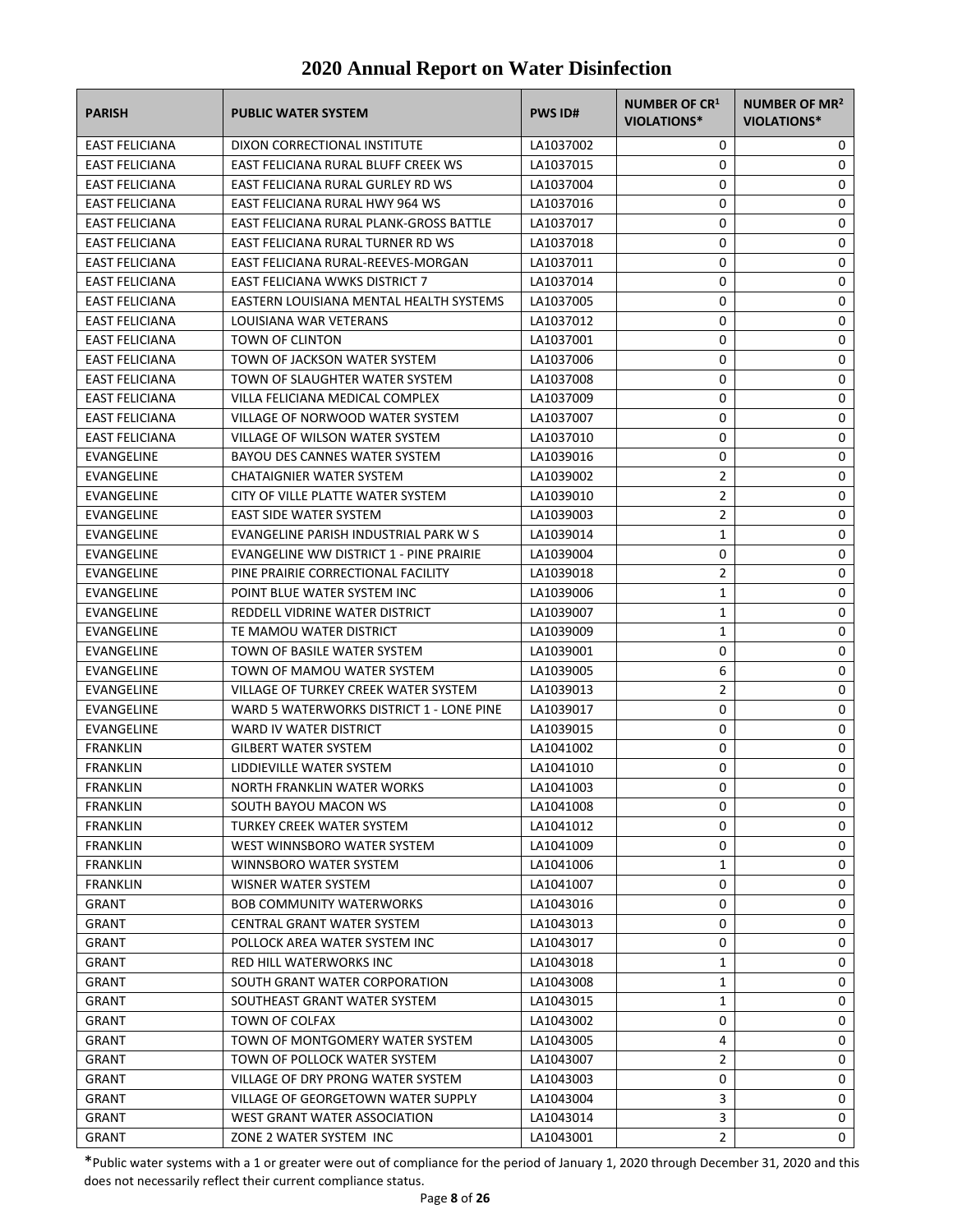| <b>PARISH</b>    | <b>PUBLIC WATER SYSTEM</b>                    | <b>PWS ID#</b> | NUMBER OF CR1<br><b>VIOLATIONS*</b> | NUMBER OF MR <sup>2</sup><br><b>VIOLATIONS*</b> |
|------------------|-----------------------------------------------|----------------|-------------------------------------|-------------------------------------------------|
| <b>IBERIA</b>    | <b>CHASES RV PARK WATER SYSTEM</b>            | LA2045074      | 4                                   | 0                                               |
| <b>IBERIA</b>    | CITY OF JEANERETTE WATER SYSTEM               | LA1045004      | 3                                   | 0                                               |
| <b>IBERIA</b>    | <b>CVD CERAMICS</b>                           | LA2045071      | 0                                   | 0                                               |
| <b>IBERIA</b>    | DOLLAR GENERAL 14262 WATER SYSTEM             | LA2045079      | 5                                   | 0                                               |
| <b>IBERIA</b>    | <b>IBERIA WATER WORKS DISTRICT 3 - COTEAU</b> | LA1045002      | 1                                   | 0                                               |
| <b>IBERIA</b>    | LAKE FAUSSE POINTE PARK WATER SYSTEM          | LA2045068      | 6                                   | 0                                               |
| <b>IBERIA</b>    | LELEUX TRAILER PARK WATER SYSTEM              | LA1045027      | 3                                   | 0                                               |
| <b>IBERIA</b>    | MA PATOUT & SON SUGAR MILL WATER SYSTEM       | LA2045057      | 2                                   | 0                                               |
| <b>IBERIA</b>    | MJS ESTATES WATER SYSTEM                      | LA1045040      | 8                                   | 0                                               |
| <b>IBERIA</b>    | <b>MORTON SALT INC WATER SYSTEM</b>           | LA2045053      | 0                                   | 0                                               |
| <b>IBERIA</b>    | NEW IBERIA WATER SYSTEM (LAWCO)               | LA1045009      | 0                                   | 0                                               |
| <b>IBERIA</b>    | R & D PROPERTIES MOBILE HOME PARK             | LA1045041      | 0                                   | 0                                               |
| <b>IBERIA</b>    | RIP VAN WINKLE GARDENS                        | LA2045066      | 0                                   | 0                                               |
| <b>IBERIA</b>    | <b>TESI PORT EAST</b>                         | LA1045037      | 1                                   | 0                                               |
| <b>IBERVILLE</b> | CITY OF PLAQUEMINE WATER SYSTEM               | LA1047005      | 0                                   | 0                                               |
| <b>IBERVILLE</b> | DOW USA, LA DIVISION                          | LA2047003      | 0                                   | 0                                               |
| <b>IBERVILLE</b> | <b>GILLIS LONG CENTER</b>                     | LA1047008      | 0                                   | 0                                               |
| <b>IBERVILLE</b> | HIGHWAY 1148 WATER SYSTEM                     | LA1047026      | 0                                   | 0                                               |
| <b>IBERVILLE</b> | <b>IBERVILLE WATERWORKS DISTRICT #2</b>       | LA1047007      | 0                                   | 0                                               |
| <b>IBERVILLE</b> | INTRACOASTAL WATER SYSTEM EAST                | LA1047030      | 1                                   | 0                                               |
| <b>IBERVILLE</b> | INTRACOASTAL WATER SYSTEM WEST                | LA1047002      | 2                                   | 0                                               |
| <b>IBERVILLE</b> | NORTH IBERVILLE WATER SYSTEM                  | LA1047024      | 0                                   | 0                                               |
| <b>IBERVILLE</b> | <b>TESI PLANTATION GARDENS</b>                | LA1047028      | 0                                   | 0                                               |
| <b>IBERVILLE</b> | <b>TOWN OF MARINGOUIN</b>                     | LA1047003      | 0                                   | 0                                               |
| <b>IBERVILLE</b> | TOWN OF WHITE CASTLE WATER SYSTEM             | LA1047009      | 0                                   | 0                                               |
| <b>IBERVILLE</b> | VILLAGE OF GROSSE TETE WATER SYSTEM           | LA1047001      | 0                                   | 0                                               |
| <b>IBERVILLE</b> | VILLAGE OF ROSEDALE WATER SYSTEM              | LA1047006      | 0                                   | 0                                               |
| <b>JACKSON</b>   | <b>BEAR CREEK WATER SYSTEM</b>                | LA1049001      | 1                                   | 0                                               |
| <b>JACKSON</b>   | CHATHAM WATER SYSTEM                          | LA1049004      | 5                                   | 0                                               |
| <b>JACKSON</b>   | EAST HODGE WATER SYSTEM                       | LA1049006      | 1                                   | 0                                               |
| JACKSON          | EBENEZER WATER SYSTEM                         | LA1049026      | 0                                   | 0                                               |
| <b>JACKSON</b>   | <b>EROS COMMUNITY WATER SYSTEM</b>            | LA1049022      | 3                                   | 0                                               |
| <b>JACKSON</b>   | <b>EROS WATER SYSTEM</b>                      | LA1049007      | 0                                   | 0                                               |
| <b>JACKSON</b>   | <b>HANCOCK HAVEN WATER SYSTEM</b>             | LA1049033      | $\Omega$                            | 0                                               |
| JACKSON          | <b>HODGE WATER SYSTEM</b>                     | LA1049008      | 1                                   | 0                                               |
| JACKSON          | JONESBORO WATER SYSTEM                        | LA1049010      | 0                                   | 0                                               |
| JACKSON          | MCDONALD WATER SYSTEM                         | LA1049011      | 0                                   | 0                                               |
| JACKSON          | MT MORIAH WATER SYSTEM                        | LA1049036      | 0                                   | 0                                               |
| <b>JACKSON</b>   | NEW HOPE ST CLAIR WATER SYSTEM                | LA1049024      | 1                                   | 0                                               |
| <b>JACKSON</b>   | NORTH HODGE WATER SYSTEM                      | LA1049012      | 0                                   | 0                                               |
| JACKSON          | PARADISE POINT WATER SYSTEM                   | LA1049032      | 1                                   | 0                                               |
| JACKSON          | PUNKIN CENTER HILLTOP WS                      | LA1049013      | 0                                   | 0                                               |
| JACKSON          | <b>QUITMAN WATER SYSTEM</b>                   | LA1049014      | 0                                   | 0                                               |
| JACKSON          | ROBINSON CHAPEL WATER SYSTEM                  | LA1049027      | 0                                   | 0                                               |
| JACKSON          | SHADY GROVE WATER SYSTEM                      | LA1049016      | 0                                   | 0                                               |
| JACKSON          | SOUTHEAST HODGE WATER SYSTEM                  | LA1049017      | 0                                   | 0                                               |
| JACKSON          | SPILLWAY ESTATES WATER SYSTEM                 | LA1049030      | 1                                   | 0                                               |
| JACKSON          | SPRING CREEK SUBDIVISION WATER SYSTEM         | LA1049028      | 3                                   | 0                                               |
| JACKSON          | WALKER COMMUNITY SYSTEM                       | LA1049023      | 0                                   | 0                                               |
| JACKSON          | <b>WESTON WATER SYSTEM</b>                    | LA1049019      | 0                                   | 0                                               |
| <b>JEFFERSON</b> | E JEFFERSON WW DISTRICT 1                     | LA1051001      | 0                                   | 0                                               |
| <b>JEFFERSON</b> | <b>GRETNA WATERWORKS</b>                      | LA1051003      | 0                                   | 0                                               |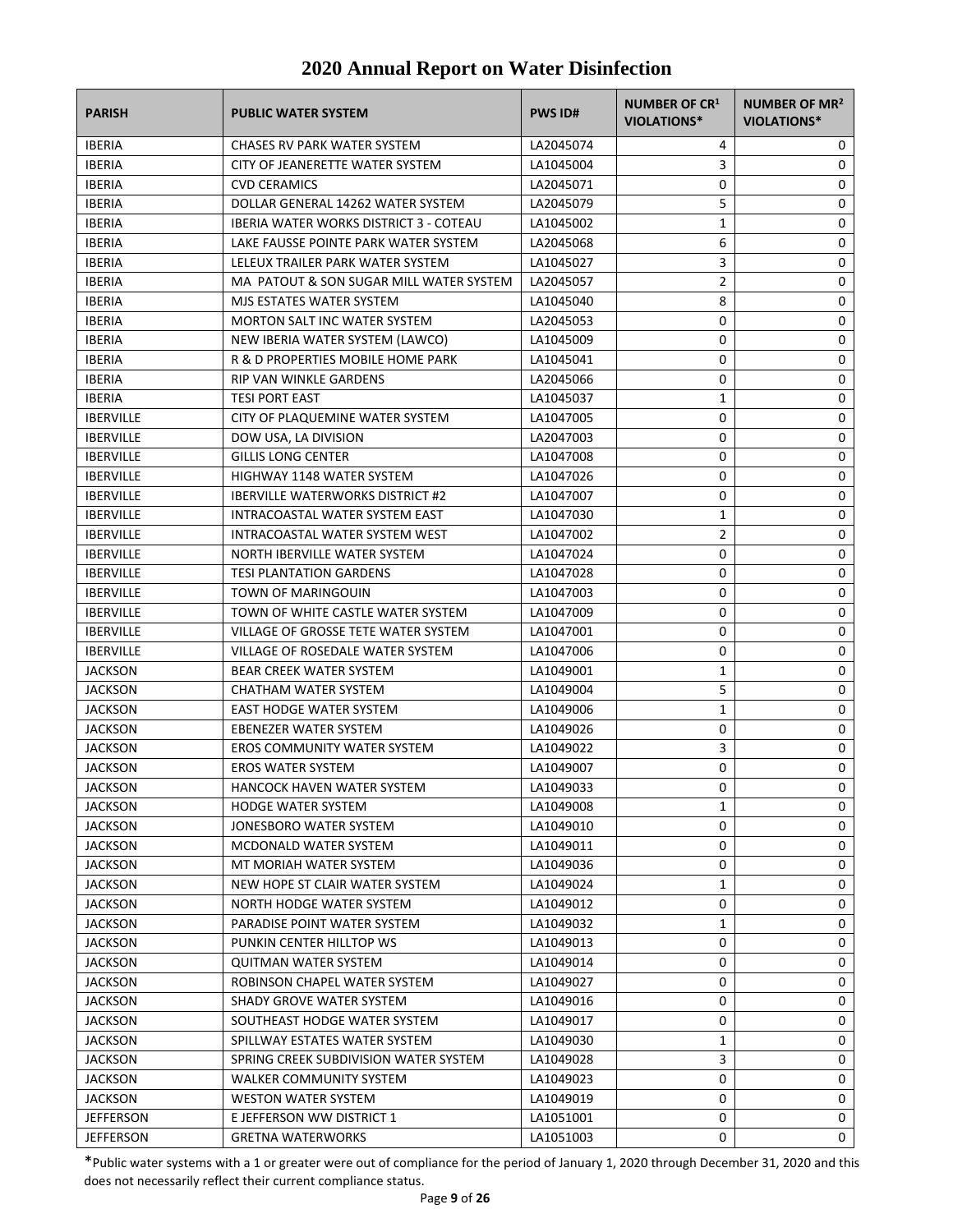| <b>PARISH</b>          | <b>PUBLIC WATER SYSTEM</b>                        | <b>PWS ID#</b> | NUMBER OF CR1<br>VIOLATIONS* | NUMBER OF MR <sup>2</sup><br><b>VIOLATIONS*</b> |
|------------------------|---------------------------------------------------|----------------|------------------------------|-------------------------------------------------|
| <b>JEFFERSON</b>       | W JEFFERSON WW DISTRICT 2                         | LA1051004      | 0                            | 0                                               |
| <b>JEFFERSON</b>       | <b>WESTWEGO WATERWORKS</b>                        | LA1051005      | 1                            | 0                                               |
| JEFFERSON DAVIS        | CITY OF JENNINGS WATER SYSTEM                     | LA1053003      | 2                            | 0                                               |
| JEFFERSON DAVIS        | JEFF DAVIS CENTRAL WATERWORKS DISTRICT            | LA1053012      | 0                            | 0                                               |
| JEFFERSON DAVIS        | JEFF DAVIS WATER AND SEWER COMMISSION 1           | LA1053014      | 1                            | 0                                               |
| JEFFERSON DAVIS        | JEFF DAVIS WATER DISTRICT 4                       | LA1053013      | 1                            | 0                                               |
| JEFFERSON DAVIS        | LACASSINE RV PARK WATER SYSTEM                    | LA2053010      | 0                            | 0                                               |
| JEFFERSON DAVIS        | TOWN OF ELTON WATER SYSTEM                        | LA1053001      | 6                            | 0                                               |
| JEFFERSON DAVIS        | TOWN OF LAKE ARTHUR WATER SYSTEM                  | LA1053005      | 1                            | 0                                               |
| JEFFERSON DAVIS        | TOWN OF WELSH WATER SYSTEM                        | LA1053006      | 0                            | 0                                               |
| <b>JEFFERSON DAVIS</b> | <b>VILLAGE OF FENTON WATER SYSTEM</b>             | LA1053007      | 3                            | 0                                               |
| LA SALLE               | <b>BELAH FELLOWSHIP WATER SYSTEM</b>              | LA1059001      | 0                            | 0                                               |
| LA SALLE               | EAST JENA WATER SYSTEM INC                        | LA1059017      | 0                            | 0                                               |
| LA SALLE               | LASALLE WATERWORKS DISTRICT 1                     | LA1059002      | 0                            | 0                                               |
| LA SALLE               | MANIFEST RHINEHART WATER SYSTEM                   | LA1059014      | 0                            | 0                                               |
| LA SALLE               | NEBO WATER SYSTEM INC                             | LA1059005      | 0                            | 0                                               |
| LA SALLE               | PLEASANT RIDGE WATER SYSTEM                       | LA1059006      | 0                            | 0                                               |
| LA SALLE               | PLEASANT RIDGE WATER SYSTEM SOUTH                 | LA1059019      | 0                            | 0                                               |
| LA SALLE               | ROGERS COMMUNITY WATER SYSTEM INC                 | LA1059013      | 0                            | 0                                               |
| LA SALLE               | SUMMERVILLE WATER SYSTEM                          | LA1059009      | 0                            | 0                                               |
| LA SALLE               | TOWN OF JENA WATER SYSTEM                         | LA1059003      | 1                            | 0                                               |
| LA SALLE               | TOWN OF OLLA WATER SYSTEM                         | LA1059004      | 0                            | 0                                               |
| LA SALLE               | TOWN OF TULLOS WATER SYSTEM                       | LA1059010      | $\overline{2}$               | 0                                               |
| LA SALLE               | TOWN OF URANIA WATER SYSTEM                       | LA1059011      | 0                            | 0                                               |
| LA SALLE               | WHITEHALL WATER SYSTEM INC                        | LA1059012      | 1                            | 0                                               |
| LAFAYETTE              | ACADIAN HEALTH SERVICE WATER SYSTEM               | LA2055094      | 0                            | 0                                               |
| LAFAYETTE              | ACADIANA GYMNASTICS WATER SYSTEM                  | LA2055095      | 5                            | 0                                               |
| LAFAYETTE              | BELLE PLACE TRAILER PARK WATER SYSTEM             | LA1055082      | 0                            | 0                                               |
| LAFAYETTE              | BELLEVILLE SUBDIVISION WATER SYSTEM               | LA1055094      | 10                           | 0                                               |
| LAFAYETTE              | <b>BROOKHOLLOW SUBDIVISION WATER SYSTEM</b>       | LA1055166      | 0                            | 0                                               |
| <b>LAFAYETTE</b>       | CAJUN MOBILE HOME PARK WATER SYSTEM               | LA1055121      | 0                            | 0                                               |
| LAFAYETTE              | CHARTRES PLACE SUBDIVISION WATER SYSTEM           | LA1055173      | 0                            | 0                                               |
| LAFAYETTE              | CITY OF BROUSSARD HWY 90 WATER SYSTEM             | LA1055194      | 0                            | 0                                               |
| LAFAYETTE              | CITY OF BROUSSARD PURCHASE WATER SYSTEM           | LA1055193      | $\Omega$                     | 0                                               |
| LAFAYETTE              | CITY OF BROUSSARD WATER SYSTEM                    | LA1055003      | 0                            | 0                                               |
| LAFAYETTE              | CITY OF CARENCRO WATER SYSTEM                     | LA1055005      | 2                            | 0                                               |
| LAFAYETTE              | CITY OF SCOTT WATER SYSTEM                        | LA1055026      | 0                            | 0                                               |
| LAFAYETTE              | CITY OF YOUNGSVILLE PURCHASE WS                   | LA1055195      | 0                            | 0                                               |
| LAFAYETTE              | CITY OF YOUNGSVILLE WATER SYSTEM                  | LA1055035      | 0                            | 0                                               |
| LAFAYETTE              | <b>CORNER MARKET WATER SYSTEM</b>                 | LA2055093      | 0                            | 0                                               |
| LAFAYETTE              | <b>G &amp; J MOBILE HOME ESTATES WATER SYSTEM</b> | LA1055014      | 7                            | 0                                               |
| LAFAYETTE              | G & R MOBILE HOME PARK WATER SYSTEM               | LA1055013      | 0                            | 0                                               |
| LAFAYETTE              | <b>GARDEN HEIGHTS SUBDIVISION WATER SYSTEM</b>    | LA1055138      | 0                            | 0                                               |
| LAFAYETTE              | HABERSHAM SUBDIVISION WATER SYSTEM                | LA1055174      | 0                            | 0                                               |
| LAFAYETTE              | HOLIDAY MOBILE HOME VILLA WATER SYSTEM            | LA1055015      | 9                            | 0                                               |
| LAFAYETTE              | ILE DES CANNES WATER SYSTEM                       | LA1055201      | 0                            | 0                                               |
| LAFAYETTE              | KINGS COURT MHP WATER SYSTEM                      | LA1055132      | 4                            | 0                                               |
| LAFAYETTE              | LAFAYETTE UTILITIES WATER SYSTEM                  | LA1055017      | 0                            | 0                                               |
| LAFAYETTE              | LAKEVIEW TRAILER PARK WATER SYSTEM                | LA1055067      | 11                           | 0                                               |
| LAFAYETTE              | LE TRIOMPHE SUBDIVISION WATER SYSTEM              | LA1055162      | 0                            | 0                                               |
| LAFAYETTE              | LPWD NORTH PRODUCTION FACILITY                    | LA1055171      | 0                            | 0                                               |
| LAFAYETTE              | LPWD SOUTH                                        | LA1055156      | 0                            | 0                                               |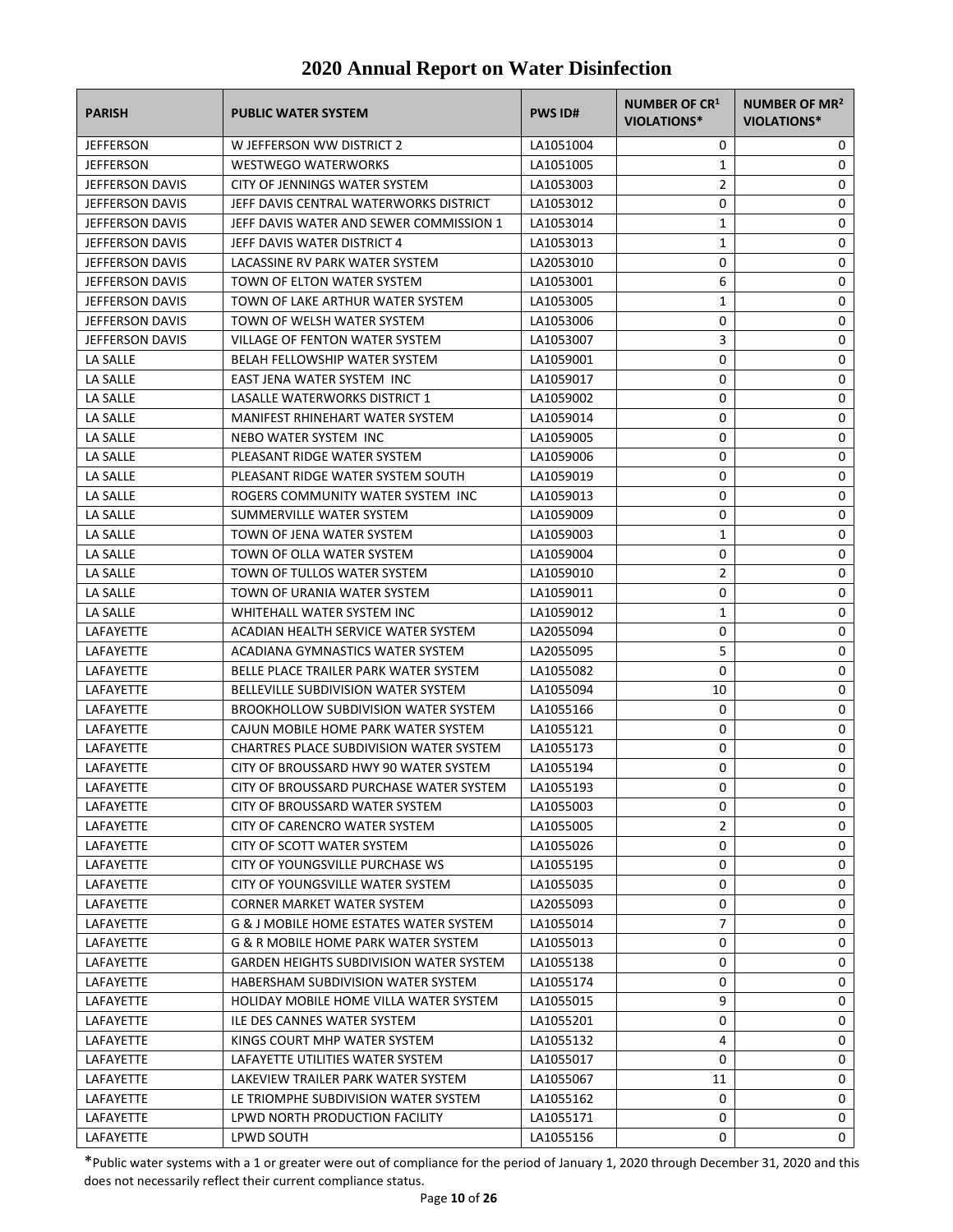| <b>PARISH</b>    | <b>PUBLIC WATER SYSTEM</b>                    | <b>PWS ID#</b> | <b>NUMBER OF CR1</b><br>VIOLATIONS* | NUMBER OF MR <sup>2</sup><br>VIOLATIONS* |
|------------------|-----------------------------------------------|----------------|-------------------------------------|------------------------------------------|
| LAFAYETTE        | LPWDN CARMEL DRIVE                            | LA1055198      | 0                                   | 0                                        |
| LAFAYETTE        | LPWDN FAIRWAY VILLAGE WS                      | LA1055181      | 0                                   | 0                                        |
| LAFAYETTE        | <b>LPWDN GUILLOT VILLAGE</b>                  | LA1055202      | 0                                   | 0                                        |
| LAFAYETTE        | LPWDN HOLIDAY MOBILE ESTATES WS               | LA1055179      | 0                                   | 0                                        |
| LAFAYETTE        | LPWDN LA NEUVILLE HOLIDAY SUBDIVISION WS      | LA1055186      | 0                                   | 0                                        |
| LAFAYETTE        | LPWDN NORTH REGION                            | LA1055191      | 0                                   | 0                                        |
| <b>LAFAYETTE</b> | LPWDN PURCHASE WEST SCOTT                     | LA1055172      | 0                                   | 0                                        |
| LAFAYETTE        | LPWDN SOUTH PARK                              | LA1055200      | 0                                   | 0                                        |
| <b>LAFAYETTE</b> | LPWDN SOUTH REGION                            | LA1055192      | 0                                   | 0                                        |
| <b>LAFAYETTE</b> | LPWDN TOWNSHIP WS                             | LA1055180      | 0                                   | 0                                        |
| LAFAYETTE        | LPWDN WILDERNESS TRAIL                        | LA1055199      | 0                                   | 0                                        |
| LAFAYETTE        | MARKRIDGE PARK SUBDIVISION WATER SYSTEM       | LA1055137      | $\overline{2}$                      | 0                                        |
| LAFAYETTE        | MAXIES CAMPGROUND WATER SYSTEM                | LA1055021      | 3                                   | 0                                        |
| LAFAYETTE        | MILTON PURCHASE WATER SYSTEM                  | LA1055196      | 0                                   | 0                                        |
| LAFAYETTE        | <b>MILTON WATER SYSTEM</b>                    | LA1055046      | 0                                   | 0                                        |
| LAFAYETTE        | OMNI GEOPHYSICAL LLC WATER SYSTEM             | LA2055086      | $\overline{2}$                      | 0                                        |
| LAFAYETTE        | PARKLAND TRAILER PARK WATER SYSTEM            | LA1055048      | 0                                   | 0                                        |
| LAFAYETTE        | PINNACLE PLACE SUBDIVISION WATER SYSTEM       | LA1055175      | 0                                   | 0                                        |
| <b>LAFAYETTE</b> | ROYAL MOBILE ESTATES WATER SYSTEM             | LA1055074      | 6                                   | 0                                        |
| LAFAYETTE        | SHADY OAKS ESTATES WATER SYSTEM               | LA1055125      | 1                                   | 0                                        |
| <b>LAFAYETTE</b> | <b>TESI BEAU PARTERRE</b>                     | LA1055164      | 0                                   | 0                                        |
| LAFAYETTE        | <b>TESI CARENCRO VILLAGE</b>                  | LA1055088      | 0                                   | 0                                        |
| LAFAYETTE        | TESI COACH HOUSE MANOR                        | LA1055144      | 0                                   | 0                                        |
| LAFAYETTE        | <b>TESI COTE GELEE</b>                        | LA1055131      | 0                                   | 0                                        |
| LAFAYETTE        | <b>TESI COUNTRY LANE</b>                      | LA1055124      | 0                                   | 0                                        |
| LAFAYETTE        | <b>TESI COUNTRY PINES</b>                     | LA1055040      | 0                                   | 0                                        |
| LAFAYETTE        | TESI FOX RUN                                  | LA1055043      | 0                                   | 0                                        |
| LAFAYETTE        | <b>TESI GRANDE STAKES</b>                     | LA1055116      | 0                                   | 0                                        |
| LAFAYETTE        | <b>TESI JACKSON SQUARE</b>                    | LA1055101      | $\mathbf{1}$                        | 0                                        |
| <b>LAFAYETTE</b> | <b>TESI LEXINGTON HEIGHTS</b>                 | LA1055147      | $\mathbf{1}$                        | 0                                        |
| LAFAYETTE        | <b>TESI OSSUN HEIGHTS</b>                     | LA1055140      | 0                                   | 0                                        |
| LAFAYETTE        | <b>TESI SHENANDOAH</b>                        | LA1055155      | 0                                   | 0                                        |
| LAFAYETTE        | <b>TESI SOUTHFIELD SQUARE</b>                 | LA1055128      | 0                                   | 0                                        |
| LAFAYETTE        | <b>TESI TREWHILL</b>                          | LA1055148      | 0                                   | 0                                        |
| LAFAYETTE        | <b>TESI WINDY MEADOWS</b>                     | LA1055169      | 1                                   | 0                                        |
| LAFAYETTE        | TOWN OF DUSON WATER SYSTEM                    | LA1055011      | 0                                   | 0                                        |
| LAFAYETTE        | <b>VILLAGE QUEST SUBDIVISION WATER SYSTEM</b> | LA1055070      | $\overline{2}$                      | 0                                        |
| LAFAYETTE        | WEST GATE TRAILER PARK WATER SYSTEM           | LA1055149      | 1                                   | 0                                        |
| LAFAYETTE        | YOUNGS COMMUNITY LLC. WATER SYSTEM            | LA1055123      | 5                                   | 0                                        |
| <b>LAFOURCHE</b> | LAFOURCHE WATER DISTRICT 1                    | LA1057001      | 0                                   | 0                                        |
| LAFOURCHE        | THIBODAUX WATERWORKS                          | LA1057003      | 0                                   | 0                                        |
| LINCOLN          | ARDAGH GLASS WATER SYSTEM                     | LA2061003      | 0                                   | 0                                        |
| LINCOLN          | CHOUDRANT WATER SYSTEM                        | LA1061002      | 1                                   | 0                                        |
| LINCOLN          | <b>CULBERTSON WATER SYSTEM</b>                | LA1061024      | 1                                   | 0                                        |
| LINCOLN          | DUBACH DEER FACTORY WATER SYSTEM              | LA2061010      | 0                                   | 0                                        |
| LINCOLN          | DUBACH WATER SYSTEM                           | LA1061003      | 0                                   | 0                                        |
| LINCOLN          | FELLOWSHIP WATER SYSTEM                       | LA1061004      | 4                                   | 0                                        |
| LINCOLN          | <b>GRAMBLING STATE UNIV WEST</b>              | LA1061016      | 2                                   | 0                                        |
| LINCOLN          | <b>GRAMBLING STATE UNIVERSITY WS</b>          | LA1061005      | 0                                   | 0                                        |
| LINCOLN          | <b>GRAMBLING WATER SYSTEM</b>                 | LA1061006      | 3                                   | 0                                        |
| LINCOLN          | <b>GREATER WARD 1 WATERWORKS DISTRICT</b>     | LA1061007      | 0                                   | 0                                        |
| LINCOLN          | HICO WATER SYSTEM                             | LA1061008      | 1                                   | 0                                        |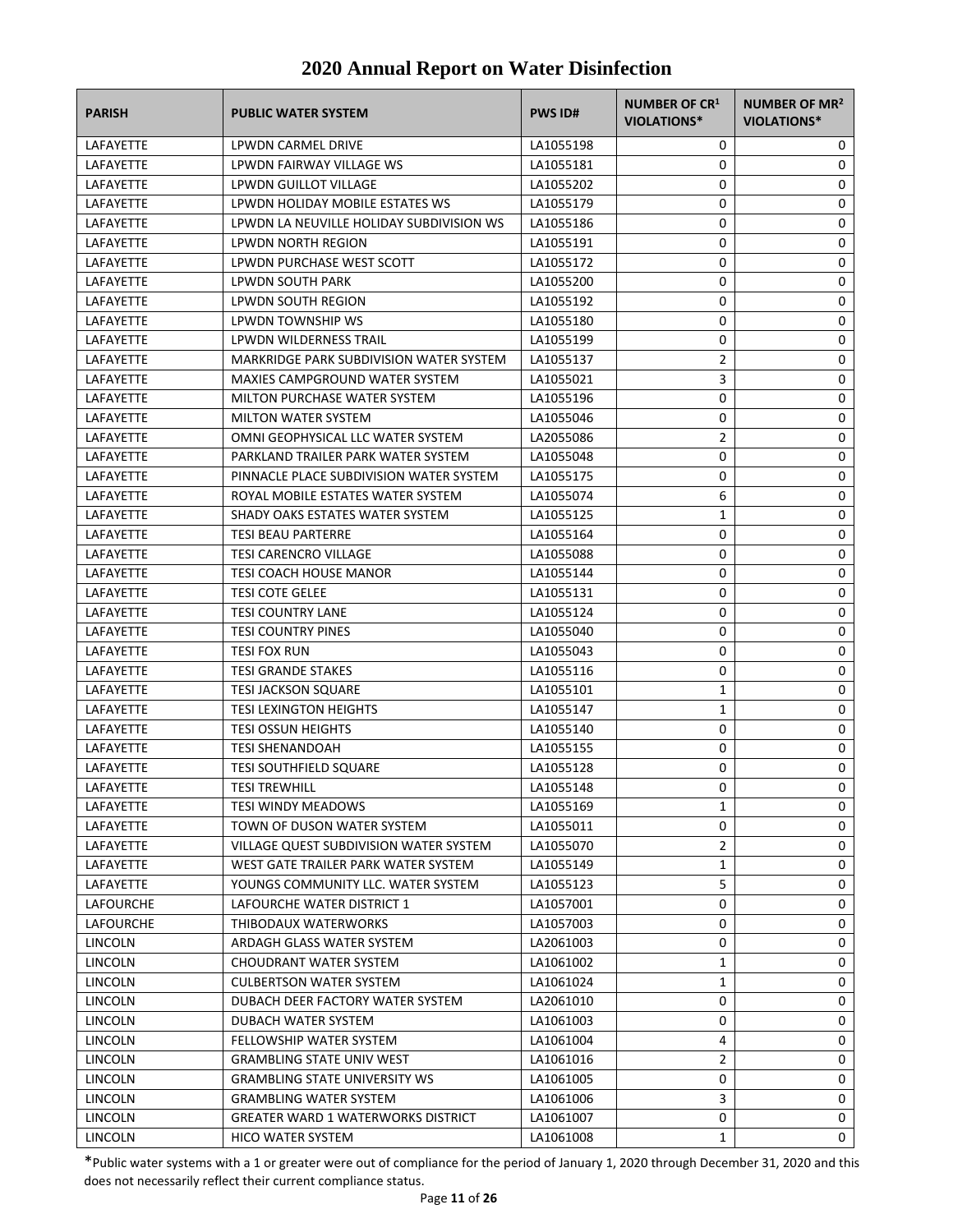| <b>PARISH</b>     | <b>PUBLIC WATER SYSTEM</b>                                                   | <b>PWS ID#</b> | NUMBER OF CR1<br>VIOLATIONS* | NUMBER OF MR <sup>2</sup><br><b>VIOLATIONS*</b> |
|-------------------|------------------------------------------------------------------------------|----------------|------------------------------|-------------------------------------------------|
| LINCOLN           | HILLY-GREENWOOD WATER SYSTEM                                                 | LA1061027      | 1                            | 0                                               |
| LINCOLN           | LINCOLN PARISH WATERWORKS DISTRICT #1                                        | LA1061009      | 1                            | 0                                               |
| LINCOLN           | LINCOLN PARISH WATERWORKS DISTRICT #2                                        | LA1061029      | 0                            | 0                                               |
| <b>LINCOLN</b>    | LINCOLN PARISH WATERWORKS DISTRICT #3                                        | LA1061010      | $\mathbf{1}$                 | 0                                               |
| LINCOLN           | MINERAL SPRINGS WATER SYSTEM                                                 | LA1061013      | 0                            | 0                                               |
| LINCOLN           | MT OLIVE WATERWORKS DISTRICT                                                 | LA1061014      | 0                            | 0                                               |
| <b>LINCOLN</b>    | MT ZION WATER SYSTEM                                                         | LA1061015      | 1                            | 0                                               |
| LINCOLN           | RISER ROAD WATER SYSTEM                                                      | LA1061021      | 0                            | 0                                               |
| LINCOLN           | <b>RUSTON WATER SYSTEM</b>                                                   | LA1061017      | 2                            | 0                                               |
| LINCOLN           | SIMSBORO WATER SYSTEM                                                        | LA1061018      | $\mathbf{1}$                 | 0                                               |
| LINCOLN           | TREMONT WATER DISTRICT                                                       | LA1061031      | 1                            | 0                                               |
| LINCOLN           | <b>WESLEY CHAPEL WATER SYSTEM</b>                                            | LA1061020      | 1                            | 0                                               |
| LINCOLN           | WEYERHAEUSER NR - ARCADIA OSB                                                | LA2061009      | 0                            | 0                                               |
| LIVINGSTON        | <b>BEST STOP 15</b>                                                          | LA2063044      | 3                            | 0                                               |
| LIVINGSTON        | CA INST OF TECH - LIGO OBSERVATORY                                           | LA2063042      | 0                            | 0                                               |
| LIVINGSTON        | <b>CARTER PLANTATION</b>                                                     | LA1063119      | 4                            | 0                                               |
| LIVINGSTON        | <b>CARTHAGE BLUFF MARINA</b>                                                 | LA1063125      | 0                            | 0                                               |
| LIVINGSTON        | CITY OF DENHAM SPRINGS WATER SYSTEM                                          | LA1063004      | 0                            | 0                                               |
| LIVINGSTON        | <b>COLYELL COMMUNITY WATER</b>                                               | LA1063003      | 1                            | 0                                               |
| LIVINGSTON        | DIVERSION WATER - CHINQUAPIN                                                 | LA1063114      | 0                            | 0                                               |
| LIVINGSTON        | DIVERSION WATER - CYPRESS POINT                                              | LA1063118      | 0                            | 0                                               |
| LIVINGSTON        | DIVERSION WATER - MONTROSE SUBDIVISION                                       | LA1063103      | 0                            | 0                                               |
| <b>LIVINGSTON</b> | DIVERSION WATER - OLD MILL SETTLEMENT                                        | LA1063115      | 1                            | 0                                               |
| LIVINGSTON        | DIVERSION WATER - STONEHILL                                                  | LA1063123      | 0                            | 0                                               |
| LIVINGSTON        | DIVERSION WATER - TERRY HARBOR CAMPSITES                                     | LA1063036      | 1                            | 0                                               |
| LIVINGSTON        | DIVERSION WATER- OLIVIA ROSE                                                 | LA1063029      | 0                            | 0                                               |
| LIVINGSTON        | DIVERSION WATER RIVER HIGHLANDS                                              | LA1063109      | 0                            | 0                                               |
| LIVINGSTON        | DIVERSION WATER-WATER FRONT WEST                                             | LA1063104      | $\mathbf{1}$                 | 0                                               |
| LIVINGSTON        | <b>FOURTH WARD WATER WORKS</b>                                               | LA1063005      | 2                            | 0                                               |
| LIVINGSTON        | FSWC - FRENCH SETTLEMENT                                                     | LA1063019      | 4                            | 0                                               |
| LIVINGSTON        | <b>FSWC - OAKRIDGE</b>                                                       | LA1063058      | 0                            | 0                                               |
| LIVINGSTON        | <b>FSWC-PINE HEAVEN</b>                                                      | LA1063089      | 0                            | 0                                               |
| LIVINGSTON        | <b>FSWC-SPRINGFIELD AREA</b>                                                 | LA1063024      | 0                            | 0                                               |
|                   |                                                                              | LA1063028      | $\Omega$                     | 0                                               |
| LIVINGSTON        | FSWC-WHITEHALL/ HEAD OF ISLAND                                               | LA1063076      | 0                            | 0                                               |
| LIVINGSTON        | JIMS TRAILER PARK                                                            |                |                              | 0                                               |
| LIVINGSTON        | KILLIAN WATER SYSTEM                                                         | LA1063030      | 2                            |                                                 |
| <b>LIVINGSTON</b> | MAGNOLIA WATER UTL-RIVERSCAPE @ CLIO SUB<br>RIVER PINES PLANTATION UTILITIES | LA1063106      | 1<br>0                       | 0                                               |
| LIVINGSTON        |                                                                              | LA1063018      |                              | 0                                               |
| LIVINGSTON        | SPRINGFIELD MOBILE HOME PARK                                                 | LA1063035      | 8                            | 0                                               |
| LIVINGSTON        | <b>TESI HIGHLAND RIDGE</b><br><b>TESI LAKESIDE EAST</b>                      | LA1063087      | $\mathbf{1}$                 | 0                                               |
| LIVINGSTON        |                                                                              | LA1063098      | 0                            | 0                                               |
| LIVINGSTON        | TICKFAW STATE PARK                                                           | LA2063043      | 6                            | 0                                               |
| LIVINGSTON        | TOWN OF ALBANY WATER SYSTEM                                                  | LA1063022      | 3                            | 0                                               |
| LIVINGSTON        | TOWN OF LIVINGSTON WATER SYSTEM                                              | LA1063013      | $\mathbf{1}$                 | 0                                               |
| LIVINGSTON        | WALKER WATER SYSTEM                                                          | LA1063017      | 0                            | 0                                               |
| LIVINGSTON        | WARD II WATER DISTRICT                                                       | LA1063039      | 0                            | 0                                               |
| <b>MADISON</b>    | BAYOU MACON WATER SYSTEM                                                     | LA1065005      | 1                            | 0                                               |
| <b>MADISON</b>    | DELTA WATER SYSTEM                                                           | LA1065001      | 0                            | 0                                               |
| <b>MADISON</b>    | TALLULAH WATER SYSTEM                                                        | LA1065003      | 10                           | 0                                               |
| <b>MADISON</b>    | WALNUT BAYOU WATER ASSOCIATION                                               | LA1065004      | $\overline{2}$               | 0                                               |
| <b>MOREHOUSE</b>  | <b>BASTROP WATER SYSTEM</b>                                                  | LA1067003      | 0                            | 0                                               |
| <b>MOREHOUSE</b>  | BAYOU BONNE IDEE WS                                                          | LA1067002      | 1                            | 0                                               |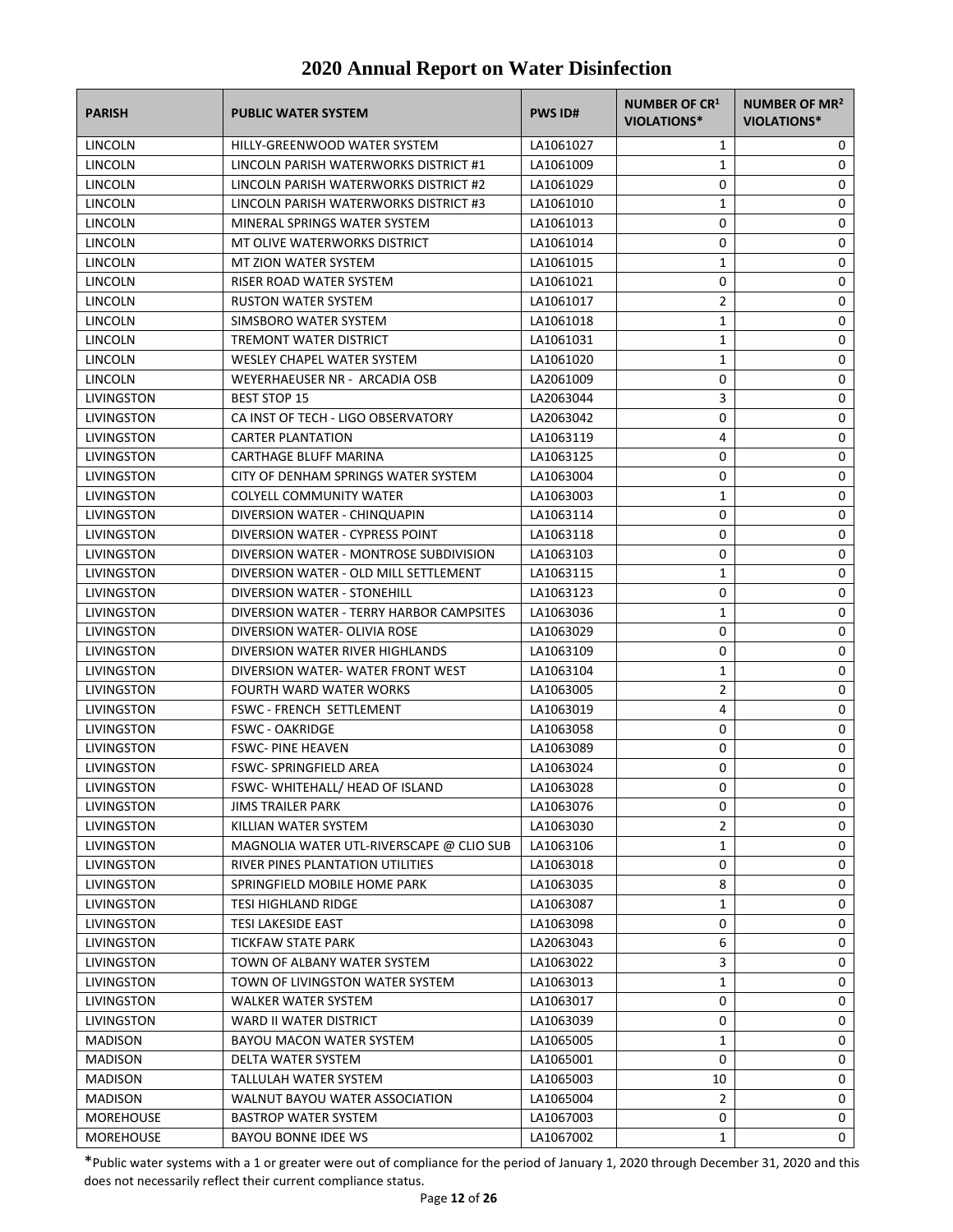| <b>PARISH</b>                      | <b>PUBLIC WATER SYSTEM</b>                                         | <b>PWS ID#</b>         | <b>NUMBER OF CR1</b><br>VIOLATIONS* | NUMBER OF MR <sup>2</sup><br>VIOLATIONS* |
|------------------------------------|--------------------------------------------------------------------|------------------------|-------------------------------------|------------------------------------------|
| <b>MOREHOUSE</b>                   | BEEKMAN WATER SYSTEM                                               | LA1067018              | 0                                   | 0                                        |
| <b>MOREHOUSE</b>                   | BONITA WATER SYSTEM                                                | LA1067004              | 4                                   | 0                                        |
| <b>MOREHOUSE</b>                   | <b>COLLINSTON WATER SYSTEM</b>                                     | LA1067005              | 0                                   | 0                                        |
| <b>MOREHOUSE</b>                   | <b>CONSOLIDATED WATERWORKS DISTRICT 2</b>                          | LA1067012              | 0                                   | 0                                        |
| <b>MOREHOUSE</b>                   | JONES MCGINTY WATER SYSTEM                                         | LA1067017              | 0                                   | 0                                        |
| <b>MOREHOUSE</b>                   | LAKEVIEW ESTATES SUBD WS                                           | LA1067007              | 0                                   | 0                                        |
| <b>MOREHOUSE</b>                   | MER ROUGE WATER SYSTEM                                             | LA1067009              | 0                                   | 0                                        |
| <b>MOREHOUSE</b>                   | MOREHOUSE CENTRAL WS                                               | LA1067010              | 0                                   | 0                                        |
| <b>MOREHOUSE</b>                   | OAK RIDGE WATER SYSTEM                                             | LA1067014              | 1                                   | 0                                        |
| <b>MOREHOUSE</b>                   | SOUTH BONNE IDEE WATER SYSTEM                                      | LA1067020              | 0                                   | 0                                        |
| <b>MOREHOUSE</b>                   | SPICEWOOD MOBILE HOME PARK WATER<br><b>SYSTEM</b>                  | LA1067022              | 1                                   | 0                                        |
| <b>MOREHOUSE</b>                   | WARD 3 WATER ASSOCIATION                                           | LA1067016              | 3                                   | 0                                        |
| <b>MOREHOUSE</b>                   | WATERWORKS 1 OF MOREHOUSE, INC                                     | LA1067011              | 0                                   | 0                                        |
| <b>NATCHITOCHES</b>                | AJAX BEULAH WATER SYSTEM                                           | LA1069015              | 3                                   | 0                                        |
| <b>NATCHITOCHES</b>                | BELLWOOD WATER SYSTEM                                              | LA1069014              | 4                                   | 0                                        |
| <b>NATCHITOCHES</b>                | CAMPTI WATER SYSTEM                                                | LA1069001              | 4                                   | 0                                        |
| <b>NATCHITOCHES</b>                | CHEE CHEE BAY WATER SYSTEM                                         | LA1069011              | $\mathbf{1}$                        | 0                                        |
| <b>NATCHITOCHES</b>                | CHESTNUT-READHIMER WATER SYSTEM                                    | LA1069012              | 3                                   | 0                                        |
| <b>NATCHITOCHES</b>                | <b>CLARENCE WATER SYSTEM</b>                                       | LA1069002              | 5                                   | 0                                        |
| <b>NATCHITOCHES</b>                | <b>CRESTON WATER SYSTEM</b>                                        | LA1069003              | 1                                   | 0                                        |
| <b>NATCHITOCHES</b>                | <b>GOLDONNA WATER SYSTEM</b>                                       | LA1069004              | 1                                   | 0                                        |
| <b>NATCHITOCHES</b>                | HAGEWOOD WATER SYSTEM                                              | LA1069005              | 1                                   | 0                                        |
| <b>NATCHITOCHES</b>                | NATCHITOCHES PARISH WWKS DISTRICT 2                                | LA1069006              | 0                                   | 0                                        |
| <b>NATCHITOCHES</b>                | NATCHITOCHES WATER SYSTEM                                          | LA1069007              | 1                                   | 0                                        |
| <b>NATCHITOCHES</b>                | POWHATAN WATER SYSTEM                                              | LA1069008              | 8                                   | 0                                        |
| <b>NATCHITOCHES</b>                | PROVENCAL WATER SYSTEM                                             | LA1069009              | $\overline{2}$                      | 0                                        |
| <b>NATCHITOCHES</b>                | SANDY POINT 480 WATER SYSTEM                                       | LA1069013              | 1                                   | 0                                        |
| <b>NATCHITOCHES</b>                | ST LUKES RV PARK                                                   | LA2069037              | 0                                   | 0                                        |
| ORLEANS                            | <b>CRAZY ALS LOUNGE</b>                                            | LA2071116              | 5                                   | 0                                        |
| ORLEANS                            | NEW ORLEANS CARROLLTON WW                                          | LA1071009              | 0                                   | 0                                        |
| ORLEANS                            | NEW ORLEANS ALGIERS WATER WORKS                                    | LA1071001              | 0                                   | 0                                        |
| <b>ORLEANS</b>                     | PNO 3401 JOURDAN ROAD                                              | LA2071121              | 0                                   | 0                                        |
| ORLEANS                            | PNO ALABO STREET WHARF                                             | LA2071120              | $\Omega$                            | $\Omega$                                 |
| ORLEANS                            | <b>PNO CRUISE TERMINALS</b>                                        | LA2071117              | 0                                   | 0                                        |
| ORLEANS                            | PNO ELAINE STREET WHARF                                            | LA2071125              | 0                                   | 0                                        |
| ORLEANS                            | PNO HARMONY ST. WHARF                                              | LA2071122              | 0                                   | 0                                        |
| ORLEANS                            | PNO LOUISIANA NEXT COTTON WAREHOUSE                                | LA2071119              | 0                                   | 0                                        |
| ORLEANS                            | PNO UPTOWN FACILITIES                                              | LA2071118              | 0                                   | 0                                        |
| <b>OUACHITA</b><br><b>OUACHITA</b> | BAYOU BOEUF RV PARK WATER SYSTEM<br>BETTER WATERWORKS WATER SYSTEM | LA2073056<br>LA1073003 | 0<br>2                              | 0<br>0                                   |
| <b>OUACHITA</b>                    | <b>BROWNVILLE WATER SYSTEM</b>                                     | LA1073004              | 1                                   | 0                                        |
| <b>OUACHITA</b>                    | CADEVILLE WATER DISTRICT                                           | LA1073060              | 1                                   | 0                                        |
| <b>OUACHITA</b>                    | CALHOUN WATER SYSTEM                                               | LA1073006              | 0                                   | 0                                        |
| <b>OUACHITA</b>                    | CHENIERE DREW NORTH WATER SYSTEM                                   | LA1073100              | 1                                   | 0                                        |
| <b>OUACHITA</b>                    | CHENIERE DREW SOUTH WATER SYSTEM                                   | LA1073099              | 1                                   | 0                                        |
| <b>OUACHITA</b>                    | COUNTRY ESTATES WATER SYSTEM NORTH                                 | LA1073011              | 0                                   | 0                                        |
| <b>OUACHITA</b>                    | COUNTRY ESTATES WATER SYSTEM SOUTH                                 | LA1073118              | 0                                   | 0                                        |
| <b>OUACHITA</b>                    | <b>FROST TOWN WATER SYSTEM</b>                                     | LA1073014              | 0                                   | 0                                        |
| <b>OUACHITA</b>                    | <b>GEORGIA PACIFIC CORPORATION</b>                                 | LA2073042              | 0                                   | 0                                        |
| <b>OUACHITA</b>                    | <b>GOWC NORTH WATER SYSTEM</b>                                     | LA1073120              | 0                                   | 0                                        |
| <b>OUACHITA</b>                    | <b>GRAPHIC PACKAGING INTERNATIONAL INC - A</b>                     | LA2073043              | 1                                   | 0                                        |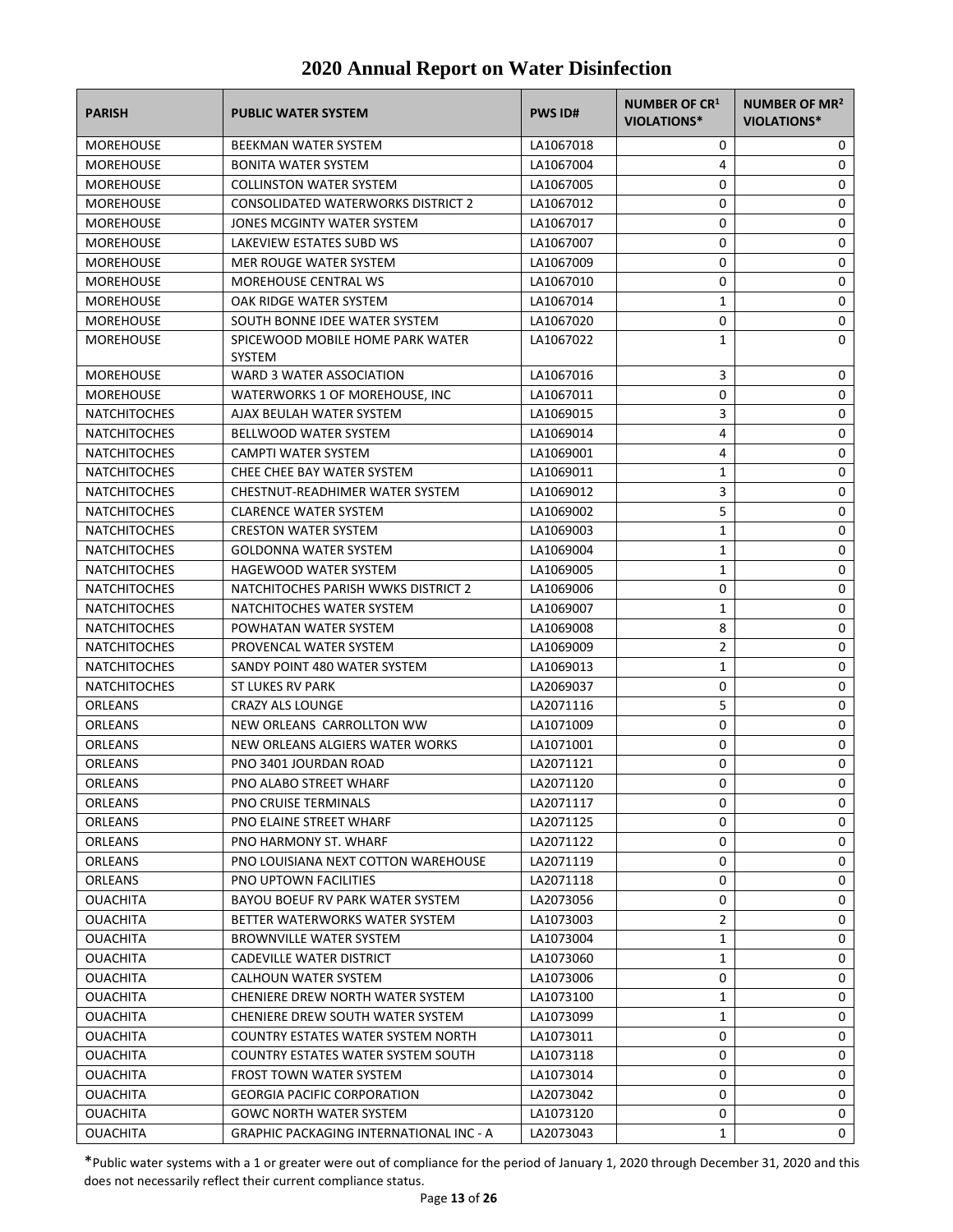| <b>PARISH</b>   | <b>PUBLIC WATER SYSTEM</b>                                          | <b>PWS ID#</b> | NUMBER OF CR <sup>1</sup><br><b>VIOLATIONS*</b> | <b>NUMBER OF MR<sup>2</sup></b><br>VIOLATIONS* |
|-----------------|---------------------------------------------------------------------|----------------|-------------------------------------------------|------------------------------------------------|
| <b>OUACHITA</b> | <b>GRAPHIC PACKAGING INTERNATIONAL INC - B</b>                      | LA2073044      | 0                                               | 0                                              |
| <b>OUACHITA</b> | <b>GREEN ACRES SUBDIVISION WS</b>                                   | LA1073016      | 0                                               | 0                                              |
| <b>OUACHITA</b> | <b>HIDDEN OAKS SUBDIVISION WS</b>                                   | LA1073061      | 1                                               | 0                                              |
| <b>OUACHITA</b> | <b>HILLSIDE PARK SUBDIVISION WS</b>                                 | LA1073064      | 0                                               | 0                                              |
| <b>OUACHITA</b> | INDIAN VILLAGE WATER SYSTEM                                         | LA1073058      | 0                                               | 0                                              |
| <b>OUACHITA</b> | KIROLI DARBONNE WS                                                  | LA1073020      | 0                                               | 0                                              |
| <b>OUACHITA</b> | LAKESHORE SWARTZ WATER SYSTEM                                       | LA1073071      | 0                                               | 0                                              |
| <b>OUACHITA</b> | LINCOLN HILLS SUBDIVISION WS                                        | LA1073090      | 0                                               | 0                                              |
| <b>OUACHITA</b> | MCCLENDON COMMUNITY WATER WELL                                      | LA1073028      | $\overline{2}$                                  | 0                                              |
| <b>OUACHITA</b> | <b>MONROE WATER SYSTEM</b>                                          | LA1073031      | $\overline{2}$                                  | 0                                              |
| <b>OUACHITA</b> | NORTH MONROE ET AL WATER SYSTEM                                     | LA1073035      | 0                                               | 0                                              |
| <b>OUACHITA</b> | PECAN LAKE SUBDIVISION WS                                           | LA1073063      | 1                                               | 0                                              |
| <b>OUACHITA</b> | PRAIRIE ROAD WATER DISTRICT                                         | LA1073040      | 6                                               | 0                                              |
| <b>OUACHITA</b> | RAMSEY WATER SYSTEM                                                 | LA1073025      | 0                                               | 0                                              |
| <b>OUACHITA</b> | SOUTH MONROE WS GOWC                                                | LA1073046      | 0                                               | 0                                              |
| <b>OUACHITA</b> | SOUTHWEST OUACHITA WATERWORKS, INC                                  | LA1073047      | 3                                               | 0                                              |
| <b>OUACHITA</b> | <b>TOWN &amp; COUNTRY SERVICE</b>                                   | LA1073054      | $\overline{2}$                                  | 0                                              |
| <b>OUACHITA</b> | WEST HWY 80 ARK ROAD WS                                             | LA1073055      | 3                                               | 0                                              |
| <b>OUACHITA</b> | WEST MONROE WATER SYSTEM                                            | LA1073056      | 1                                               | 0                                              |
| <b>OUACHITA</b> | <b>WEST OUACHITA IND PARK</b>                                       | LA2073027      | 0                                               | 0                                              |
| <b>OUACHITA</b> | WESTERN UTILITIES, INC                                              | LA1073097      | 0                                               | 0                                              |
| <b>OUACHITA</b> | WILDWOOD MHP WS                                                     | LA1073110      | 0                                               | 0                                              |
| PLAQUEMINES     | <b>BELLE CHASSE WATER DISTRICT</b>                                  | LA1075001      | 0                                               | 0                                              |
| PLAQUEMINES     | DALCOUR WATERWORKS DISTRICT                                         | LA1075004      | 0                                               | 0                                              |
| PLAQUEMINES     | POINTE A LA HACHE WATER SYSTEM                                      | LA1075005      | 0                                               | 0                                              |
| PLAQUEMINES     | PORT SULPHUR WATER DISTRICT                                         | LA1075006      | 0                                               | 0                                              |
| PLAQUEMINES     | WOODLAND INDUSTRIAL PARK WATER SYSTEM                               | LA2075002      | 1                                               | 0                                              |
| POINTE COUPEE   | ALLEN'S WATER SERVICE - MONK RD                                     |                | 0                                               | 0                                              |
| POINTE COUPEE   | ALLEN'S WATER SERVICE - PORTER RD                                   | LA1077050      | 0                                               | 0                                              |
| POINTE COUPEE   |                                                                     | LA1077052      | 0                                               | 0                                              |
|                 | ALLEN'S WATER SERVICE - STEINSON RD                                 | LA1077051      |                                                 |                                                |
| POINTE COUPEE   | ALMA PLANTATION LTD                                                 | LA1077048      | 0                                               | 0                                              |
| POINTE COUPEE   | <b>BIG CAJUN II POWER PLANT</b><br><b>FALSE RIVER WATER COMPANY</b> | LA2077010      | 0<br>0                                          | 0                                              |
| POINTE COUPEE   |                                                                     | LA1077041      |                                                 | 0                                              |
| POINTE COUPEE   | FORDOCHE, TOWN OF                                                   | LA1077009      | 0                                               | 0                                              |
| POINTE COUPEE   | INNIS WATER CORPORATION INC                                         | LA1077013      | 0                                               | 0                                              |
| POINTE COUPEE   | LIVONIA WATER SYSTEM                                                | LA1077022      | 0                                               | 0                                              |
| POINTE COUPEE   | MORGANZA WATER SYSTEM                                               | LA1077025      | 0                                               | 0                                              |
| POINTE COUPEE   | NEW ROADS WATER SYSTEM                                              | LA1077026      | 0                                               | 0                                              |
| POINTE COUPEE   | POINTE COUPEE DETENTION CENTER                                      | LA1077046      | 0                                               | 0                                              |
| POINTE COUPEE   | POINTE COUPEE WATER WORKS DISTRICT 1                                | LA1077043      | 2                                               | 0                                              |
| POINTE COUPEE   | POINTE COUPEE WWKS DISTRICT 2 - HWY 10                              | LA1077047      | 0                                               | 0                                              |
| POINTE COUPEE   | POINTE COUPEE WWKS DISTRICT 2- BATCHELOR                            | LA1077045      | 0                                               | 0                                              |
| POINTE COUPEE   | TORBERT- FRISCO WATER WORKS                                         | LA1077037      | 0                                               | 0                                              |
| <b>RAPIDES</b>  | ASSEMBLY OF GOD CHURCH CAMP                                         | LA2079017      | 2                                               | 0                                              |
| <b>RAPIDES</b>  | <b>BUCKEYE WATER DISTRICT 50</b>                                    | LA1079004      | 1                                               | 0                                              |
| <b>RAPIDES</b>  | CITY OF ALEXANDRIA WATER SYSTEM                                     | LA1079001      | 0                                               | 0                                              |
| <b>RAPIDES</b>  | CITY OF PINEVILLE WATER SYSTEM                                      | LA1079016      | 3                                               | 0                                              |
| <b>RAPIDES</b>  | EMC WATER SYSTEM INC                                                | LA1079006      | 0                                               | 0                                              |
| <b>RAPIDES</b>  | FOREST HILL UTILITIES                                               | LA1079009      | 0                                               | 0                                              |
| <b>RAPIDES</b>  | <b>GARDNER COMMUNITY WATER SYSTEM</b>                               | LA1079010      | 0                                               | 0                                              |
| <b>RAPIDES</b>  | <b>HAMMOCK WATER SUPPLY</b>                                         | LA1079030      | 0                                               | 0                                              |
| <b>RAPIDES</b>  | HINESTON WATER SYSTEM, INC                                          | LA1079012      | 0                                               | 0                                              |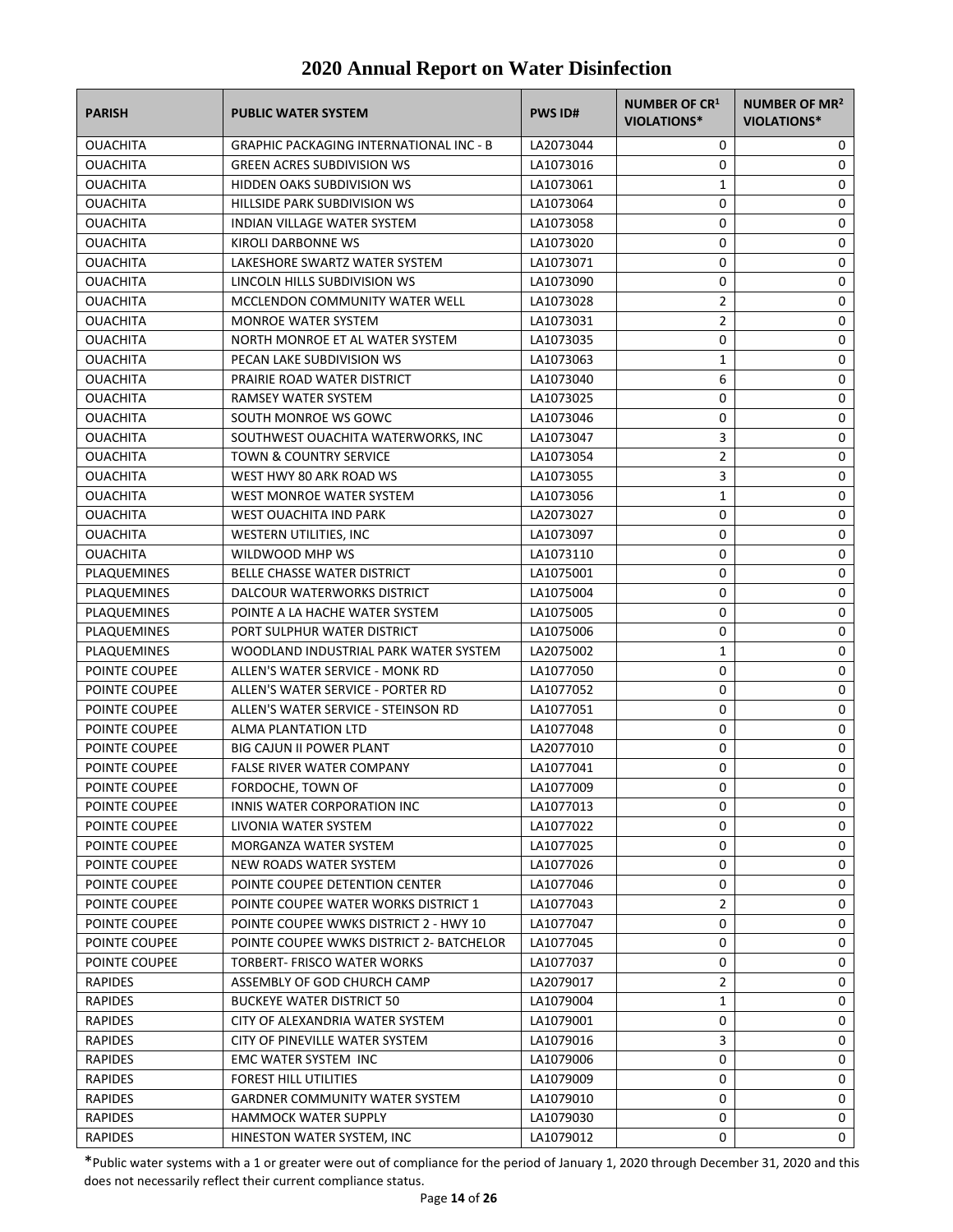| <b>PARISH</b>    | <b>PUBLIC WATER SYSTEM</b>              | <b>PWS ID#</b> | NUMBER OF CR <sup>1</sup><br>VIOLATIONS* | <b>NUMBER OF MR<sup>2</sup></b><br><b>VIOLATIONS*</b> |
|------------------|-----------------------------------------|----------------|------------------------------------------|-------------------------------------------------------|
| RAPIDES          | KOLIN RUBY WISE WATERWORK DISTRICT 11 A | LA1079023      | 0                                        | 0                                                     |
| RAPIDES          | LATANIER WATER ASSOCIATION              | LA1079013      | $\mathbf{1}$                             | 0                                                     |
| <b>RAPIDES</b>   | LENA WATER SYSTEM INC                   | LA1079019      | 2                                        | 0                                                     |
| <b>RAPIDES</b>   | LSU AT ALEXANDRIA                       | LA2079009      | 0                                        | 0                                                     |
| RAPIDES          | POLAND WATER ASSOCIATION                | LA1079025      | 0                                        | 0                                                     |
| <b>RAPIDES</b>   | RAPIDES ISLAND WATER ASSOCIATION INC    | LA1079020      | 0                                        | 0                                                     |
| <b>RAPIDES</b>   | RAPIDES PARISH WATERWORKS DISTRICT 3    | LA1079017      | 1                                        | 0                                                     |
| <b>RAPIDES</b>   | SIEPER AREA WATER SYSTEM                | LA1079032      | $\overline{2}$                           | 0                                                     |
| <b>RAPIDES</b>   | TOWN OF BOYCE WATER SYSTEM              | LA1079003      | 3                                        | 0                                                     |
| <b>RAPIDES</b>   | TOWN OF CHENEYVILLE WATER SYSTEM        | LA1079005      | 3                                        | 0                                                     |
| RAPIDES          | TOWN OF GLENMORA WATER SYSTEM           | LA1079011      | 1                                        | 0                                                     |
| <b>RAPIDES</b>   | TOWN OF LECOMPTE (LAWCO)                | LA1079014      | 0                                        | 0                                                     |
| RAPIDES          | TOWN OF WOODWORTH WATER SYSTEM          | LA1079027      | 0                                        | 0                                                     |
| RAPIDES          | VALENTINE LAKE NORTH RECREATION AREA    | LA2079026      | 0                                        | 0                                                     |
| <b>RAPIDES</b>   | <b>VETERANS ADMINISTRATION</b>          | LA1079028      | 2                                        | 0                                                     |
| RAPIDES          | VILLAGE OF MCNARY WATER SYSTEM          | LA1079015      | 0                                        | 0                                                     |
| RAPIDES          | WARD 6 WATER ASSOCIATION OF RAPIDES     | LA1079037      | 0                                        | 0                                                     |
| <b>RED RIVER</b> | <b>BAYOU PIERRE WATER SYSTEM</b>        | LA1081008      | 0                                        | 0                                                     |
| <b>RED RIVER</b> | COUSHATTA WATER SYSTEM                  | LA1081001      | 2                                        | 0                                                     |
| <b>RED RIVER</b> | <b>EAST CROSS WATER SYSTEM</b>          | LA1081002      | 1                                        | 0                                                     |
| <b>RED RIVER</b> | EDGEFIELD WATER SYSTEM                  | LA1081003      | 0                                        | 0                                                     |
| <b>RED RIVER</b> | <b>FAIRVIEW UNION WATER SYSTEM</b>      | LA1081012      | 0                                        | 0                                                     |
| <b>RED RIVER</b> | HALFWAY-CARROLL WATER SYSTEM            | LA1081005      | 3                                        | 0                                                     |
| <b>RED RIVER</b> | HALL SUMMIT WATER SYSTEM                | LA1081004      | 0                                        | 0                                                     |
| <b>RED RIVER</b> | HICKORY GROVE WATER SYSTEM              | LA1081010      | 6                                        | 0                                                     |
| <b>RED RIVER</b> | <b>MARTIN WATER SYSTEM</b>              | LA1081006      | 1                                        | 0                                                     |
| <b>RED RIVER</b> | SOCIAL SPRINGS WATER SYSTEM NORTH       | LA1081009      | 0                                        | 0                                                     |
| <b>RED RIVER</b> | SOCIAL SPRINGS WATER SYSTEM SOUTH       | LA1081011      | 1                                        | 0                                                     |
| <b>RED RIVER</b> | WARE YOUTH CENTER WATER SYSTEM          | LA2081007      | 1                                        | 0                                                     |
| RICHLAND         | ARCHIBALD WATER SYSTEM                  | LA1083012      | 0                                        | 0                                                     |
| RICHLAND         | <b>BCC DETENTION CENTER WS</b>          | LA1083016      | 0                                        | 0                                                     |
| RICHLAND         | DELHI WATER SUPPLY                      | LA1083002      | 0                                        | 0                                                     |
| RICHLAND         | EAST RICHLAND WW DISTRICT               | LA1083003      | 0                                        | 0                                                     |
| RICHLAND         | MANGHAM WATER SYSTEM                    | LA1083005      | 0                                        | 0                                                     |
| RICHLAND         | PALMETTO ADDICTION RECOVERY             | LA1083017      | 1                                        | 0                                                     |
| RICHLAND         | RAYVILLE WATER SYSTEM                   | LA1083006      | 1                                        | 0                                                     |
| RICHLAND         | RICHLAND HEIGHTS SUBD WATER SYSTEM      | LA1083015      | 0                                        | 0                                                     |
| RICHLAND         | RIVER ROAD WATER SYSTEM                 | LA1083008      | 0                                        | 0                                                     |
| RICHLAND         | START WATER SYSTEM                      | LA1083007      | 0                                        | 0                                                     |
| SABINE           | <b>BELMONT WATERWORKS INC</b>           | LA1085053      | 2                                        | 0                                                     |
| <b>SABINE</b>    | CITY OF MANY WATER SYSTEM               | LA1085016      | 3                                        | 0                                                     |
| SABINE           | <b>CONVERSE WATER SYSTEM</b>            | LA1085007      | 0                                        | 0                                                     |
| SABINE           | EBARB WWKS DIST # 1 - AIMWELL AREA      | LA1085059      | 0                                        | 0                                                     |
| SABINE           | EBARB WWKS DIST #1 - N EBARB/BELMONT    | LA1085058      | 0                                        | 0                                                     |
| SABINE           | EBARB WWKS DIST #1 - MARSH              | LA1085041      | 0                                        | 0                                                     |
| SABINE           | EBARB WWKS DIST #1 - NORTH EBARB        | LA1085043      | 1                                        | 0                                                     |
| SABINE           | FISHER WATER SYSTEM                     | LA1085009      | 0                                        | 0                                                     |
| SABINE           | FLORIEN WATER SYSTEM                    | LA1085011      | 0                                        | 0                                                     |
| SABINE           | HARBOR MHP WATER SYSTEM                 | LA2085079      | 4                                        | 0                                                     |
| SABINE           | NOBLE WATER SYSTEM                      | LA1085017      | 12                                       | 0                                                     |
| SABINE           | PEG LEG COVE WATER SYSTEM               | LA1085018      | 0                                        | 0                                                     |
| SABINE           | PENDLETON WATER ASSOCIATION             | LA1085046      | 0                                        | 0                                                     |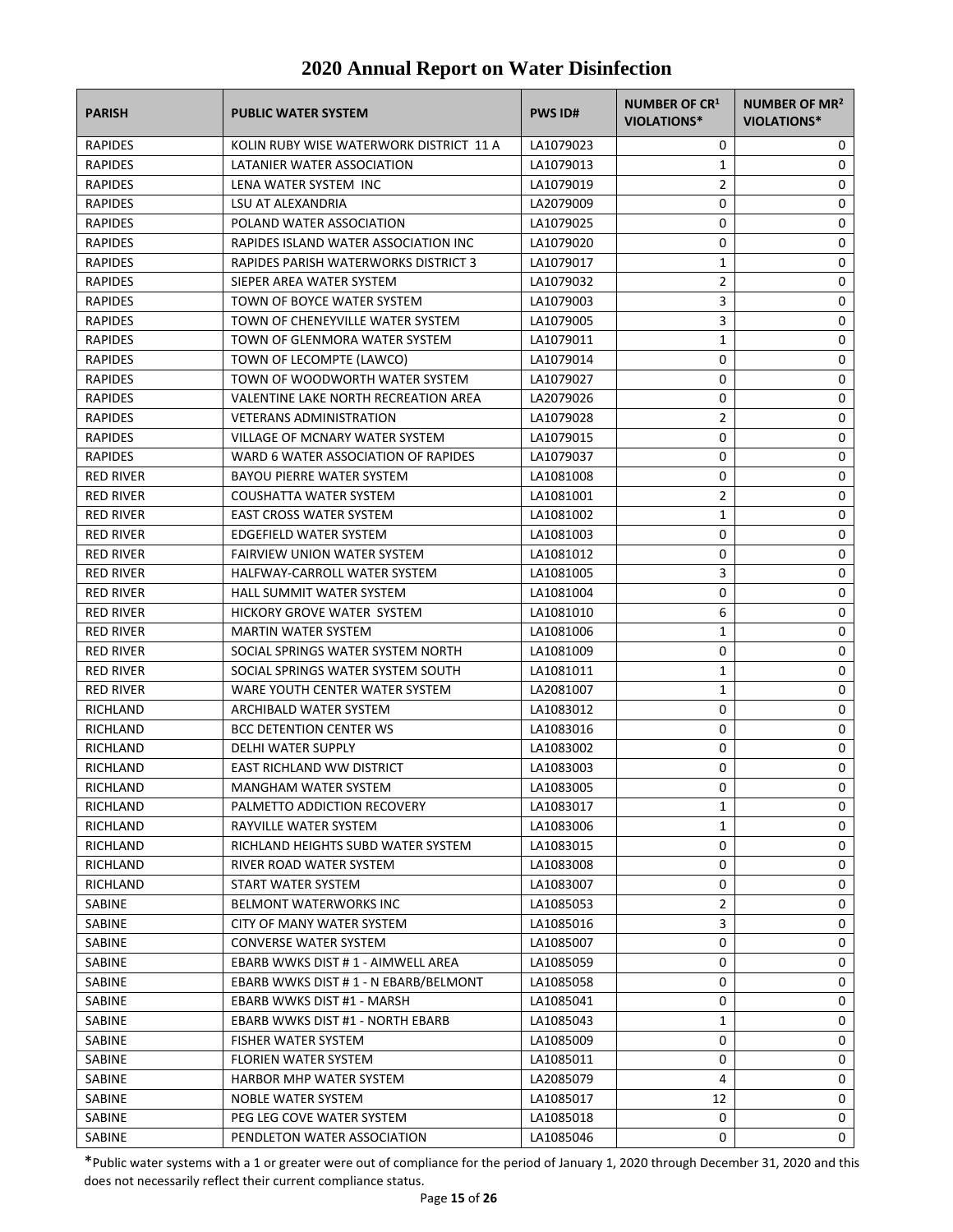| <b>PARISH</b>                 | <b>PUBLIC WATER SYSTEM</b>                        | <b>PWS ID#</b> | <b>NUMBER OF CR1</b><br>VIOLATIONS* | NUMBER OF MR <sup>2</sup><br><b>VIOLATIONS*</b> |
|-------------------------------|---------------------------------------------------|----------------|-------------------------------------|-------------------------------------------------|
| SABINE                        | PLEASANT HILL WATER SYSTEM, TOWN OF               | LA1085021      | 2                                   | 0                                               |
| SABINE                        | R R & L PARK                                      | LA2085087      | 0                                   | 0                                               |
| SABINE                        | SABINE PARISH WATER DISTRICT 1                    | LA1085036      | 0                                   | 0                                               |
| SABINE                        | SOUTH TOLEDO BEND WATER DISTRICT                  | LA1085055      | $\overline{2}$                      | 0                                               |
| SABINE                        | TOWN OF ZWOLLE WATER SYSTEM                       | LA1085032      | 10                                  | 0                                               |
| SABINE                        | UNION SPRINGS WATER SYSTEM                        | LA1085044      | $\overline{2}$                      | 0                                               |
| SABINE                        | <b>WRIGHTS LANDING WATER SYSTEM</b>               | LA2085063      | $\overline{2}$                      | 0                                               |
| <b>ST BERNARD</b>             | <b>DOMINO SUGAR</b>                               | LA2087001      | 0                                   | 0                                               |
| <b>ST BERNARD</b>             | ST BERNARD PARISH WATERWORKS                      | LA1087001      | 0                                   | 0                                               |
| <b>ST CHARLES</b>             | ST CHARLES PARISH DEPT OF WATERWORKS              | LA1089001      | 0                                   | 0                                               |
| <b>ST HELENA</b>              | <b>BEBOS CASINO</b>                               | LA2091034      | 0                                   | 0                                               |
| <b>ST HELENA</b>              | CAL MAINE FOODS, INC                              | LA2091030      | 0                                   | 0                                               |
| ST HELENA                     | <b>GREENSBURG WATER SYSTEM</b>                    | LA1091004      | 4                                   | 0                                               |
| ST HELENA                     | <b>MONTPELIER WATER SUPPLY</b>                    | LA1091006      | 5                                   | 0                                               |
| ST HELENA                     | NATALBANY CREEK CAMPGROUND                        | LA2091032      | 3                                   | 0                                               |
| <b>ST HELENA</b>              | TALLTIMBERS CASINO                                | LA2091033      | 3                                   | 0                                               |
| ST HELENA                     | WATER WORKS DISTRICT 2 - CROSS ROADS              | LA1091001      | 0                                   | 0                                               |
| ST HELENA                     | WATER WORKS DISTRICT 2 - PHASE 3                  | LA1091008      | 0                                   | 0                                               |
| <b>ST HELENA</b>              | WWKS DISTRICT 2 OF ST HELENA                      | LA1091007      | 1                                   | 0                                               |
| <b>ST JAMES</b>               | <b>GRAMERCY WATERWORKS</b>                        | LA1093002      | 0                                   | 0                                               |
| <b>ST JAMES</b>               | LUTCHER WATERWORKS                                | LA1093003      | 3                                   | 0                                               |
| <b>ST JAMES</b>               | NORANDA ALUMINA, LLC                              | LA2093002      | $\overline{2}$                      | 0                                               |
| <b>ST JAMES</b>               | ST JAMES WATER DISTRICT 1                         | LA1093004      | 0                                   | 0                                               |
| ST JAMES                      | ST JAMES WATER DISTRICT 2                         | LA1093005      | 0                                   | 0                                               |
| ST JOHN THE BAPTIST           | <b>BEACON LOUNGE</b>                              | LA2095040      | 0                                   | 0                                               |
| ST JOHN THE BAPTIST           | BEC'S AT THE LAKE RESTAURANT AND CATERIN          | LA2095043      | $\overline{2}$                      | 0                                               |
| ST JOHN THE BAPTIST           | CAJUN PRIDE WATER SYSTEM                          | LA2095042      | 1                                   | 0                                               |
| ST JOHN THE BAPTIST           | <b>FRENIER LANDING RESTAURANT</b>                 | LA2095045      | 3                                   | 0                                               |
| ST JOHN THE BAPTIST           | <b>GATORS DEN CAJUN CAFE</b>                      | LA2095009      | 0                                   | 0                                               |
| ST JOHN THE BAPTIST           | <b>MARATHON PETROLEUM COMPANY LLC</b>             | LA2095008      | 0                                   | 0                                               |
| ST JOHN THE BAPTIST           | PINNACLE POLYMER ADMIN BLDG                       | LA2095046      | 0                                   | 0                                               |
| ST JOHN THE BAPTIST           | PINNACLE POLYMERS                                 | LA2095041      | 0                                   | 0                                               |
| ST JOHN THE BAPTIST           | PLEASURE BEND WATER SUPPLY                        | LA1095006      | 1                                   | 0                                               |
| ST JOHN THE BAPTIST           | ST JOHN WATER DISTRICT 3                          | LA1095007      | $\mathfrak{p}$                      | $\Omega$                                        |
| ST JOHN THE BAPTIST           | ST JOHN WATER DISTRICT 1                          | LA1095003      | 0                                   | 0                                               |
| ST JOHN THE BAPTIST           | ST JOHN WATER DISTRICT 2                          | LA1095002      | 0                                   | 0                                               |
| ST LANDRY                     | CANE VIEW MOBILE HOME VILLAGE                     | LA1097031      | 0                                   | 0                                               |
| ST LANDRY                     | CITY OF OPELOUSAS WATER SYSTEM                    | LA1097010      | 0                                   | 0                                               |
| <b>ST LANDRY</b>              | EUNICE WATER SYSTEM (LAWCO)                       | LA1097022      | 0                                   | 0                                               |
| <b>ST LANDRY</b>              | <b>GRAND PRAIRIE WATER SYSTEM</b>                 | LA1097002      | 1                                   | 0                                               |
| <b>ST LANDRY</b>              | GREENBRIAR PRAIRIE BASSE WATER SYSTEM             | LA1097032      | 4                                   | 0                                               |
| ST LANDRY                     | HIDDEN HILLS SUBDIVISION WATER SYSTEM             | LA1097026      | 0                                   | 0                                               |
| <b>ST LANDRY</b>              | LAWTELL WATER WORKS DISTRICT NO 1                 | LA1097004      | 1                                   | 0                                               |
|                               | LEWISBURG BELLEVUE WATER SYSTEM                   | LA1097006      |                                     |                                                 |
| ST LANDRY<br><b>ST LANDRY</b> | MAMOU ROAD WATER DISTRICT, INC                    | LA1097018      | 1<br>0                              | 0<br>0                                          |
|                               |                                                   |                |                                     | 0                                               |
| <b>ST LANDRY</b>              | MIDWAY WATER SYSTEM INC                           | LA1097008      | 12<br>0                             |                                                 |
| <b>ST LANDRY</b>              | MORROW WATER SYSTEM INC<br>PLAISANCE WATER SYSTEM | LA1097009      | 1                                   | 0<br>0                                          |
| ST LANDRY                     |                                                   | LA1097012      |                                     |                                                 |
| <b>ST LANDRY</b>              | PRAIRIE RONDE WATER SYSTEM INC                    | LA1097014      | 2                                   | 0                                               |
| ST LANDRY                     | SAVOY SWORDS WATER SYSTEM INC                     | LA1097024      | 3                                   | 0                                               |
| <b>ST LANDRY</b>              | ST LANDRY WATER WORKS DISTRICT 2 RURAL            | LA1097033      | 2                                   | 0                                               |
| <b>ST LANDRY</b>              | ST LANDRY WWD 3 PORT BARRE AREA A                 | LA1097034      | $\overline{2}$                      | 0                                               |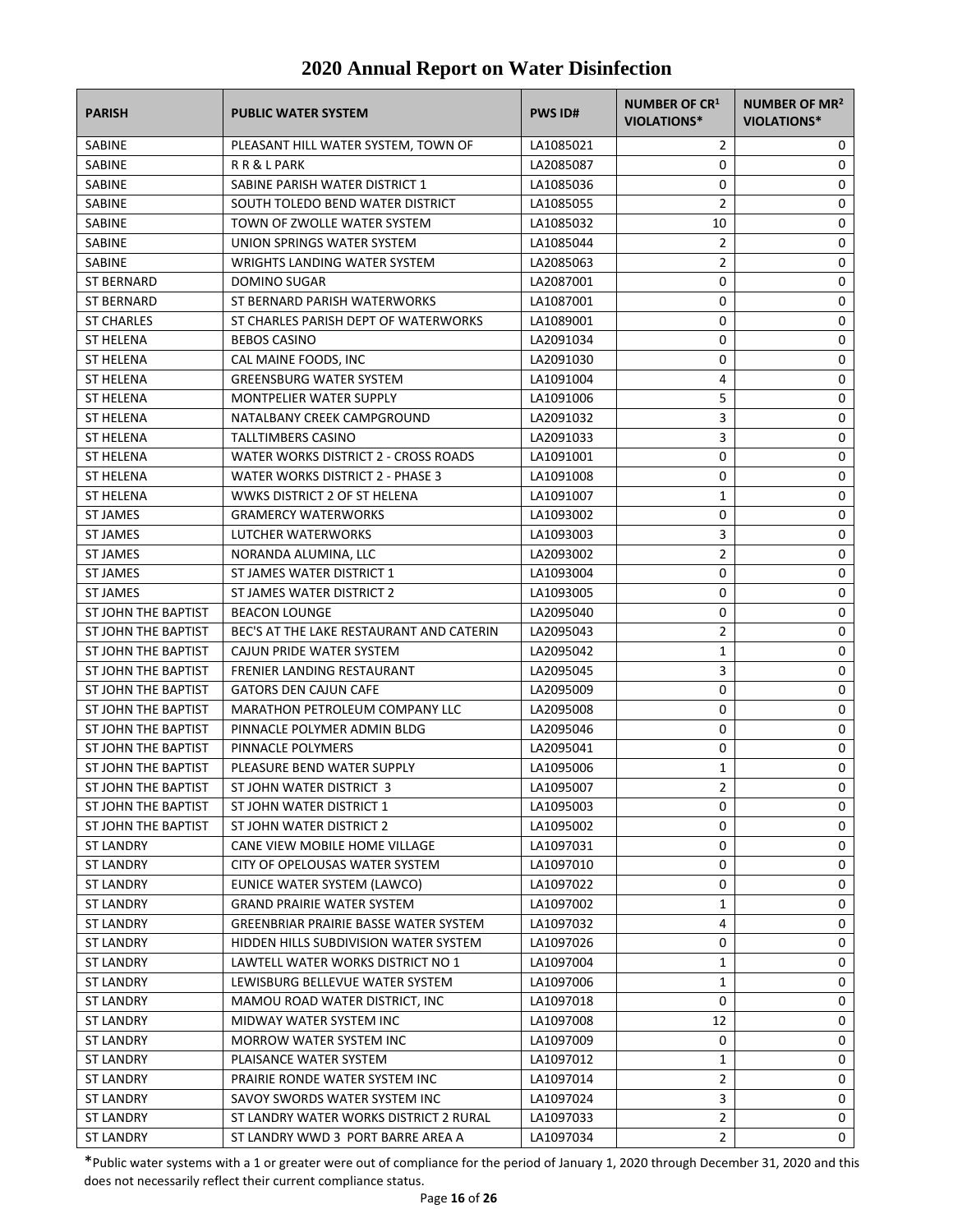| <b>PARISH</b>    | <b>PUBLIC WATER SYSTEM</b>                                | <b>PWS ID#</b> | <b>NUMBER OF CR1</b><br>VIOLATIONS* | NUMBER OF MR <sup>2</sup><br><b>VIOLATIONS*</b> |
|------------------|-----------------------------------------------------------|----------------|-------------------------------------|-------------------------------------------------|
| <b>ST LANDRY</b> | ST LANDRY WWD 3 PORT BARRE AREA B                         | LA1097035      | 5                                   | 0                                               |
| <b>ST LANDRY</b> | ST LANDRY WWD 3 PORT BARRE AREA C                         | LA1097036      | 0                                   | 0                                               |
| <b>ST LANDRY</b> | ST LANDRY WWD 3 PORT BARRE AREA D                         | LA1097037      | 3                                   | 0                                               |
| <b>ST LANDRY</b> | ST. LANDRY WATERWORKS DISTRICT NO. 5                      | LA1097039      | 0                                   | 0                                               |
| <b>ST LANDRY</b> | TOWN OF GRAND COTEAU WATER SYSTEM                         | LA1097001      | 1                                   | 0                                               |
| <b>ST LANDRY</b> | TOWN OF KROTZ SPRINGS WATER SYSTEM                        | LA1097003      | 1                                   | 0                                               |
| <b>ST LANDRY</b> | TOWN OF LEONVILLE WATER SYSTEM                            | LA1097005      | 2                                   | 0                                               |
| <b>ST LANDRY</b> | TOWN OF MELVILLE WATER SYSTEM                             | LA1097007      | 0                                   | 0                                               |
| <b>ST LANDRY</b> | TOWN OF PORT BARRE WATER SYSTEM                           | LA1097013      | 3                                   | 0                                               |
| <b>ST LANDRY</b> | TOWN OF SUNSET WATER SYSTEM                               | LA1097015      | 0                                   | 0                                               |
| <b>ST LANDRY</b> | TOWN OF WASHINGTON WATER SYSTEM                           | LA1097016      | 0                                   | 0                                               |
| <b>ST LANDRY</b> | VILLAGE OF CANKTON WATER SYSTEM                           | LA1097025      | 1                                   | 0                                               |
| <b>ST LANDRY</b> | VILLAGE OF PALMETTO WATER SYSTEM                          | LA1097011      | 8                                   | 0                                               |
| <b>ST LANDRY</b> | <b>WALMART DISTRIBUTION CENTER WATER</b><br><b>SYSTEM</b> | LA2097051      | 0                                   | 0                                               |
| <b>ST MARTIN</b> | ATCHAFALAYA BASIN LANDING WATER SYSTEM                    | LA2099008      | 5                                   | 0                                               |
| ST MARTIN        | <b>BAYOU TECHE WATER WORKS</b>                            | LA1099002      | 0                                   | 0                                               |
| <b>ST MARTIN</b> | BREAUX BRIDGE CASINO TRUCK STOP WS                        | LA2099091      | 0                                   | 0                                               |
| ST MARTIN        | BREAUX BRIDGE GAMING WATER SYSTEM                         | LA2099062      | 3                                   | 0                                               |
| ST MARTIN        | BUTTE LA ROSE REST AREA WATER SYSTEM                      | LA2099036      | 0                                   | 0                                               |
| <b>ST MARTIN</b> | CAJUN HERITAGE RV PARK WATER SYSTEM                       | LA2099010      | 5                                   | 0                                               |
| ST MARTIN        | CASH MAGIC BREAUX BRIDGE LLC                              | LA2099076      | 6                                   | 0                                               |
| ST MARTIN        | CECILIA WATER CORPORATION                                 | LA1099005      | 4                                   | 0                                               |
| ST MARTIN        | CITY OF BREAUX BRIDGE WATER SYSTEM                        | LA1099003      | 1                                   | 0                                               |
| ST MARTIN        | CITY OF ST MARTINVILLE WATER SYSTEM                       | LA1099007      | 3                                   | 0                                               |
| ST MARTIN        | ELM POINT ESTATES WATER SYSTEM                            | LA1099024      | 9                                   | 0                                               |
| ST MARTIN        | <b>ENSO FITNESS WATER SYSTEM</b>                          | LA2099067      | 1                                   | 0                                               |
| <b>ST MARTIN</b> | HENDERSON NINA WATER SYSTEM INC                           | LA1099006      | $\overline{2}$                      | 0                                               |
| ST MARTIN        | MINNOWS SHELL TRUCK STOP WATER SYSTEM                     | LA2099064      | 5                                   | 0                                               |
| ST MARTIN        | MY PLACE MOBILE HOME PARK WATER SYSTEM                    | LA1099025      | 7                                   | 0                                               |
| ST MARTIN        | RIVER RIDGE ESTATES WATER SYSTEM                          | LA1099023      | 5                                   | 0                                               |
| <b>ST MARTIN</b> | SOUTHEASTERN MILLS WATER SYSTEM                           | LA2099094      | 3                                   | 0                                               |
| ST MARTIN        | ST MARTIN INDUSTRIAL PARK WATER SYSTEM                    | LA1099029      | 0                                   | 0                                               |
| <b>ST MARTIN</b> | ST MARTIN WATER AND SEWER COMMISSION 1                    | LA1099010      | $\overline{2}$                      | 0                                               |
| ST MARTIN        | ST MARTIN WATER DISTRICT 4 - CATAHOULA                    | LA1099004      | 3                                   | 0                                               |
| ST MARTIN        | ST MARTIN WATER WORKS DISTRICT 3 - CADE                   | LA1099028      | 0                                   | 0                                               |
| <b>ST MARTIN</b> | <b>TESI ATCHAFALAYA ACRES</b>                             | LA1099013      | 5                                   | 0                                               |
| ST MARTIN        | TOWN OF ARNAUDVILLE WATER SYSTEM                          | LA1099001      | 0                                   | 0                                               |
| <b>ST MARTIN</b> | UNCLE DICK DAVIS RV PARK WATER SYSTEM                     | LA2099078      | 3                                   | 0                                               |
| <b>ST MARTIN</b> | UNITED WATER SYSTEM                                       | LA1099009      | 4                                   | 0                                               |
| <b>ST MARTIN</b> | <b>VEGAS STYLE SOUTH</b>                                  | LA2099063      | 3                                   | 0                                               |
| ST MARTIN        | VILLAGE OF PARKS WATER SYSTEM                             | LA1099008      | 3                                   | 0                                               |
| <b>ST MARY</b>   | BAYVIEW DEVELOPMENT                                       | LA2101026      | 2                                   | 0                                               |
| <b>ST MARY</b>   | BERWICK BAYOU VISTA WW COMMISSION                         | LA1101002      | 0                                   | 0                                               |
| <b>ST MARY</b>   | <b>COMPASS MINERALS LA</b>                                | LA2101032      | 0                                   | 0                                               |
| <b>ST MARY</b>   | <b>CYPREMORT POINT STATE PARK</b>                         | LA2101023      | 1                                   | 0                                               |
| ST MARY          | FRANKLIN WATER SUPPLY                                     | LA1101003      | 9                                   | 0                                               |
| ST MARY          | <b>GLENCOE COMMUNITY WATER SYSTEM</b>                     | LA1101004      | 2                                   | 0                                               |
| <b>ST MARY</b>   | MORGAN CITY WATER SYSTEM                                  | LA1101005      | 0                                   | 0                                               |
| <b>ST MARY</b>   | PATTERSON WATER SYSTEM                                    | LA1101006      | 1                                   | 0                                               |
| <b>ST MARY</b>   | PORT OF WEST ST MARY                                      | LA1101013      | 4                                   | 0                                               |
| <b>ST MARY</b>   | <b>QUINTANA MARINA</b>                                    | LA2101028      | 4                                   | 0                                               |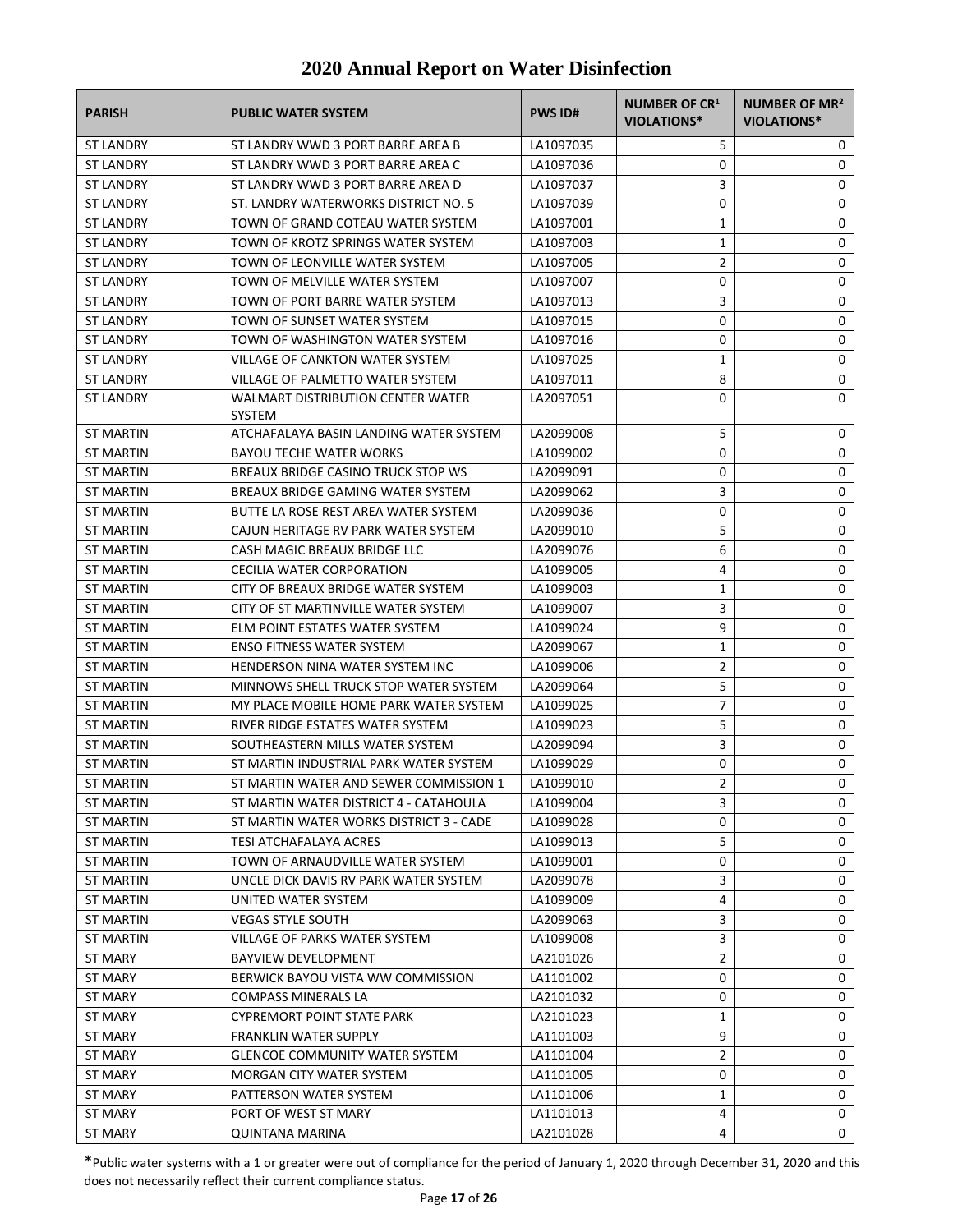| <b>PARISH</b>     | <b>PUBLIC WATER SYSTEM</b>              | <b>PWS ID#</b> | <b>NUMBER OF CR1</b><br><b>VIOLATIONS*</b> | NUMBER OF MR <sup>2</sup><br>VIOLATIONS* |
|-------------------|-----------------------------------------|----------------|--------------------------------------------|------------------------------------------|
| ST MARY           | ST MARY PAR JT WATER SEWER COMMISSION 5 | LA1101012      | 1                                          | 0                                        |
| ST MARY           | ST MARY PARISH W&S #2 BAYOU VISTA       | LA1101015      | 0                                          | 0                                        |
| ST MARY           | ST MARY PARISH WATER SEWERAGE COMM 1    | LA1101009      | 1                                          | 0                                        |
| <b>ST MARY</b>    | ST MARY WATER & SEWER COMM #3           | LA1101010      | 0                                          | 0                                        |
| ST MARY           | TOWN OF BALDWIN WATER SUPPLY            | LA1101001      | 1                                          | 0                                        |
| ST MARY           | <b>TOWN OF BERWICK</b>                  | LA1101014      | 3                                          | 0                                        |
| <b>ST MARY</b>    | WATER & SEWER COMMISSION 4 OF ST MARY   | LA1101011      | 0                                          | 0                                        |
| <b>ST TAMMANY</b> | A TO Z DAYCARE CENTER                   | LA2103320      | 1                                          | 0                                        |
| <b>ST TAMMANY</b> | <b>ABITA PETRO PLUS</b>                 | LA2103531      | 3                                          | 0                                        |
| <b>ST TAMMANY</b> | <b>ABITA RV PARK</b>                    | LA2103512      | 1                                          | 0                                        |
| ST TAMMANY        | ABITA SPRINGS GOLF CLUB W S             | LA2103294      | 0                                          | 0                                        |
| ST TAMMANY        | ABITA SPRINGS WATER SYSTEM              | LA1103002      | 0                                          | 0                                        |
| ST TAMMANY        | ALEXANDER MILNE HOME FOR WOMEN          | LA1103196      | 0                                          | 0                                        |
| <b>ST TAMMANY</b> | ALICE RESTAURANT                        | LA2103312      | 1                                          | 0                                        |
| ST TAMMANY        | ARBY'S                                  | LA2103296      | 0                                          | 0                                        |
| <b>ST TAMMANY</b> | ARCOSA MARINE PRODUCTS                  | LA2103343      | $\overline{2}$                             | 0                                        |
| <b>ST TAMMANY</b> | ASSUNTAS RESTAURANT                     | LA2103317      | 0                                          | 0                                        |
| ST TAMMANY        | AZALEA LANE TRAILER PARK                | LA1103004      | 1                                          | 0                                        |
| ST TAMMANY        | <b>B &amp; B GROCERY &amp; DELI</b>     | LA2103362      | 0                                          | 0                                        |
| <b>ST TAMMANY</b> | <b>BACKROADS MERCANTILE</b>             | LA2103414      | 3                                          | 0                                        |
| ST TAMMANY        | <b>BAYOU ADVENTURE</b>                  | LA2103446      | 2                                          | 0                                        |
| ST TAMMANY        | <b>BAYOU INDUSTRIAL PARK</b>            | LA2103310      | 1                                          | 0                                        |
| ST TAMMANY        | BAYOU LACOMBE MIDDLE SCHOOL             | LA2103053      | 1                                          | 0                                        |
| ST TAMMANY        | BAYOU LIBERTY WATER ASSOCIATION         | LA1103005      | 0                                          | 0                                        |
| ST TAMMANY        | <b>BEAU CHENE WATER SYSTEM</b>          | LA1103006      | 0                                          | 0                                        |
| ST TAMMANY        | <b>BEVERLY HEIGHTS MANOR</b>            | LA1103178      | $\overline{2}$                             | 0                                        |
| ST TAMMANY        | <b>BIG BRANCH TRAILER PARK</b>          | LA1103182      | 0                                          | 0                                        |
| ST TAMMANY        | <b>BLUE HERON - GUSTE ISLAND</b>        | LA1103189      | 0                                          | 0                                        |
| ST TAMMANY        | <b>BOASSO INDUSTRIES,LLC</b>            | LA2103397      | 1                                          | 0                                        |
| ST TAMMANY        | <b>BRIER LAKE UTILITIES INC</b>         | LA1103141      | 0                                          | 0                                        |
| ST TAMMANY        | <b>BRIGGS OF HWY 190</b>                | LA2103231      | 0                                          | 0                                        |
| <b>ST TAMMANY</b> | <b>BUSH SHELL 2</b>                     | LA2103026      | 1                                          | 0                                        |
| ST TAMMANY        | CAMP COVINGTON GIRL SCT                 | LA2103028      | 0                                          | 0                                        |
| <b>ST TAMMANY</b> | <b>CENTRAL PARK SUBDIVISION</b>         | LA1103088      | 0                                          | $\Omega$                                 |
| ST TAMMANY        | CHAHTA MOBILE HOME PARK                 | LA1103125      | 0                                          | 0                                        |
| ST TAMMANY        | <b>CHAPMAN APARTMENTS</b>               | LA1103150      | 1                                          | 0                                        |
| <b>ST TAMMANY</b> | <b>CHARLOUS PIZZERIA</b>                | LA2103365      | 6                                          | 0                                        |
| <b>ST TAMMANY</b> | CHATA-IMA ELEMENTARY SCHOOL W S         | LA2103029      | 0                                          | 0                                        |
| ST TAMMANY        | CHILLCO, INC.                           | LA2103522      | 1                                          | 0                                        |
| ST TAMMANY        | COASTAL ENVIRONMENTAL SERVICES          | LA2103511      | 0                                          | 0                                        |
| ST TAMMANY        | <b>COROLLAS SHOPPING CENTER</b>         | LA2103471      | 1                                          | 0                                        |
| ST TAMMANY        | <b>COVINGTON WATER SUPPLY</b>           | LA1103011      | 6                                          | 0                                        |
| ST TAMMANY        | DA CRAB TRAP                            | LA2103532      | 4                                          | 0                                        |
| ST TAMMANY        | DAIQUIRIS NOW                           | LA2103474      | 0                                          | 0                                        |
| ST TAMMANY        | DIRTY LAUNDRY LINEN SERVICE             | LA2103340      | 2                                          | 0                                        |
| ST TAMMANY        | DOLLAR GENERAL LACOMBE                  | LA2103533      | 0                                          | 0                                        |
| ST TAMMANY        | DOLLAR GENERAL STORE 18417              | LA2103526      | 0                                          | 0                                        |
| ST TAMMANY        | DOLLAR GENERAL STORE NO 09535           | LA2103523      | 1                                          | 0                                        |
| ST TAMMANY        | DOLLAR GENERAL STORE NO 12728           | LA2103524      | 0                                          | 0                                        |
| ST TAMMANY        | DOLLAR GENERAL STORE NO 7594            | LA2103520      | 0                                          | 0                                        |
| ST TAMMANY        | DREAM COURTS MOBILE HOME PARK           | LA1103174      | 2                                          | 0                                        |
| <b>ST TAMMANY</b> | DUNAWAYS CENTER                         | LA2103473      | 7                                          | 0                                        |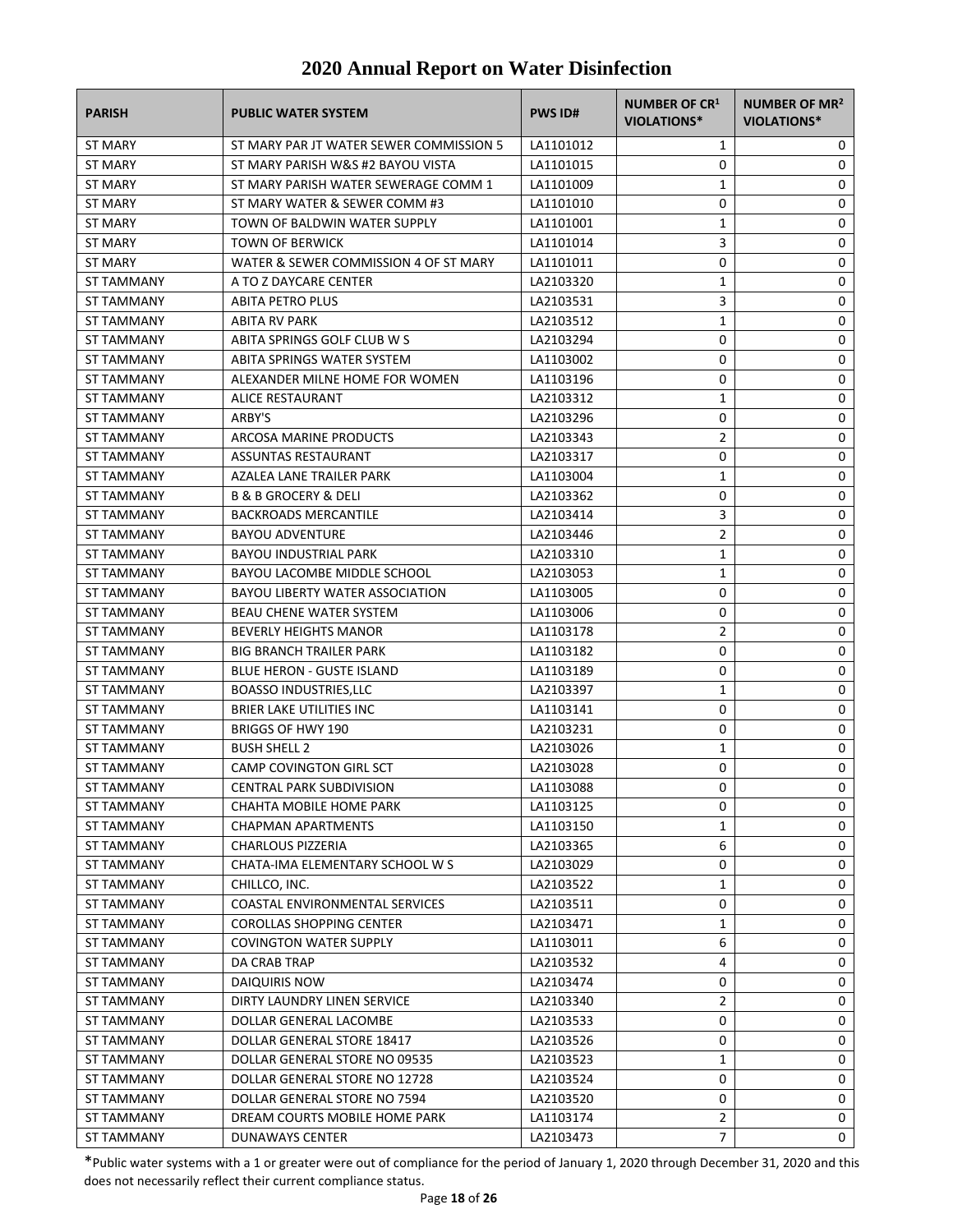| <b>PARISH</b>     | <b>PUBLIC WATER SYSTEM</b>              | <b>PWS ID#</b> | NUMBER OF CR1<br><b>VIOLATIONS*</b> | NUMBER OF MR <sup>2</sup><br><b>VIOLATIONS*</b> |
|-------------------|-----------------------------------------|----------------|-------------------------------------|-------------------------------------------------|
| ST TAMMANY        | EAGLE LAKE MOBILE HOME PARK             | LA1103110      | 4                                   | 0                                               |
| ST TAMMANY        | EURO INN                                | LA2103297      | 0                                   | 0                                               |
| ST TAMMANY        | <b>FAT SPOON CAFE #2</b>                | LA2103072      | 0                                   | 0                                               |
| ST TAMMANY        | FIFTH WARD JR HIGH W S                  | LA2103042      | 0                                   | 0                                               |
| ST TAMMANY        | FOLGER COFFEE CO-LACOMBE DISTRIB CNTR   | LA2103481      | $\overline{2}$                      | 0                                               |
| ST TAMMANY        | <b>FOLSOM WATER SUPPLY</b>              | LA1103014      | 0                                   | 0                                               |
| ST TAMMANY        | <b>FONTAINEBLEAU SCHOOL</b>             | LA2103380      | $\overline{2}$                      | 0                                               |
| ST TAMMANY        | FONTAINEBLEAU STATE PARK                | LA2103004      | 0                                   | 0                                               |
| <b>ST TAMMANY</b> | FORD LINCOLN MERCURY OF SLIDELL         | LA2103431      | 0                                   | 0                                               |
| <b>ST TAMMANY</b> | <b>FOREST GLEN SD</b>                   | LA1103137      | $\mathbf{1}$                        | 0                                               |
| ST TAMMANY        | <b>GENES COUNTRY STORE</b>              | LA2103530      | 0                                   | 0                                               |
| ST TAMMANY        | <b>GIVING HOPE RETREAT</b>              | LA1103062      | 4                                   | 0                                               |
| ST TAMMANY        | <b>GOODBEE QUICKSTOP</b>                | LA2103451      | 0                                   | 0                                               |
| ST TAMMANY        | HABANEROS MEXICAN KITCHEN               | LA2103535      | 0                                   | 0                                               |
| ST TAMMANY        | <b>HAPPY QUICK STOP</b>                 | LA2103492      | 3                                   | 0                                               |
| ST TAMMANY        | HILLCREST / SNEAD APARTMENTS            | LA1103160      | 0                                   | 0                                               |
| <b>ST TAMMANY</b> | HILLCREST LAKE VILLAS                   | LA2103292      | $\overline{2}$                      | 0                                               |
| ST TAMMANY        | <b>HOMELAND HEIGHTS</b>                 | LA1103072      | 5                                   | 0                                               |
| <b>ST TAMMANY</b> | HOSANNA LUTHERAN CHURCH                 | LA2103413      | 0                                   | 0                                               |
| ST TAMMANY        | <b>HOUSE OF SEAFOOD</b>                 | LA2103299      | 1                                   | 0                                               |
| <b>ST TAMMANY</b> | <b>HYUNDIA OF SLIDELL</b>               | LA2103460      | 4                                   | 0                                               |
| <b>ST TAMMANY</b> | <b>INDIAN HILLS TRAILER PARK</b>        | LA1103143      | 0                                   | 0                                               |
| ST TAMMANY        | <b>INSTA-GATOR RANCH</b>                | LA2103513      | 0                                   | 0                                               |
| ST TAMMANY        | J&S BAYOU GAS & GROCERY                 | LA2103467      | 2                                   | 0                                               |
| ST TAMMANY        | K C ABBEY YOUTH CAMP W S                | LA2103050      | $\overline{2}$                      | 0                                               |
| ST TAMMANY        | KEITH YOUNGS RESTAURANT                 | LA2103485      | 1                                   | 0                                               |
| ST TAMMANY        | KIDZ KLUBHOUSE                          | LA2103461      | $\mathbf{1}$                        | 0                                               |
| ST TAMMANY        | KINDERHAUS MONTESORRI                   | LA2103304      | 0                                   | 0                                               |
| ST TAMMANY        | KNIGHTS OF COLUMBUS BINGO               | LA2103307      | $\mathbf{1}$                        | 0                                               |
| <b>ST TAMMANY</b> | <b>KTERI APARTMENTS</b>                 | LA1103081      | 0                                   | 0                                               |
| <b>ST TAMMANY</b> | LA PROVENCE RESTAURANT                  | LA2103056      | 0                                   | 0                                               |
| ST TAMMANY        | LACOMBE NURSING CENTRE                  | LA1103018      | 0                                   | 0                                               |
| <b>ST TAMMANY</b> | <b>LACOMBE STORES</b>                   | LA2103487      | 0                                   | 0                                               |
| <b>ST TAMMANY</b> | LACOMBE-MANDEVILLE HEADSTART            | LA2103356      | $\overline{2}$                      | 0                                               |
| <b>ST TAMMANY</b> | LAKE CASTLE SCHOOL                      | LA2103409      | $\overline{2}$                      | 0                                               |
| ST TAMMANY        | LAKE RAMSEY                             | LA1103139      | 0                                   | 0                                               |
| ST TAMMANY        | LAKESHORE CHRYSLER                      | LA2103430      | 0                                   | 0                                               |
| ST TAMMANY        | LAKESHORE ESTATES                       | LA1103171      | 0                                   | 0                                               |
| <b>ST TAMMANY</b> | LAKESHORE HIGH SCHOOL                   | LA2103498      | 0                                   | 0                                               |
| <b>ST TAMMANY</b> | LAND-O-PINES CAMPGROUND                 | LA2103264      | 0                                   | 0                                               |
| ST TAMMANY        | LAZY WHEELS TRAILER PARK                | LA1103095      | 1                                   | 0                                               |
| ST TAMMANY        | LEE ROAD WATER CORPORATION              | LA1103020      | $\overline{2}$                      | 0                                               |
| ST TAMMANY        | LEGACY BUICK GMC                        | LA2103429      | 1                                   | 0                                               |
| <b>ST TAMMANY</b> | LEWISBURG ESTATES                       | LA1103156      | 1                                   | 0                                               |
| ST TAMMANY        | <b>LOCK ONE STORE</b>                   | LA2103386      | 6                                   | 0                                               |
| ST TAMMANY        | <b>LOLLIPOP RANCH</b>                   | LA2103319      | 0                                   | 0                                               |
| ST TAMMANY        | MADISONVILLE ON THE LAKE                | LA1103176      | $\overline{2}$                      | 0                                               |
| ST TAMMANY        | MADISONVILLE WATER SUPPLY               | LA1103022      | 0                                   | 0                                               |
| ST TAMMANY        | MAGNOLIA WATER UTILITIES - AUTUMN HAVEN | LA1103190      | 0                                   | 0                                               |
| ST TAMMANY        | MAGNOLIA WATER UTILITIES - EDEN ISLES   | LA1103013      | 0                                   | 0                                               |
| ST TAMMANY        | MAGNOLIA WATER UTILITIES - GRANDE PALMS | LA1103142      | 0                                   | 0                                               |
| ST TAMMANY        | MAGNOLIA WATER UTILITIES - GREENLEAVES  | LA1103118      | 3                                   | 0                                               |
|                   |                                         |                |                                     |                                                 |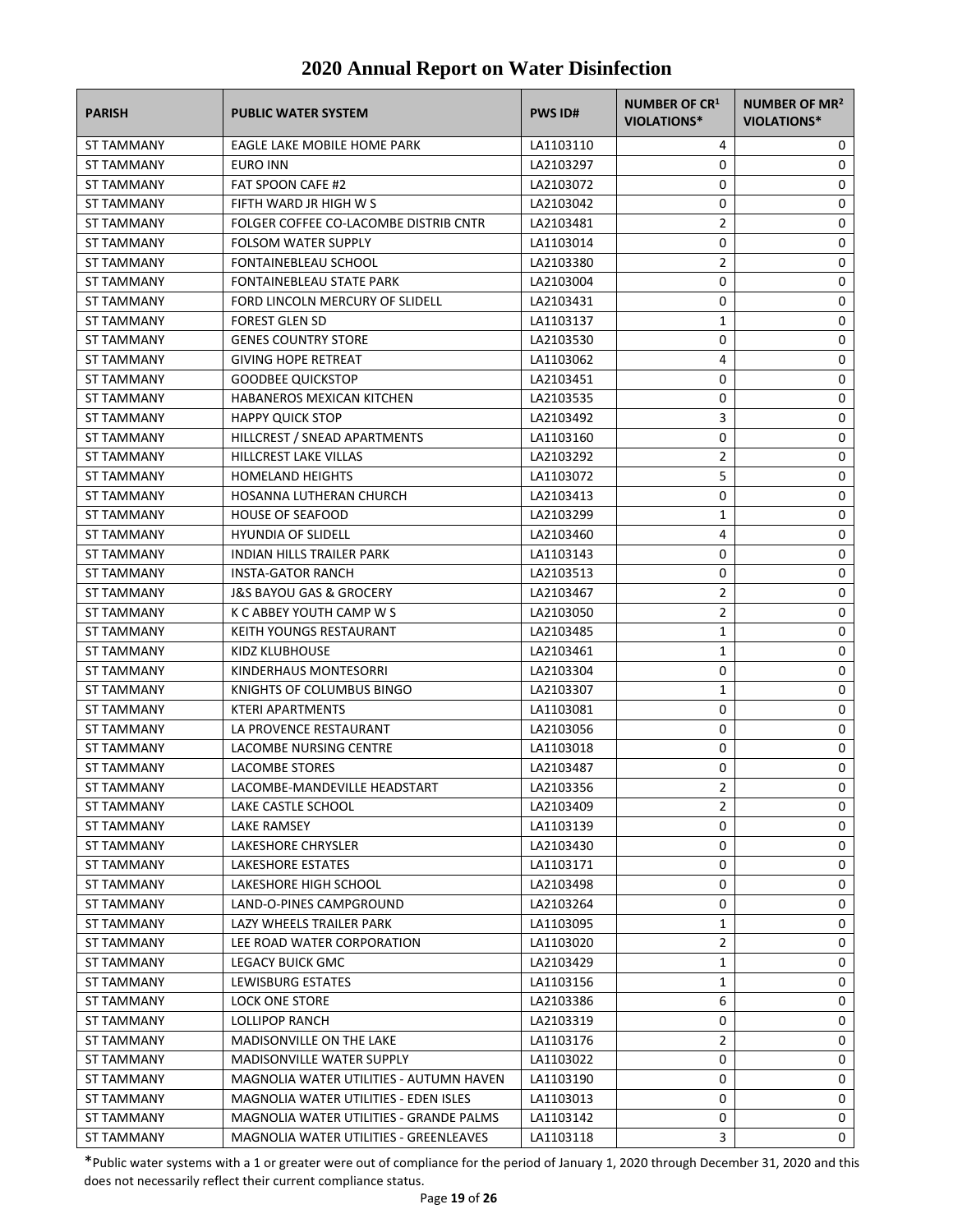| <b>PARISH</b>     | <b>PUBLIC WATER SYSTEM</b>                               | <b>PWS ID#</b> | NUMBER OF CR1<br><b>VIOLATIONS*</b> | NUMBER OF MR <sup>2</sup><br><b>VIOLATIONS*</b> |
|-------------------|----------------------------------------------------------|----------------|-------------------------------------|-------------------------------------------------|
| ST TAMMANY        | <b>MAGNOLIA WATER UTILITIES - I59 MHP</b>                | LA1103179      | 0                                   | 0                                               |
| ST TAMMANY        | MAGNOLIA WATER UTILITIES - MONTEREY SUBD                 | LA1103148      | 0                                   | 0                                               |
| ST TAMMANY        | <b>MAGNOLIA WATER UTILITIES - PRUDEN CREEK</b>           | LA1103197      | 0                                   | 0                                               |
| ST TAMMANY        | MAGNOLIA WATER UTILITIES - RIVER PARK                    | LA1103198      | 1                                   | 0                                               |
| ST TAMMANY        | MAGNOLIA WATER UTILITIES - THE MEADOWS                   | LA1103106      | $\overline{2}$                      | 0                                               |
| ST TAMMANY        | <b>MAGNOLIA WATER UTL - BLEU LAKE HILLS</b>              | LA1103132      | 0                                   | 0                                               |
| ST TAMMANY        | <b>MAGNOLIA WATER UTL - MONEY HILLS ESTATES</b>          | LA1103164      | 0                                   | 0                                               |
| ST TAMMANY        | MAGNOLIA WATER UTL - PENN MILL LAKES                     | LA1103185      | 0                                   | 0                                               |
| ST TAMMANY        | MAGNOLIA WATER UTL - PENN MILL PLACE                     | LA1103200      | 0                                   | 0                                               |
| ST TAMMANY        | <b>MAGNOLIA WATER UTL - WHIPPOORWILL</b><br><b>GROVE</b> | LA1103165      | 0                                   | 0                                               |
| <b>ST TAMMANY</b> | <b>MANDABITA PLAZA</b>                                   | LA2103509      | 0                                   | 0                                               |
| ST TAMMANY        | <b>MANDEVILLE WATER SUPPLY</b>                           | LA1103023      | 0                                   | 0                                               |
| ST TAMMANY        | <b>MANGANOS MOBILE HOME PARK</b>                         | LA1103071      | 0                                   | 0                                               |
| <b>ST TAMMANY</b> | MARINA DEL RAY WATER SYSTEM                              | LA1103123      | 1                                   | 0                                               |
| <b>ST TAMMANY</b> | <b>MAYFIELD ELEMENTARY SCHOOL</b>                        | LA2103505      | 2                                   | 0                                               |
| <b>ST TAMMANY</b> | <b>MAYHEM BASEBALL</b>                                   | LA2103527      | $\overline{2}$                      | 0                                               |
| ST TAMMANY        | MONTELEONE JR HIGH SCHOOL                                | LA2103489      | 0                                   | 0                                               |
| ST TAMMANY        | NO PLACE LIKE HOME                                       | LA2103147      | 9                                   | 0                                               |
| ST TAMMANY        | NORTHSHORE 1 COMMERCIAL CONDO ASSOC                      | LA2103412      | 0                                   | 0                                               |
| ST TAMMANY        | OAK RIVER ESTATES                                        | LA1103159      | 1                                   | 0                                               |
| ST TAMMANY        | OAK VILLA TRAILER PARK                                   | LA1103152      | 0                                   | 0                                               |
| ST TAMMANY        | OLIVIA INN                                               | LA2103241      | 5                                   | 0                                               |
| ST TAMMANY        | OM PEARL RIVER OIL                                       | LA2103166      | 0                                   | 0                                               |
| ST TAMMANY        | OZONE PINE SUBDIVISION                                   | LA1103069      | 12                                  | 0                                               |
| ST TAMMANY        | PAVESTONE                                                | LA2103507      | $\overline{2}$                      | 0                                               |
| ST TAMMANY        | PEARL PLANTATION TOWNHSE                                 | LA1103131      | 3                                   | 0                                               |
| ST TAMMANY        | PELICAN PARK                                             | LA2103306      | $\overline{2}$                      | 0                                               |
| <b>ST TAMMANY</b> | PETRO GUARDIAN LLC                                       | LA2103477      | 0                                   | 0                                               |
| ST TAMMANY        | PIGGLY WIGGLY EXPRESS                                    | LA2103490      | 0                                   | 0                                               |
| ST TAMMANY        | PILOT STREET WATER SUPPLY                                | LA1103193      | 0                                   | 0                                               |
| <b>ST TAMMANY</b> | PINE CREST TRAILER PARK                                  | LA1103078      | 1                                   | 0                                               |
| <b>ST TAMMANY</b> | <b>PLANET KIDS ACADEMY #2</b>                            | LA2103484      | 2                                   | 0                                               |
| ST TAMMANY        | PONDEROSA RANCHES SUBDIVISION                            | LA1103077      | 3                                   | 0                                               |
| <b>ST TAMMANY</b> | PORT LOUIS TOWNHOMES                                     | LA1103153      | 0                                   | 0                                               |
| ST TAMMANY        | RALLYS HAMBURGERS                                        | LA2103406      | 0                                   | 0                                               |
| ST TAMMANY        | RAMSEY GRILL AND CAFE                                    | LA2103233      | 2                                   | 0                                               |
| ST TAMMANY        | REFUEL ON THE GO WITH JOE                                | LA2103384      | 1                                   | 0                                               |
| ST TAMMANY        | RESOLVE WHISPERWOOD ESTATES SD WS                        | LA1103046      | 0                                   | 0                                               |
| <b>ST TAMMANY</b> | RIVERSIDE TRAVEL CENTER                                  | LA2103298      | 0                                   | 0                                               |
| ST TAMMANY        | S AND J RV PARK                                          | LA1103175      | 7                                   | 0                                               |
| ST TAMMANY        | SAL & JUDYS WATER SUPPLY                                 | LA2103080      | 0                                   | 0                                               |
| ST TAMMANY        | <b>SCUTTLEBUTT</b>                                       | LA2103372      | 10                                  | 0                                               |
| ST TAMMANY        | SHADY PINES TRAILER PARK                                 | LA1103040      | 5                                   | 0                                               |
| ST TAMMANY        | SIXTH WARD CAFETERIA                                     | LA2103378      | 0                                   | 0                                               |
| ST TAMMANY        | SIXTH WARD JR HIGH W S                                   | LA2103239      | 0                                   | 0                                               |
| ST TAMMANY        | SLIDELL SEAFOOD                                          | LA2103483      | 1                                   | 0                                               |
| ST TAMMANY        | SLIDELL WATER SUPPLY                                     | LA1103041      | 0                                   | 0                                               |
| ST TAMMANY        | SLIDELL WATER SUPPLY SYSTEM NO. 2                        | LA2103284      | 0                                   | 0                                               |
| ST TAMMANY        | SOCIAL SECURITY ADMIN OFFICE                             | LA2103518      | 0                                   | 0                                               |
| ST TAMMANY        | SOUTHERN COMFORT LOUNGE                                  | LA2103515      | 0                                   | 0                                               |
| ST TAMMANY        | SOUTHERN MANOR M H P                                     | LA1103111      | $\overline{2}$                      | 0                                               |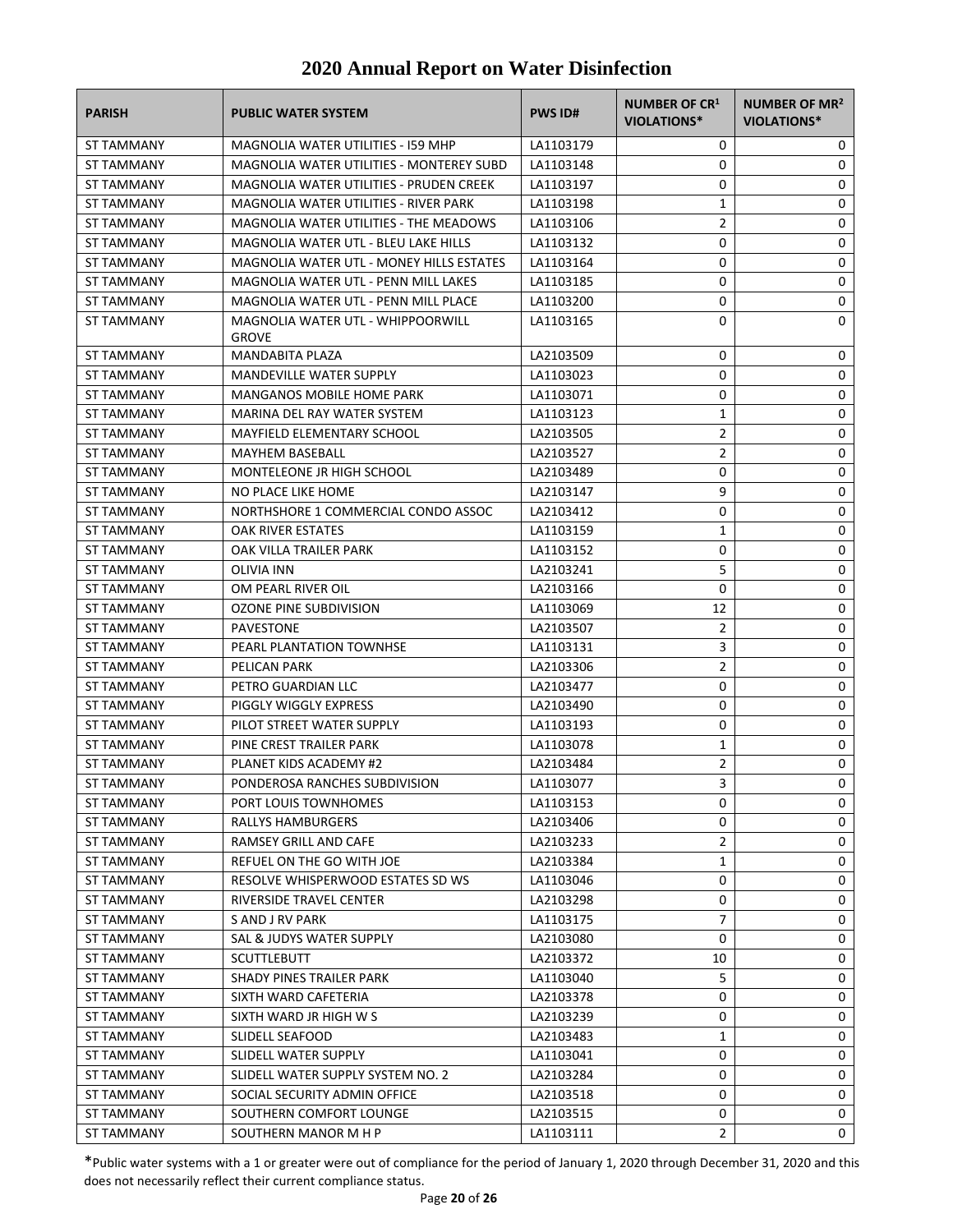| <b>PARISH</b>            | <b>PUBLIC WATER SYSTEM</b>                            | <b>PWS ID#</b>         | <b>NUMBER OF CR1</b><br>VIOLATIONS* | <b>NUMBER OF MR<sup>2</sup></b><br>VIOLATIONS* |
|--------------------------|-------------------------------------------------------|------------------------|-------------------------------------|------------------------------------------------|
| <b>ST TAMMANY</b>        | ST JOSEPH ABBEY                                       | LA1103032              | 0                                   | 0                                              |
| ST TAMMANY               | ST TAM PARISH - NORTHLAKE BEHAVIORAL                  | LA1103039              | 0                                   | 0                                              |
| ST TAMMANY               | ST TAM PARISH - ST GERTRUDE                           | LA1103154              | 0                                   | 0                                              |
| ST TAMMANY               | ST TAM PARISH - ABITA LAKES                           | LA1103173              | 0                                   | 0                                              |
| ST TAMMANY               | ST TAM PARISH - ALTON                                 | LA1103145              | 3                                   | 0                                              |
| ST TAMMANY               | ST TAM PARISH - BRIARWOOD TERRACE                     | LA1103079              | $\overline{2}$                      | 0                                              |
| ST TAMMANY               | ST TAM PARISH - CAMP SALMEN                           | LA2103501              | 3                                   | 0                                              |
| <b>ST TAMMANY</b>        | ST TAM PARISH - CROSS GATES SD                        | LA1103053              | $\mathbf{1}$                        | 0                                              |
| <b>ST TAMMANY</b>        | ST TAM PARISH - LAKE HILLS VILLAGE                    | LA1103128              | 0                                   | 0                                              |
| ST TAMMANY               | ST TAM PARISH - MEADOWLAKE SUBDIVISION                | LA1103146              | 0                                   | 0                                              |
| ST TAMMANY               | ST TAM PARISH - MEDCATH (LA HEART)                    | LA2103476              | 0                                   | 0                                              |
| ST TAMMANY               | ST TAM PARISH - RIVER OAKS                            | LA1103180              | 0                                   | 0                                              |
| ST TAMMANY               | ST TAM PARISH - TAMANEND                              | LA1103199              | 1                                   | 0                                              |
| ST TAMMANY               | ST TAM PARISH- BEN THOMAS RD                          | LA1103105              | 0                                   | 0                                              |
| <b>ST TAMMANY</b>        | ST TAM PARISH -NORTHRIDGE ESTATES                     | LA1103181              | 0                                   | 0                                              |
| ST TAMMANY               | ST TAM PARISH PINELAND PARK SUBD                      | LA1103093              | 0                                   | 0                                              |
| ST TAMMANY               | ST TAM PARISH SALVATION MANOR ST JOE                  | LA1103184              | 0                                   | 0                                              |
| ST TAMMANY               | ST TAM PARISH-BEDICO CREEK                            | LA1103191              | 0                                   | 0                                              |
| ST TAMMANY               | ST TAM PARISH-FAUBOURG-COQUILLE                       | LA1103149              | 1                                   | 0                                              |
| ST TAMMANY               | ST TAM PARISH-MADISONVILLE WOODS                      | LA1103147              | 0                                   | 0                                              |
| ST TAMMANY               | ST TAMMANY RECREATION DISTRICT 2                      | LA2103478              | 1                                   | 0                                              |
| ST TAMMANY               | ST TAMMANY WATER DIST 2                               | LA1103033              | 0                                   | 0                                              |
| ST TAMMANY               | ST TAMMANY WATER DISTRICT 3                           | LA1103056              | 0                                   | 0                                              |
| ST TAMMANY               | ST. SCHOLASTICA ATHLETIC FIELD                        | LA2103519              | 0                                   | 0                                              |
| ST TAMMANY               | ST. TAMMANY PARISH 911 COMMUNICAT<br><b>CENTER</b>    | LA2103529              | 0                                   | 0                                              |
| ST TAMMANY               | <b>STARC FREAMAUX</b>                                 | LA2103525              | 1                                   | 0                                              |
| ST TAMMANY               | STATE POLICE TROOP L                                  | LA2103094              | 0                                   | 0                                              |
| ST TAMMANY               | <b>SUN WATER SUPPLY</b>                               | LA1103038              | 1                                   | 0                                              |
| ST TAMMANY               | <b>SUNNY TIMES 4 LLC</b>                              | LA2103390              | $\overline{2}$                      | 0                                              |
| <b>ST TAMMANY</b>        | <b>T RIVERS</b>                                       | LA2103496              | 3                                   | 0                                              |
| ST TAMMANY               | TABIS HOUSE                                           | LA2103494              | $\mathbf{1}$                        | 0                                              |
| ST TAMMANY               | TAMMANY MOBILE HOME PARK                              | LA1103042              | 0                                   | 0                                              |
| ST TAMMANY               | TAMMANY SUPPLY WATER SYSTEM                           | LA2103521              | 0                                   | $\Omega$                                       |
| ST TAMMANY               | <b>TCHEFUNCTA CLUB ESTATES</b>                        | LA1103043              | 0                                   | 0                                              |
| ST TAMMANY               | TESI BEAU PRE                                         | LA1103134              | 2                                   | 0                                              |
| ST TAMMANY               | <b>TESI CHERRYWOOD</b>                                | LA1103129              | 1                                   | 0                                              |
| ST TAMMANY               | <b>TESI RIGOLETS ESTATES</b>                          | LA1103122              | 1                                   | 0                                              |
| ST TAMMANY               | <b>TESI RIGOLETS HARBOR</b>                           | LA1103144              | 0                                   | 0                                              |
| ST TAMMANY               | THE FIRST CLASS ACADEMY DAYCARE                       | LA2103502              | 1                                   | 0                                              |
| ST TAMMANY               | THE LITTLE ACADEMY                                    | LA2103318              | 1                                   | 0                                              |
| ST TAMMANY               | THE RESTAURANT                                        | LA2103436              | 0                                   | 0                                              |
| ST TAMMANY               | TIMBERLAND MOBILE HOME PARK                           | LA1103194              | 1                                   | 0                                              |
| ST TAMMANY               | TOWN OF PEARL RIVER                                   | LA1103157              | 0                                   | 0                                              |
| ST TAMMANY               | <b>TOYOTA OF SLIDELL</b>                              | LA2103427              | 2                                   | 0                                              |
| ST TAMMANY               | TRADING POST 1 INC.                                   | LA2103500              | 2                                   | 0                                              |
| ST TAMMANY               | TULANE UNIVERSITY PRIMATE CENTER                      | LA2103216              | 0                                   | 0                                              |
| ST TAMMANY<br>ST TAMMANY | <b>TWO SISTERS BILLIARDS</b><br>US FISH & WILDLIFE HQ | LA2103379<br>LA2103479 | 1<br>0                              | 0<br>0                                         |
| ST TAMMANY               | UTILITIES INC - BEAU VILLAGE                          | LA1103113              | 0                                   | 0                                              |
| ST TAMMANY               | UTILITIES INC - GREEN BRIER WATER SUPPLY              | LA1103130              | 0                                   | 0                                              |
| ST TAMMANY               | UTILITIES INC - HUNTWYCK VILLAGE                      | LA1103073              | 0                                   | 0                                              |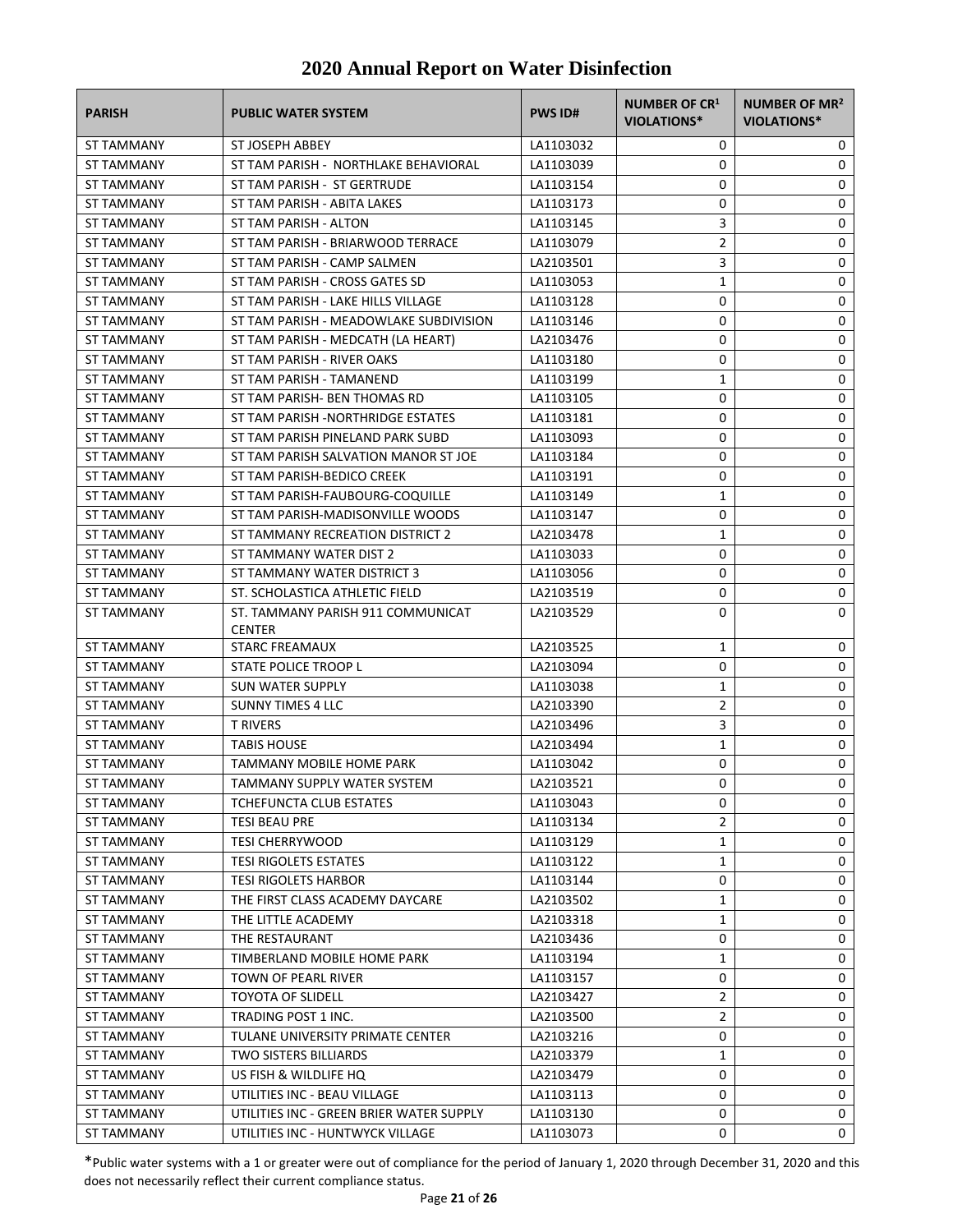| <b>PARISH</b>     | <b>PUBLIC WATER SYSTEM</b>                                   | <b>PWS ID#</b> | <b>NUMBER OF CR1</b><br>VIOLATIONS* | <b>NUMBER OF MR<sup>2</sup></b><br><b>VIOLATIONS*</b> |
|-------------------|--------------------------------------------------------------|----------------|-------------------------------------|-------------------------------------------------------|
| ST TAMMANY        | UTILITIES INC - KINGSPOINT SUBDIVISION                       | LA1103055      | 1                                   | 0                                                     |
| ST TAMMANY        | UTILITIES INC - LAKE VILLAGE SD                              | LA1103064      | 0                                   | 0                                                     |
| ST TAMMANY        | UTILITIES INC - MAGNOLIA FOREST SUBD                         | LA1103054      | 0                                   | 0                                                     |
| ST TAMMANY        | UTILITIES INC - NORTH PARK WATER SUPPLY                      | LA1103124      | $\overline{2}$                      | 0                                                     |
| ST TAMMANY        | UTILITIES INC - OAKMONT SUBD                                 | LA1103108      | 1                                   | 0                                                     |
| ST TAMMANY        | UTILITIES INC - QUAIL RIDGE SUBDIVISION                      | LA1103074      | 1                                   | 0                                                     |
| ST TAMMANY        | UTILITIES INC - WOODRIDGE SUBDIVISION                        | LA1103075      | 0                                   | 0                                                     |
| <b>ST TAMMANY</b> | <b>VILLAGE GUTHRIE SUBDIVISION</b>                           | LA1103066      | 1                                   | 0                                                     |
| <b>ST TAMMANY</b> | <b>VILLAGES OF BOCAGE- MADISONVILLE</b>                      | LA1103195      | 0                                   | 0                                                     |
| ST TAMMANY        | <b>VINTAGE COURT</b>                                         | LA2103503      | 0                                   | 0                                                     |
| ST TAMMANY        | <b>WASTE MANAGEMENT</b>                                      | LA2103373      | 0                                   | 0                                                     |
| ST TAMMANY        | WE DAT STOP                                                  | LA2103449      | 0                                   | 0                                                     |
| ST TAMMANY        | WHITE HOUSE HOLDINGS, LLC                                    | LA2103482      | 0                                   | 0                                                     |
| ST TAMMANY        | WINN DIXIE #1500                                             | LA2103440      | 1                                   | 0                                                     |
| TANGIPAHOA        | <b>BAYWOOD ESTATES SUBD</b>                                  | LA1105045      | $\mathbf{1}$                        | 0                                                     |
| TANGIPAHOA        | CITY OF HAMMOND WATER SYSTEM                                 | LA1105009      | 0                                   | 0                                                     |
| <b>TANGIPAHOA</b> | COLONIAL INN MOTEL                                           | LA2105089      | 1                                   | 0                                                     |
| TANGIPAHOA        | <b>CRANKY CURVE LLC</b>                                      | LA2105032      | 3                                   | 0                                                     |
| TANGIPAHOA        | DOLLAR GENERAL #21603                                        | LA2105129      | 0                                   | 0                                                     |
| TANGIPAHOA        | DOLLAR GENERAL STORE NO 13944                                | LA2105126      | 0                                   | 0                                                     |
| <b>TANGIPAHOA</b> | <b>EASTERN HEIGHTS WATER WORKS</b>                           | LA1105003      | 1                                   | 0                                                     |
| TANGIPAHOA        | EPISCOPAL CONFERENCE CTR A SPECIAL PLCE                      | LA2105107      | 0                                   | 0                                                     |
| TANGIPAHOA        | FLORIDA PAR JUV DETENTION CENTER                             | LA1105081      | 0                                   | 0                                                     |
| TANGIPAHOA        | <b>FLUKER CHAPEL WATER WORKS</b>                             | LA1105005      | 0                                   | 0                                                     |
| TANGIPAHOA        | <b>FSWC - HAMMOND HEIGHTS</b>                                | LA1105010      | 6                                   | 0                                                     |
| TANGIPAHOA        | <b>FSWC-VELMA</b>                                            | LA1105078      | $\mathbf{1}$                        | 0                                                     |
| TANGIPAHOA        | <b>FSWC-BANKSTON</b>                                         | LA1105036      | $\mathbf{1}$                        | 0                                                     |
| TANGIPAHOA        | <b>GLENWOOD BAPTIST YOUTH CAMP</b>                           | LA2105067      | 0                                   | 0                                                     |
| TANGIPAHOA        | <b>GLOBAL WILDLIFE CENTER</b>                                | LA2105103      | 3                                   | 0                                                     |
| TANGIPAHOA        | <b>HIGHWAY 51 MHP</b>                                        | LA1105088      | 0                                   | 0                                                     |
| TANGIPAHOA        | <b>INDEPENDENCE WATER SYSTEM</b>                             | LA1105012      | 1                                   | 0                                                     |
| <b>TANGIPAHOA</b> | KENTWOOD WATER SYSTEM                                        | LA1105014      | 0                                   | 0                                                     |
| <b>TANGIPAHOA</b> | L & L FAMILY GROCERY AND DELI, LLC                           | LA2105127      | 3                                   | 0                                                     |
| TANGIPAHOA        | MANCHAC                                                      | LA2105124      | $\mathbf{1}$                        | 0                                                     |
| TANGIPAHOA        | NORTH OAKS MEDICAL CENTER                                    | LA2105051      | 0                                   | 0                                                     |
| TANGIPAHOA        | PONTCHATOULA WATER SYSTEM                                    | LA1105019      | $\overline{2}$                      | 0                                                     |
| TANGIPAHOA        | ROSELAND WATER SYSTEM                                        | LA1105022      | 0                                   | 0                                                     |
| TANGIPAHOA        | SANDERSON FARMS, INC                                         | LA2105004      | 1                                   | 0                                                     |
| TANGIPAHOA        | SKINNEYS RESTAURANT                                          | LA2105095      | 1                                   | 0                                                     |
| TANGIPAHOA        | ST CHARLES MOBILE HOME PARK                                  | LA1105067      | 0                                   | 0                                                     |
| TANGIPAHOA        | TANGI MOBILE HOME PARK                                       | LA1105042      | 1                                   | 0                                                     |
| <b>TANGIPAHOA</b> | TANGIPAHOA (SECOND WARD) WATER DISTRICT                      | LA1105077      | 0                                   | 0                                                     |
| TANGIPAHOA        | TANGIPAHOA PARISH WATER DISTRICT                             | LA1105008      | 0                                   | 0                                                     |
| TANGIPAHOA        | <b>TICKFAW WATER SYSTEM</b>                                  | LA1105027      | 1                                   | 0                                                     |
| TANGIPAHOA        | <b>TOWER TRAX</b>                                            | LA2105125      | 3                                   | 0                                                     |
|                   |                                                              |                |                                     |                                                       |
| <b>TANGIPAHOA</b> | TOWN OF AMITE WATER SYSTEM                                   | LA1105001      | 0                                   | 0                                                     |
| TANGIPAHOA        | VILLAGE OF TANGIPAHOA WATER SYSTEM<br>VIOLA MOBILE HOME PARK | LA1105026      | 1<br>2                              | 0<br>0                                                |
| TANGIPAHOA        |                                                              | LA1105084      |                                     |                                                       |
| TANGIPAHOA        | <b>WESTVIEW WATER WORKS</b>                                  | LA1105028      | 1                                   | 0                                                     |
| TANGIPAHOA        | <b>WOODSIDE MHP</b>                                          | LA1105090      | $\overline{2}$<br>0                 | 0                                                     |
| TANGIPAHOA        | YOGI BEARS JELLYSTONE PK                                     | LA2105049      |                                     | 0                                                     |
| <b>TENSAS</b>     | LAKE BRUIN WATER DISTRICT #1                                 | LA1107001      | 0                                   | 0                                                     |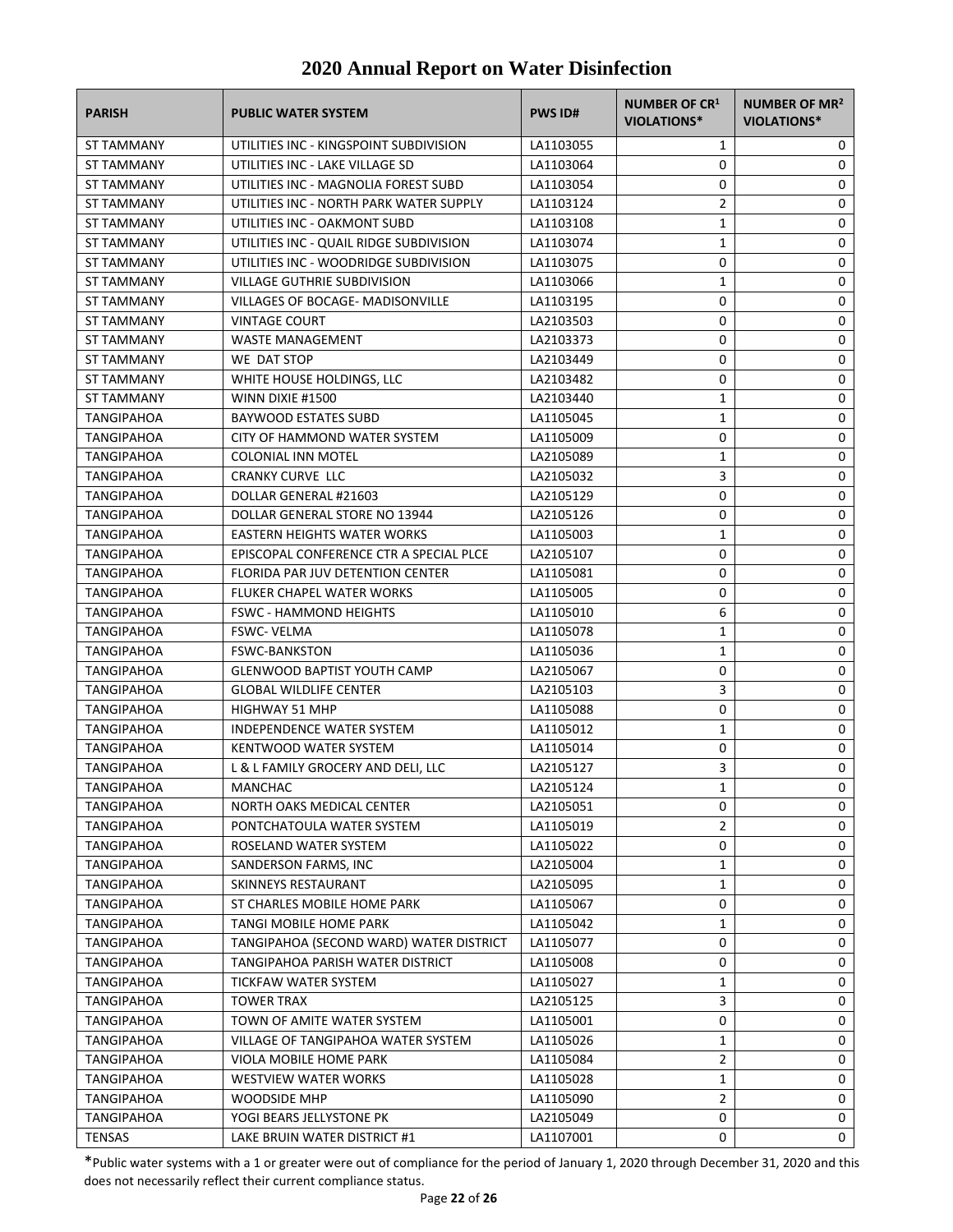| <b>PARISH</b>    | <b>PUBLIC WATER SYSTEM</b>              | <b>PWS ID#</b> | <b>NUMBER OF CR1</b><br>VIOLATIONS* | NUMBER OF MR <sup>2</sup><br><b>VIOLATIONS*</b> |
|------------------|-----------------------------------------|----------------|-------------------------------------|-------------------------------------------------|
| <b>TENSAS</b>    | NEWELLTON WATER SYSTEM                  | LA1107003      | 1                                   | 0                                               |
| <b>TENSAS</b>    | ST JOSEPH WATER SYSTEM                  | LA1107004      | 1                                   | 0                                               |
| <b>TENSAS</b>    | TENSAS WATER DISTRICT ASSOCIATION       | LA1107009      | 0                                   | 0                                               |
| <b>TENSAS</b>    | <b>WATERPROOF WATER SYSTEM</b>          | LA1107005      | 0                                   | 0                                               |
| TERREBONNE       | HOUMA WATER TREATMENT SERVICE AREA      | LA1109001      | 0                                   | 0                                               |
| TERREBONNE       | SCHRIEVER WATER TREATMENT SERVICE AREA  | LA1109002      | 0                                   | 0                                               |
| <b>UNION</b>     | <b>BERNICE WATER SYSTEM</b>             | LA1111001      | 5                                   | 0                                               |
| <b>UNION</b>     | <b>CONCORD WATER SYSTEM</b>             | LA1111022      | 1                                   | 0                                               |
| <b>UNION</b>     | <b>CORNEY WATER SYSTEM</b>              | LA1111002      | 0                                   | 0                                               |
| <b>UNION</b>     | DARBONNE WS NORTH                       | LA1111024      | 1                                   | 0                                               |
| <b>UNION</b>     | DARBONNE WS SOUTH                       | LA1111023      | 0                                   | 0                                               |
| <b>UNION</b>     | DOWNSVILLE WATER SYSTEM                 | LA1111004      | 4                                   | 0                                               |
| <b>UNION</b>     | <b>FARMERVILLE WATER SYSTEM</b>         | LA1111005      | $\overline{2}$                      | 0                                               |
| <b>UNION</b>     | <b>HOLMESVILLE WATER SYSTEM</b>         | LA1111008      | 0                                   | 0                                               |
| <b>UNION</b>     | JUNCTION CITY WATER SYSTEM              | LA1111009      | 2                                   | 0                                               |
| <b>UNION</b>     | LINVILLE-HAILE WATER SYSTEM             | LA1111010      | 0                                   | 0                                               |
| <b>UNION</b>     | LITROE WATER SYSTEM                     | LA1111025      | 0                                   | 0                                               |
| <b>UNION</b>     | <b>MARION WATER SYSTEM</b>              | LA1111011      | 0                                   | 0                                               |
| <b>UNION</b>     | POINT WILHITE WS                        | LA1111012      | 0                                   | 0                                               |
| <b>UNION</b>     | RANDOLPH WATER SYSTEM                   | LA1111018      | 0                                   | 0                                               |
| <b>UNION</b>     | ROCKY BRANCH WATER SYSTEM               | LA1111013      | 1                                   | 0                                               |
| <b>UNION</b>     | SALEM WATER SYSTEM                      | LA1111014      | 3                                   | 0                                               |
| <b>UNION</b>     | SARDIS WATER SYSTEM                     | LA1111021      | 0                                   | 0                                               |
| <b>UNION</b>     | TRI-WATER SYSTEM                        | LA1111020      | 0                                   | 0                                               |
| <b>UNION</b>     | UNION PARISH WATERWORKS DISTRICT 1      | LA1111015      | 6                                   | 0                                               |
| <b>UNION</b>     | WARDS CHAPEL WATER SYSTEM               | LA1111016      | 2                                   | 0                                               |
| <b>UNION</b>     | WEST STERLINGTON WATER SYSTEM           | LA1111017      | 0                                   | 0                                               |
| <b>VERMILION</b> | CITY OF ABBEVILLE WATER SYSTEM          | LA1113001      | 0                                   | 0                                               |
| <b>VERMILION</b> | CITY OF KAPLAN WATER SYSTEM             | LA1113009      | 0                                   | 0                                               |
| <b>VERMILION</b> | <b>GRAND ISLE SHIPYARD WATER SYSTEM</b> | LA2113279      | 2                                   | 0                                               |
| <b>VERMILION</b> | LA MAISON DES CHENES WATER SYSTEM       | LA2113276      | 12                                  | 0                                               |
| <b>VERMILION</b> | MAGNOLIA PLANTATION WATER SYSTEM INC    | LA1113032      | 0                                   | 0                                               |
| <b>VERMILION</b> | PECAN ISLAND WW DISTRICT NO 3           | LA1113029      | 3                                   | 0                                               |
| <b>VERMILION</b> | SOUTHEAST WATERWORKS DISTRICT 2         | LA1113031      | 0                                   | 0                                               |
| <b>VERMILION</b> | TOWN OF DELCAMBRE WATER SYSTEM          | LA1113004      | 0                                   | 0                                               |
| <b>VERMILION</b> | TOWN OF ERATH WATER SYSTEM              | LA1113005      | 1                                   | 0                                               |
| <b>VERMILION</b> | TOWN OF GUEYDAN WATER SYSTEM            | LA1113006      | 0                                   | 0                                               |
| <b>VERMILION</b> | <b>VERMILION WATERWORKS DISTRICT 1</b>  | LA1113034      | 1                                   | 0                                               |
| <b>VERMILION</b> | VILLAGE OF MAURICE WATER SYSTEM         | LA1113019      | 0                                   | 0                                               |
| <b>VERNON</b>    | CITY OF LEESVILLE WATER SYSTEM          | LA1115019      | 0                                   | 0                                               |
| <b>VERNON</b>    | <b>CRAVENS HANDI STOP</b>               | LA2115128      | 0                                   | 0                                               |
| <b>VERNON</b>    | EAST CENTRAL VERNON WATER SYSTEM        | LA1115117      | 0                                   | 0                                               |
| <b>VERNON</b>    | EMPIRE POINT COMMUNITY WATER SYSTEM     | LA1115047      | 0                                   | 0                                               |
| <b>VERNON</b>    | <b>EVANS SCHOOL</b>                     | LA2115003      | 2                                   | 0                                               |
| <b>VERNON</b>    | FORT POLK NORTH HOUSING WATER SYSTEM    | LA1115087      | 0                                   | 0                                               |
| <b>VERNON</b>    | FORT POLK NORTH WATER SYSTEM            | LA1115064      | 0                                   | 0                                               |
| <b>VERNON</b>    | FORT POLK SOUTH WATER SYSTEM            | LA1115065      | 0                                   | 0                                               |
| <b>VERNON</b>    | FOX STOP LLC                            | LA2115130      | 1                                   | 0                                               |
| <b>VERNON</b>    | NEW LLANO WATER DEPARTMENT              | LA1115022      | 1                                   | 0                                               |
| <b>VERNON</b>    | PITKIN WATER SYSTEM                     | LA1115026      | 0                                   | 0                                               |
| <b>VERNON</b>    | SANDY HILL WATER & SEWER                | LA1115090      | $\overline{2}$                      | 0                                               |
| <b>VERNON</b>    | SOUTH VERNON PARISH WATERWORKS DISTRICT | LA1115118      | 0                                   | 0                                               |
|                  |                                         |                |                                     |                                                 |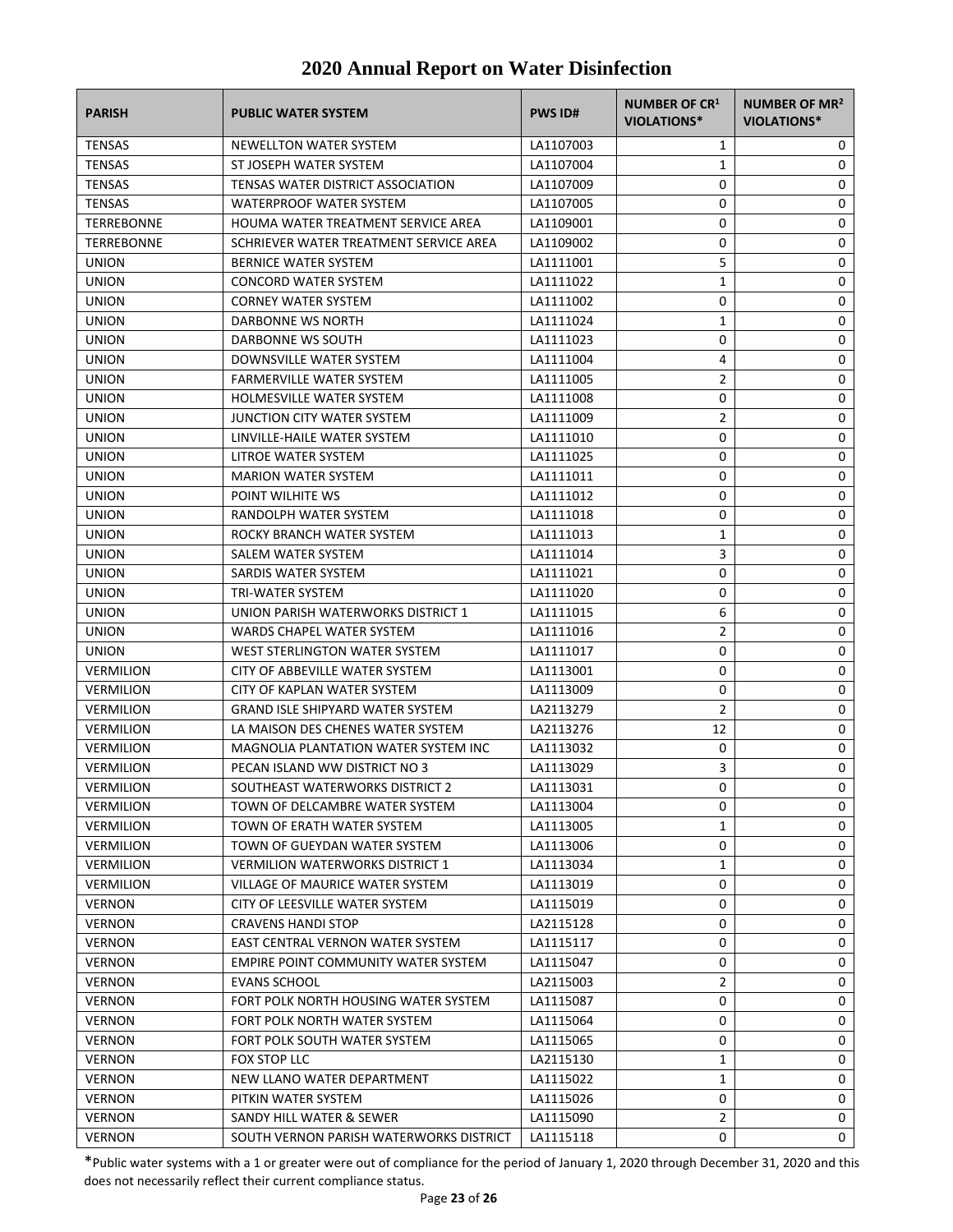| <b>PARISH</b>     | <b>PUBLIC WATER SYSTEM</b>                                | <b>PWS ID#</b> | NUMBER OF CR <sup>1</sup><br><b>VIOLATIONS*</b> | NUMBER OF MR <sup>2</sup><br><b>VIOLATIONS*</b> |
|-------------------|-----------------------------------------------------------|----------------|-------------------------------------------------|-------------------------------------------------|
| <b>VERNON</b>     | TOWN OF HORNBECK WATER SYSTEM                             | LA1115016      | 0                                               | 0                                               |
| <b>VERNON</b>     | TOWN OF ROSEPINE WATER SYSTEM                             | LA1115028      | 0                                               | 0                                               |
| <b>VERNON</b>     | <b>VERNON PARISH WATER AND SEWER</b><br><b>COMMISSION</b> | LA1115071      | 0                                               | 0                                               |
| <b>VERNON</b>     | <b>VILLAGE OF ANACOCO</b>                                 | LA1115001      | 0                                               | 0                                               |
| VERNON            | VILLAGE OF SIMPSON WATER SYSTEM                           | LA1115032      | 0                                               | 0                                               |
| <b>VERNON</b>     | WEST VERNON PARISH WATERWORKS DISTRICT                    | LA1115121      | 0                                               | 0                                               |
| <b>WASHINGTON</b> | <b>29 PALMS TRAILER PARK</b>                              | LA1117023      | 12                                              | 0                                               |
| WASHINGTON        | ANGIE WATER SUPPLY                                        | LA1117008      | 0                                               | 0                                               |
| WASHINGTON        | <b>BO S STEAKHOUSE</b>                                    | LA2117100      | 2                                               | 0                                               |
| WASHINGTON        | <b>BOGUE CHITTO STATE PARK- BOTTOMLAND</b>                | LA2117199      | $\overline{2}$                                  | 0                                               |
| WASHINGTON        | BOGUE CHITTO STATE PARK- CABINS                           | LA2117200      | $\overline{2}$                                  | 0                                               |
| WASHINGTON        | <b>BOGUE CHITTO STATE PARK- UPLAND</b><br>CAMPGROU        | LA2117198      | $\overline{2}$                                  | 0                                               |
| <b>WASHINGTON</b> | <b>BOGUE-LUSA WATER WORKS DISTRICT</b>                    | LA1117009      | 0                                               | 0                                               |
| WASHINGTON        | <b>BOURNES SEAFOOD</b>                                    | LA2117030      | 1                                               | 0                                               |
| WASHINGTON        | CAJUN C'S RESTAURANT                                      | LA2117185      | $\overline{2}$                                  | 0                                               |
| WASHINGTON        | CITY OF BOGALUSA WATER SYSTEM                             | LA1117001      | 0                                               | 0                                               |
| WASHINGTON        | <b>COCONUTZ DAIQUIRIES</b>                                | LA2117195      | 1                                               | 0                                               |
| <b>WASHINGTON</b> | DOLLAR GENERAL HWY 25                                     | LA2117202      | 0                                               | 0                                               |
| <b>WASHINGTON</b> | DOLLAR GENERAL STORE 18724                                | LA2117203      | 0                                               | 0                                               |
| <b>WASHINGTON</b> | DOLLAR GENERAL STORE NO 15137                             | LA2117201      | 0                                               | 0                                               |
| WASHINGTON        | <b>ENON ELEMENTARY SCHOOL</b>                             | LA2117015      | 1                                               | 0                                               |
| WASHINGTON        | HAPPY ACRES MOBILE HOME PARK                              | LA1117024      | 1                                               | 0                                               |
| WASHINGTON        | LIL LANDERS BAR                                           | LA2117184      | 1                                               | 0                                               |
| WASHINGTON        | <b>LOULA'S SNOBALLS</b>                                   | LA2117188      | 0                                               | 0                                               |
| WASHINGTON        | <b>MOUNT HERMAN WATER DISTRICT</b>                        | LA1117021      | 2                                               | 0                                               |
| WASHINGTON        | PAPA JS HWY MART                                          | LA2117109      | 0                                               | 0                                               |
| WASHINGTON        | <b>RON SON BEAR</b>                                       | LA1117022      | 1                                               | 0                                               |
| WASHINGTON        | RURAL FRANKLINTON WATER                                   | LA1117003      | 3                                               | 0                                               |
| WASHINGTON        | S AND P TRUCK STOP                                        | LA2117181      | 2                                               | 0                                               |
| <b>WASHINGTON</b> | SANDSTONE LAKE WATER SUPPLY                               | LA1117127      | 0                                               | 0                                               |
| <b>WASHINGTON</b> | THE LOUISIANA CASTLE                                      | LA2117191      | 0                                               | 0                                               |
| <b>WASHINGTON</b> | TOWN OF FRANKLINTON WATER SYSTEM                          | LA1117002      | 10                                              | 0                                               |
| WASHINGTON        | UTILITIES INC - NORTH FOLSOM HILLS                        | LA1117026      | 0                                               | 0                                               |
| WASHINGTON        | <b>VARNADO WATER WORKS</b>                                | LA1117006      | 1                                               | 0                                               |
| <b>WASHINGTON</b> | VARNADO WATER WORKS - PINE                                | LA1117025      | 0                                               | 0                                               |
| WASHINGTON        | <b>WARNERTON QUICK STOP</b>                               | LA2117186      | 1                                               | 0                                               |
| WASHINGTON        | WILLA VILLA MOBILE HOME                                   | LA1117019      | 1                                               | 0                                               |
| <b>WASHINGTON</b> | <b>WINDMILL NURSERY</b>                                   | LA2117178      | 0                                               | 0                                               |
| WASHINGTON        | ZONA ATV CONCESSION STAND                                 | LA2117205      | 0                                               | 0                                               |
| <b>WASHINGTON</b> | ZONA ATV RV PARK                                          | LA2117206      | 1                                               | 0                                               |
| <b>WEBSTER</b>    | BISTINEAU STATE PARK #1                                   | LA2119001      | 1                                               | 0                                               |
| WEBSTER           | <b>BISTINEAU WATER SYSTEM</b>                             | LA1119001      | 0                                               | 0                                               |
| WEBSTER           | <b>BLOCKER WATER SYSTEM</b>                               | LA1119002      | 0                                               | 0                                               |
| WEBSTER           | <b>CENTRAL WATER SYSTEM</b>                               | LA1119003      | 2                                               | 0                                               |
| WEBSTER           | COTTON VALLEY WATER SYSTEM                                | LA1119004      | 0                                               | 0                                               |
| WEBSTER           | <b>CULLEN WATER SYSTEM</b>                                | LA1119005      | 0                                               | 0                                               |
| WEBSTER           | DIXIE INN WATER SYSTEM                                    | LA1119006      | 0                                               | 0                                               |
| WEBSTER           | DIXIE OVERLAND WATER SYSTEM                               | LA1119007      | 0                                               | 0                                               |
| WEBSTER           | DORCHEAT ACRES WATER SYSTEM                               | LA1119032      | 0                                               | 0                                               |
| WEBSTER           | DOYLINE WATERWORKS DISTRICT 1                             | LA1119008      | 0                                               | 0                                               |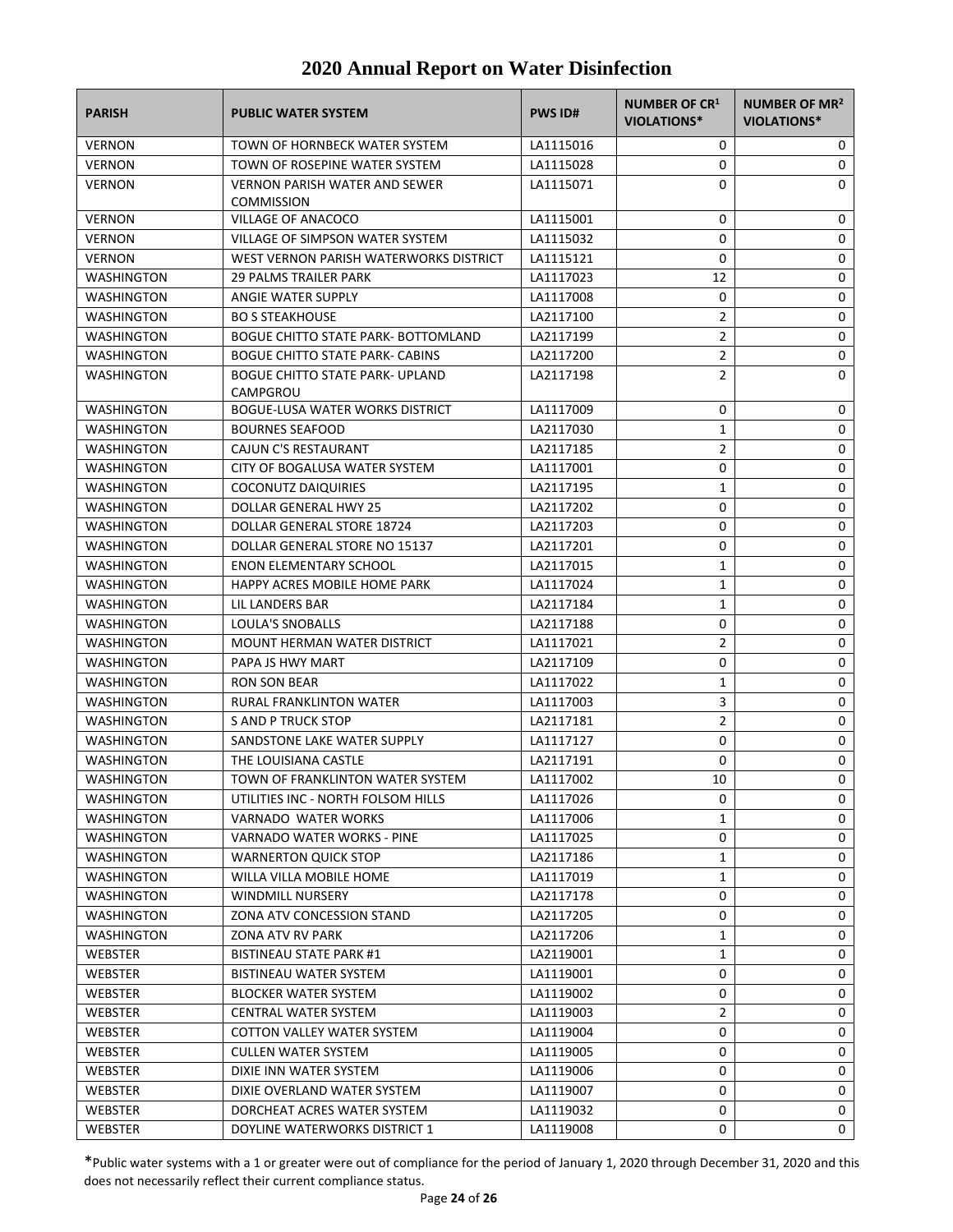| <b>PARISH</b>                                  | <b>PUBLIC WATER SYSTEM</b>               | <b>PWS ID#</b>         | NUMBER OF CR <sup>1</sup><br>VIOLATIONS* | NUMBER OF MR <sup>2</sup><br>VIOLATIONS* |
|------------------------------------------------|------------------------------------------|------------------------|------------------------------------------|------------------------------------------|
| <b>WEBSTER</b>                                 | DUBBERLY WATER SYSTEM                    | LA1119009              | $\mathbf{1}$                             | 0                                        |
| WEBSTER                                        | <b>GERMANTOWN WATER SYSTEM</b>           | LA1119011              | 1                                        | 0                                        |
| WEBSTER                                        | <b>GILARK WATER SYSTEM</b>               | LA1119012              | $\mathbf{1}$                             | 0                                        |
| WEBSTER                                        | <b>GIL-GAL WATER SYSTEM</b>              | LA1119034              | $\mathbf{1}$                             | 0                                        |
| WEBSTER                                        | <b>HEFLIN WATER SYSTEM</b>               | LA1119013              | 0                                        | 0                                        |
| WEBSTER                                        | HORSE SHOE ROAD WATER SYSTEM             | LA1119015              | $\overline{2}$                           | 0                                        |
| <b>WEBSTER</b>                                 | JENKINS COMMUNITY WATER SYSTEM           | LA1119016              | 1                                        | 0                                        |
| <b>WEBSTER</b>                                 | <b>LAKESIDE RV PARK</b>                  | LA2119021              | 1                                        | 0                                        |
| WEBSTER                                        | LETON WATER SYSTEM                       | LA1119017              | 0                                        | 0                                        |
| <b>WEBSTER</b>                                 | <b>MCINTYRE WATER SYSTEM</b>             | LA1119019              | 0                                        | 0                                        |
| WEBSTER                                        | MIDWAY WATER SYSTEM                      | LA1119020              | 0                                        | 0                                        |
| <b>WEBSTER</b>                                 | MINDEN WATER SYSTEM                      | LA1119021              | 0                                        | 0                                        |
| <b>WEBSTER</b>                                 | MUDDY BOTTOMS ATV AND REC PARK           | LA2119023              | 0                                        | 0                                        |
| <b>WEBSTER</b>                                 | NORTH WEBSTER PARISH INDUSTRIAL PARK     | LA2119011              | 3                                        | 0                                        |
| WEBSTER                                        | PALMETTO WATER WORKS INC                 | LA1119022              | 0                                        | 0                                        |
| WEBSTER                                        | PLEASANT VALLEY WATER SYSTEM             | LA1119023              | 4                                        | 0                                        |
| WEBSTER                                        | SALT WORKS WATER SYSTEM                  | LA1119024              | 4                                        | 0                                        |
| WEBSTER                                        | SAREPTA WATER WORKS DISTRICT             | LA1119025              | 5                                        | 0                                        |
| <b>WEBSTER</b>                                 | SHONGALOO WATER SYSTEM                   | LA1119026              | 0                                        | 0                                        |
| WEBSTER                                        | SIBLEY WATER SYSTEM                      | LA1119027              | 3                                        | 0                                        |
| <b>WEBSTER</b>                                 | SPRINGHILL WATER SYSTEM                  | LA1119028              | 3                                        | 0                                        |
| <b>WEBSTER</b>                                 | ST JAMES WATER SYSTEM                    | LA1119035              | 0                                        | 0                                        |
| WEBSTER                                        | STATE LINE WATER SYSTEM                  | LA1119029              | 0                                        | 0                                        |
| <b>WEBSTER</b>                                 | STATE OF LA MILITARY DEPT - CAMP MINDEN  | LA1119018              | 3                                        | 0                                        |
| WEBSTER                                        | THIRSTYS DRIVE THRU                      | LA2119022              | 0                                        | 0                                        |
| WEBSTER                                        | THOMASVILLE WATER SYSTEM                 | LA1119030              | 1                                        | 0                                        |
| WEBSTER                                        | UNION GROVE WATER SYSTEM                 | LA1119031              | 0                                        | 0                                        |
| <b>WEST BATON ROUGE</b>                        | PORT ALLEN WATER SYSTEM                  | LA1121014              | 0                                        | 0                                        |
| <b>WEST BATON ROUGE</b>                        | PORT OF GREATER BATON ROUGE              | LA2121007              | 0                                        | 0                                        |
| <b>WEST BATON ROUGE</b>                        | <b>TOKAI CARBON CB</b>                   | LA2121008              | 0                                        | 0                                        |
| <b>WEST BATON ROUGE</b>                        | <b>WBR DISTRICT 4 - ARBROTH</b>          | LA1121026              | $\mathbf{1}$                             | 0                                        |
| <b>WEST BATON ROUGE</b>                        | WBR DISTRICT 4 -SECTION ROAD WINTERVILLE | LA1121027              | 3                                        | 0                                        |
| <b>WEST BATON ROUGE</b>                        | <b>WBR PUBLIC UTILITIES</b>              | LA1121008              | 1                                        | 0                                        |
| <b>WEST BATON ROUGE</b>                        | WEST BATON ROUGE WATER WORKS DISTRICT 2  | LA1121018              | 4                                        | 0                                        |
| <b>WEST CARROLL</b>                            | EPPS WATER SYSTEM                        | LA1123001              | 3                                        | 0                                        |
| <b>WEST CARROLL</b>                            | FISKE UNION WATER SYSTEM                 | LA1123002              | 1                                        | 0                                        |
| <b>WEST CARROLL</b>                            | <b>GOODWILL WATER SYSTEM</b>             | LA1123004              | 0                                        | 0                                        |
| <b>WEST CARROLL</b>                            | NEW CARROLL WATER SYSTEM                 | LA1123005              | 0                                        | 0                                        |
| <b>WEST CARROLL</b>                            | OAK GROVE WATER SYSTEM                   | LA1123006              | 0                                        | 0                                        |
| <b>WEST CARROLL</b>                            | PIONEER DARNELL WATER SYSTEM             | LA1123007              | 0                                        | 0                                        |
| <b>WEST CARROLL</b>                            | VILLAGE OF FOREST WATER SYSTEM           | LA1123003              | 1                                        | 0                                        |
| <b>WEST FELICIANA</b>                          | HOOD CONTAINER OF LA, LLC                | LA2125008              | $\pmb{0}$                                | 0                                        |
| <b>WEST FELICIANA</b>                          | LOUISIANA STATE PENITENTIARY             | LA1125005              | 0                                        | 0                                        |
|                                                | TOWN OF ST FRANCISVILLE WATER SYSTEM     |                        | 0                                        | 0                                        |
| <b>WEST FELICIANA</b><br><b>WEST FELICIANA</b> | TUNICA WATER SYSTEM                      | LA1125006<br>LA1125011 | 0                                        | 0                                        |
| <b>WEST FELICIANA</b>                          | WEST FELICIANA CONSOL WWKS DISTRICT 13   | LA1125010              | 0                                        | 0                                        |
| <b>WINN</b>                                    | ATLANTA WATER SUPPLY                     |                        | 1                                        | 0                                        |
| <b>WINN</b>                                    | BACKWOOD VILLAGE WATER SYSTEM            | LA1127001<br>LA1127022 | 4                                        | 0                                        |
| <b>WINN</b>                                    | CITY OF WINNFIELD WATER SYSTEM           |                        | $\mathbf{1}$                             | 0                                        |
| <b>WINN</b>                                    | HUDSON GAARS MILL WATER SYSTEM           | LA1127012              | 0                                        | 0                                        |
| <b>WINN</b>                                    | HWY 84 WEST WATER SUPPLY                 | LA1127015<br>LA1127007 | 4                                        | 0                                        |
| <b>WINN</b>                                    | JOYCE WATER SUPPLY                       | LA1127008              | 0                                        | 0                                        |
|                                                |                                          |                        |                                          |                                          |